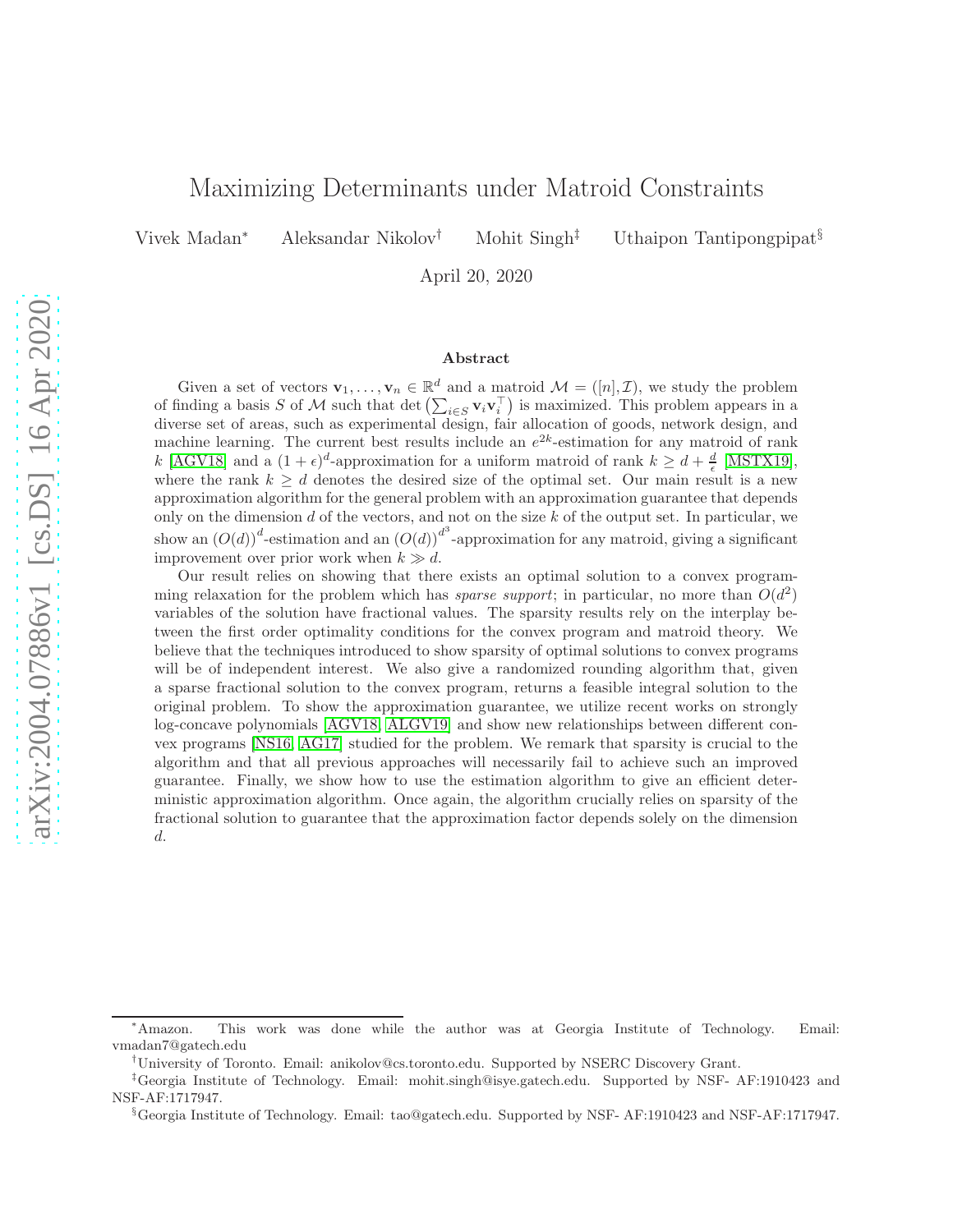# 1 Introduction

Choosing a diverse representative set of items from a large corpus is a common problem studied in a variety of areas, including machine learning, information retrieval, statistics, and optimization [\[KT12,](#page-21-2) [CK06,](#page-19-0) [CEZ17,](#page-19-1) [Puk06\]](#page-21-3). For example, consider the problem of choosing a subset from a large data set to train a machine learning algorithm; or of displaying a small set of images out of a large set of relevant images to a search query. In these contexts, one aims to choose a small and diverse representative set of items from a large data set. Diversity here can be modeled in many different ways, and the choice of a diversity measure can significantly affect both practical performance and the algorithmic complexity of finding a diverse set. Both general and application-specific diversity criteria have been proposed in the past [\[GCGS14,](#page-20-0) [CKS](#page-19-2)<sup>+</sup>18, [CEZ17,](#page-19-1) [ZCL15,](#page-22-0) [CG98\]](#page-19-3).

In this work, we focus on a popular geometric model of the problem above. While it naturally captures problems in data retrieval and statistics, we show that it also encompasses problems in fair allocation of goods, network design, counting, and optimization. We assume that data are represented as points in the d-dimensional Euclidean space, so that choosing a subset of items corresponds to selecting a subset of d-dimensional vectors. A number of natural diversity measures can be formulated in terms of functions of the eigenvalues of the matrix given by the sum of outerproducts of the selected vectors. Some examples are the determinant, the trace, the harmonic mean of the eigenvalues, and the minimum eigenvalue. In this work, we focus on the determinant as the diversity measure. We study the determinant maximization problem with general combinatorial constraints which makes the model rich enough to include many of the problems mentioned above. In particular, we consider matroid constraints, which capture cardinality constraints, partition constraints, and many more as special cases. This allows modeling constraints imposed by, e.g., budget, feasibility, or fairness considerations.

In an instance of the DETERMINANT MAXIMIZATION problem (under a general matroid constraint), we are given a set of n vectors  $\mathbf{v}_1, \ldots, \mathbf{v}_n \in \mathbb{R}^d$  and a matroid  $\mathcal{M} = ([n], \mathcal{I})$  with set of bases  $\mathcal{B}$ , and our goal is to find a set  $S \in \mathcal{B}$  that maximizes det  $\left(\sum_{i \in S} \mathbf{v}_i \mathbf{v}_i^{\top}\right)$ , i.e.

<span id="page-1-0"></span>
$$
\max \left\{ \det \left( \sum_{i \in S} \mathbf{v}_i \mathbf{v}_i^\top \right) : S \in \mathcal{B} \right\}.
$$
 (1)

We denote by k the rank of the matroid  $M$ , which is the size of all the bases in  $\mathcal{B}$ . We denote the combinatorial optimization problem [\(1\)](#page-1-0) by D-OPT and its optimum value by OPT.

A number of special cases of D-OPT have been studied, in which either the choice of vectors or the matroid is restricted [\[Wel82,](#page-22-1) [BGS10,](#page-18-3) [WYS16,](#page-22-2) [ALSW17a,](#page-18-4) [SX18\]](#page-22-3). We highlight two illustrative examples. Under cardinality constraints, in which  $\beta$  consists of all subsets of [n] of size k, the problem is hard to approximate to a factor better than  $(1+c)^d$  for some  $c > 0$  when  $k = d$  [\[Kou06,](#page-20-1) CM13, DSEFM15, and Nikolov [\[Nik15\]](#page-21-4) gave an  $e^d$ -approximation for  $k \leq d$ <sup>[1](#page-1-1)</sup>. Interestingly, when  $k > d$ , improved guarantees are known [\[WYS16,](#page-22-2) [ALSW17a,](#page-18-4) [SX18\]](#page-22-3) with the current best  $(1 + \epsilon)^{d}$ approximation when  $k \geq d + \frac{d}{\epsilon}$  $\frac{d}{\epsilon}$  [\[MSTX19\]](#page-21-0).

For general matroids, a series of works [\[NS16,](#page-21-1) [AG17,](#page-18-2) [SV17b,](#page-21-5) [AGV18\]](#page-18-0) have focused on the case when  $k \leq d$ , and the latest results of Anari, Oveis-Gharan, and Vinzant [\[AGV18\]](#page-18-0) imply an  $e^{2k}$ -estimation algorithm. These results were first proved for the special case when the *generating* polynomial for the matroid is a real stable polynomial [\[AG17\]](#page-18-2). Recent and exciting advances on completely log-concave polynomials [\[AGV18\]](#page-18-0) (and the equivalent notion of Lorentzian polynomials [\[BH19\]](#page-19-5)) allow the techniques of [\[AG17\]](#page-18-2) to be generalized to all matroids. While these results

<span id="page-1-1"></span><sup>&</sup>lt;sup>1</sup>For  $k < d$ , the objective is naturally replaced by the product of the k highest eigenvalues of the matrix, rather than the determinant, which is the product of all  $d$  eigenvalues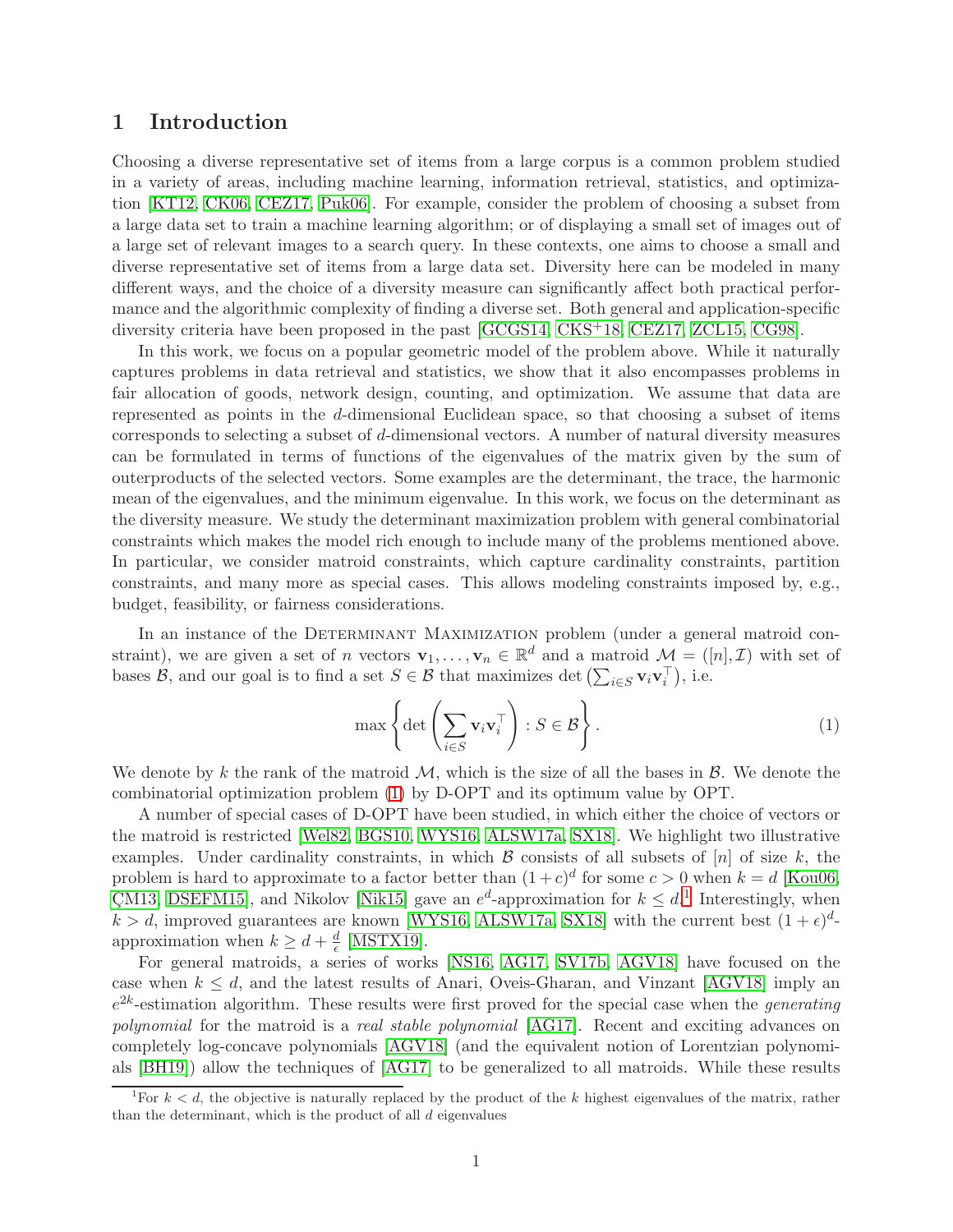are not stated when  $k > d$ , the analysis naturally yields an  $e^{2k}$ -estimation algorithm even in that case. Such a dependence on k is often exorbitant since k can be much larger than d in many applications. Moreover, the hardness result mentioned above only shows that the approximation factor needs to depend exponentially on d, but not necessarily on  $k^2$  $k^2$ . A starting point for this work is a result showing that these existing techniques are incapable of removing the dependence on  $k$  for general matroid constraints. More formally, we show in Appendix [F](#page-45-0) that any algorithm which solves a convex relaxation and rounds the fractional solution without using the structure of the vectors yields an approximation factor necessarily dependent on k even when  $d = 2$ .

## 1.1 Our Results and Contributions

<span id="page-2-1"></span>Our main result is an algorithm that estimates the objective of the DETERMINANT MAXIMIZATION problem under a general matroid constraint.

**Theorem 1.1** There is an efficiently computable convex program whose objective value estimates the objective of the DETERMINANT MAXIMIZATION problem under a general matroid constraint within a multiplicative factor of  $(O(d))^d$ .

As outlined earlier, an approximation factor depending only on  $d$  cannot be obtained by rounding an arbitrary optimal solution to any of the known convex relaxations of the problem. Our work introduces two key ideas to bypass this bottleneck. First, we show that there always exists an optimal sparse fractional solution to a particular convex programming relaxation. In particular, we show that there always exists an optimal solution with no more than  $O(d^2)$  fractional variables out of a total of  $n$  variables. The proof of this fact relies crucially on the first order optimality conditions of the convex program. A straightforward presentation of the first order optimality conditions leads to a system of (exponentially many) non-linear constraints over an exponential number of variables. We interpret these constraints using matroid theory and reformulate them as a system of (exponentially many) linear inequalities. Then, we apply combinatorial optimization techniques such as uncrossing in order to show that any basic feasible solution to the system of inequalities must be sparse, again using the inherent matroid structure of the linear constraints.

Second, we give a new randomized algorithm that rounds such a sparse solution for any matroid, giving the desired result. Our algorithm crucially uses the near-integral structure of optimal solutions, and thus differs significantly from previous rounding algorithms, which are oblivious to any such structure. The main challenge in the design of the algorithm is that the non-linearity of the objective function implies that even an integral variable cannot be included in the solution with probability 1. Our rounding proceeds in two phases: we first randomly round the fractional variables, and then we randomly choose which of the integral variables to include in a solution, while maintaining feasibility. We again rely on matroid theory to show that the random solution obtained has large objective value in expectation.

This combination of techniques from convex optimization and matroid theory, which we use in order to find a sparse optimal solution of a convex program with exponentially many constraints, appears to be novel and may be of independent interest.

We also consider the special case of partition matroids due to its significant applications and note that an improved approximation algorithm can be obtained for this case. We observe that the roadblock in achieving an approximation factor independent of k for general matroids does not appear in the case of partition matroids. Thus, the standard randomized rounding algorithm also

<span id="page-2-0"></span><sup>&</sup>lt;sup>2</sup>Since the objective is the determinant of  $d \times d$  matrices, and the determinant is homogeneous of degree d, exponential dependence on  $d$  is an appropriate scaling.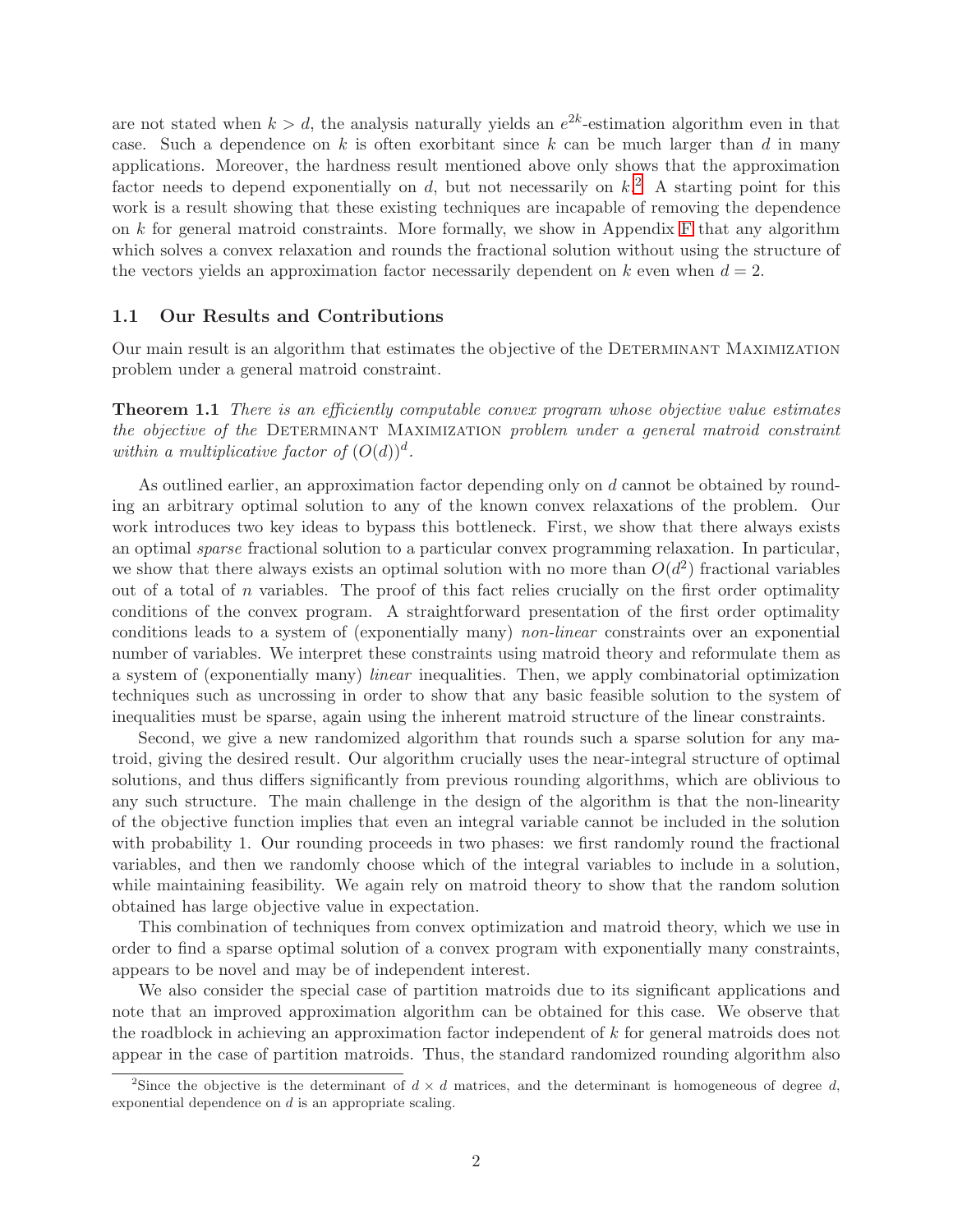achieves  $e^{O(d)}$ -approximation by generalizing the results on Nash Social Welfare in [\[AMGV18\]](#page-18-5). We include the proof in Theorem [G.1](#page-46-0) in the Appendix for completeness.

Deterministic Algorithms. A challenge for the DETERMINANT MAXIMIZATION problem under a general matroid constraint has been the lack of true approximation algorithms that achieve the same guarantees as the estimation algorithms. Most results [\[NS16,](#page-21-1) [AG17,](#page-18-2) [AGV18,](#page-18-0) [ALGV19,](#page-18-1) [SV17b\]](#page-21-5) give randomized algorithms whose guarantees hold in expectation and are not known to hold with high probability or deterministically. The few existing efficient algorithms with high probability or deterministic guarantees either work only for restricted classes of matroids, such as uniform matroids [\[Nik15,](#page-21-4) [ALSW17b,](#page-18-6) [SX18\]](#page-22-3) or partition matroids with a constant number of parts  $[CDK^+17]$ , or rely on special structure of the input vectors (or both)  $[AGSS16, CDG^+17]$  $[AGSS16, CDG^+17]$  $[AGSS16, CDG^+17]$ , [CKS](#page-19-2)+18, [BKV18\]](#page-19-8). Ebrahimi, Straszak and Vishnoi [\[ESV17\]](#page-20-3) gave the most general algorithmic results that apply to all regular matroids, but the approximation factors they achieved depend on the size of the ground set and not just the dimension of vectors, as aimed in our work.

<span id="page-3-0"></span>We utilize the existence of sparse optimal solutions to our convex programming relaxation to give an efficient deterministic algorithm achieving an approximation factor that only depends on the dimension d of the vectors, and not on the size k of the output set or the size n of the input.

Theorem 1.2 There is a polynomial time deterministic algorithm for the DETERMINANT MAXI-MIZATION problem that gives an  $(O(d))^{d^3}$ -approximation.

The above result is achieved by using the optimal objective value of the convex program as an estimate of the value of an optimal solution, and reducing the search problem of finding an approximately optimal solution to estimation. We have shown that some optimal solution to the convex program has at most  $O(d^2)$  fractional variables, and, therefore, has support of size  $k+O(d^2)$ . Then, producing a feasible solution (which has size k) requires finding  $O(d^2)$  elements of the support of the optimal solution to exclude from the solution: the remaining  $k$  elements form the output. Thus, the sparsity allows us to argue that the estimation problem needs to be recursively solved only  $O(d^2)$  times, which is crucial in guaranteeing an approximation factor that depends only on d.

We remark the guarantee is worse than is achieved (in expectation) by the randomized algorithm. Obtaining true approximation algorithms that match the performance of the estimation algorithms remains a challenging open problem for the DETERMINANT MAXIMIZATION problem under a general matroid constraint, even in the case of a partition constraint.

#### 1.2 Applications

As mentioned earlier, DETERMINANT MAXIMIZATION models problems in many different areas and our results imply new approximations for many of these problems. We give details for some of them below.

Experimental Design. In the optimal experimental design problem for linear models, the goal is to infer an unknown  $\boldsymbol{\theta}^{\star} \in \mathbb{R}^d$  from a possible set of linear measurements of the form  $y_i = \mathbf{v}_i^{\top} \boldsymbol{\theta}^{\star} + \eta_i$ . Here,  $\mathbf{v}_1,\ldots,\mathbf{v}_n \in \mathbb{R}^d$  are known vectors, and  $\eta_1,\ldots,\eta_n$  are independent Gaussian noises with mean 0 and variance 1. In some settings, performing all of the  $n$  measurements might be infeasible, and combinatorial constraints such as matroid constraints can be used to define the feasible sets of measurements. Given a set  $S \subseteq [n]$  of measurements, an estimator  $\hat{\theta}$  for  $\theta^*$  is obtained via solving the least squares regression problem  $\min_{\theta \in \mathbb{R}^d} \sum_{i \in S} (y_i - \mathbf{v}_i^{\top} \theta)^2$ . The error  $\widehat{\theta} - \theta^{\star}$  is distributed as a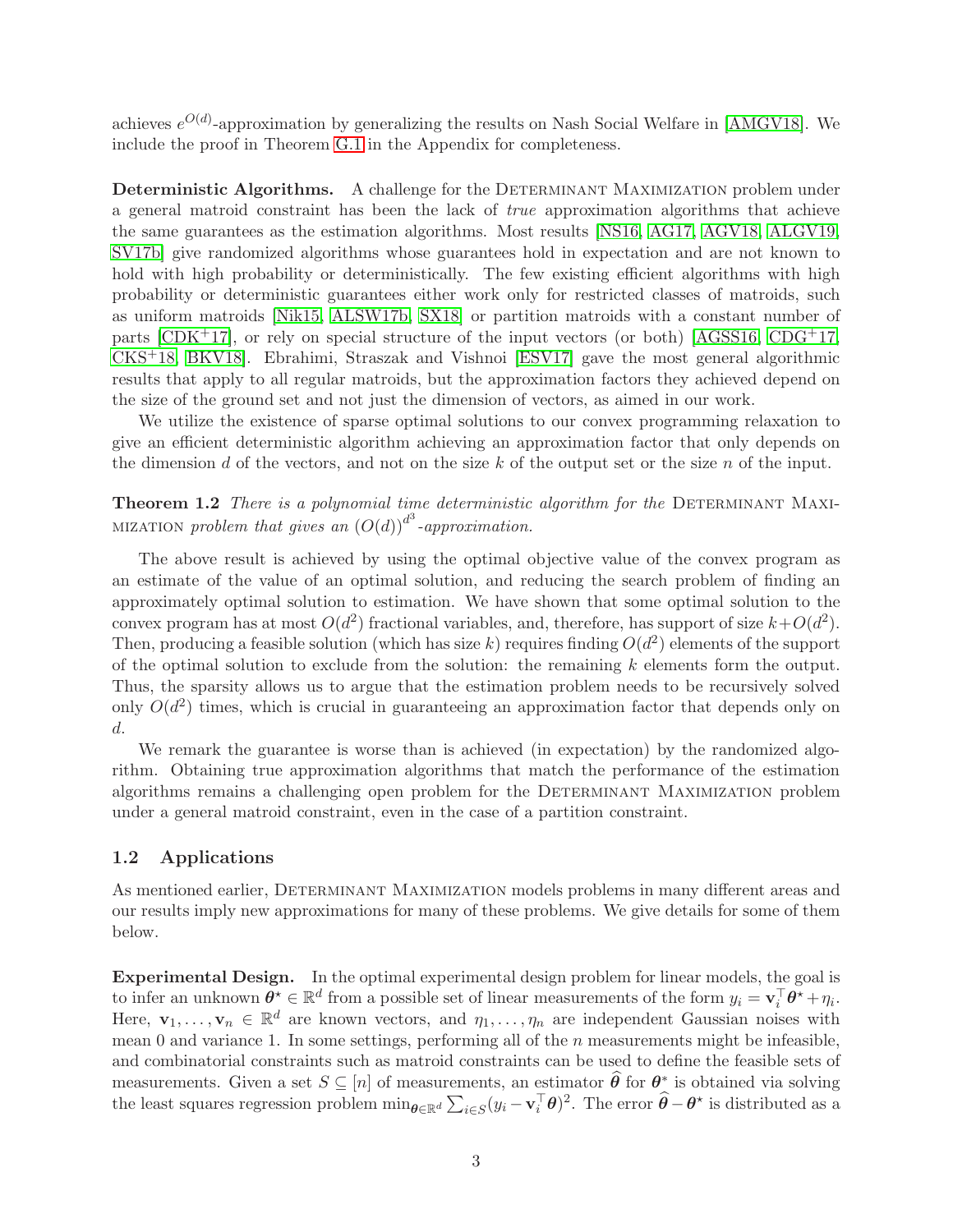*d*-dimensional Gaussian  $N\left(0, \left(\sum_{i \in S} \mathbf{v}_i \mathbf{v}_i^\top\right)^{-1}\right)$ . Minimizing the volume of the confidence ellipsoid, or equivalently the determinant of the covariance matrix of the error, is referred to as D-optimal design in statistics [\[Puk06\]](#page-21-3). Our results directly imply improved approximability for D-optimal design under a general matroid constraint.

Nash Social Welfare. In the indivisible goods allocation problem the goal is to allocate, i.e. partition, m goods among d agents so that some notion of social welfare and/or fairness is achieved. Each agent i has utility  $u_i(j)$  for good  $j \in [m]$ , and if  $S_i$  are the goods assigned to agent i, then her utility is  $u_i(S_i) = \sum_{j \in S_i} u_i(j)$ . A well studied objective in this context is Nash social welfare (NSW), which asks to maximize  $\left(\prod_{i=1}^d u_i(S_i)\right)^{1/d}$ . This objective interpolates between maximally efficient and maximally egalitarian allocations – see [\[Mou04,](#page-21-6)  $CKM+16$ ] for more extensive background. Maximizing the NSW can be formulated as an instance of DETERMINANT MAXIMIZATION under a partition constraint, as observed in  $[AGSS16]$ . For each agent i and good j, we create a vector  $\mathbf{v}_{(i,j)} = \sqrt{u_i(j)}\mathbf{e}_i$ , where  $\mathbf{e}_i$  is the *i*-th standard basis vector of  $\mathbb{R}^d$ , and form a partition matroid M whose bases B consist of all sets  $S \subseteq [d] \times [m]$  such that  $|\{i : (i,j) \in S\}| = 1$  for all  $j \in [m]$ . Then, a feasible solution  $S \in \mathcal{B}$  corresponds to an allocation of the goods, and the determinant  $\det \left( \sum_{(i,j) \in S} \mathbf{v}_{(i,j)} \mathbf{v}_{(i,j)}^\top \right)$  is equal to the NSW objective. Our results recover those in [\[AGSS16\]](#page-18-7) and further allow us to give an  $O(d)$ -estimation algorithm when the allocation  $(S_1, \ldots, S_d)$  is required to satisfy additional matroid constraints. For example, the works [\[GMT13,](#page-20-4) [GMT14,](#page-20-5) [GM19\]](#page-20-6) considered allocations such that  $\bigcup_{i=1}^d S_i$  is a basis of a matroid M'. We can model this setting by defining our constraint matroid M so that  $S \subseteq [d] \times [m]$  is a basis of M if and only if  $|\{i : (i,j) \in S\}| = 1$  for all  $j \in [m]$  and  $\{j : \exists i \text{ s.t. } (i, j) \in S\}$  is a basis of M'. Our results then imply an  $O(d)$ -estimation algorithm and an  $O(d)^{d^2}$ -approximation algorithm for maximizing NSW subject to these general matroid constraints.

Network Design Problems. In general, the goal in network design problems is to pick a subset F of the edges of an undirected graph  $G = (V, E)$  with non-negative edge weights w such that the subgraph  $H = (V, F)$  is well-connected. One measure of connectivity is to maximize the total weight of spanning trees in  $H = (V, F)$ , where the weight of a tree is defined as the product of the weights of its edges (see [\[LPYZ19\]](#page-21-7) and references therein for other applications). This natural network design problem is a special case of the DETERMINANT MAXIMIZATION problem. For each  $(i, j) \in E$ , we introduce a vector  $\mathbf{v}_{(i,j)} \in \{0, 1, -1\}^V$  with  $(\mathbf{v}_{(i,j)})_i = \sqrt{w_{(i,j)}}, (\mathbf{v}_{(i,j)})_j = -\sqrt{w_{(i,j)}},$ and the rest of the coordinates set to zero. Observe that  $\sum_{e \in F} \mathbf{v}_e \mathbf{v}_e^{\top}$  is exactly the Laplacian of  $H = (V, F)$ , and the determinant of the Laplacian<sup>[3](#page-4-0)</sup> gives the number of spanning trees in H. Our results imply an  $O(|V|)^{|V|}$ -estimation algorithm, and  $O(|V|)^{|V|^3}$ -approximation algorithm for this problem under a general matroid constraint.

### 1.3 Technical Overview

Our starting point is a variant of the convex relaxation introduced in [\[NS16\]](#page-21-1) for the partition matroid. Let the set of input vectors be  $V = {\mathbf{v}_1, \dots, \mathbf{v}_n} \subset \mathbb{R}^d$ . For a matroid  $\mathcal{M} = ([n], \mathcal{I})$ , we denote by  $\mathcal{I}_s(\mathcal{M}) := \{ S \in \mathcal{I} : |S| = s \}$  the set of all independent sets of size s. We denote by  $\mathcal{P}(\mathcal{M})$  the matroid base polytope of  $\mathcal{M}$ , which is the convex hull of the indicator vectors

<span id="page-4-0"></span><sup>&</sup>lt;sup>3</sup>We remark that the Laplacian is always singular, but we can first project the vectors  $v_e$  orthogonal to the all-ones vector and take the determinant in  $d-1$  dimensions.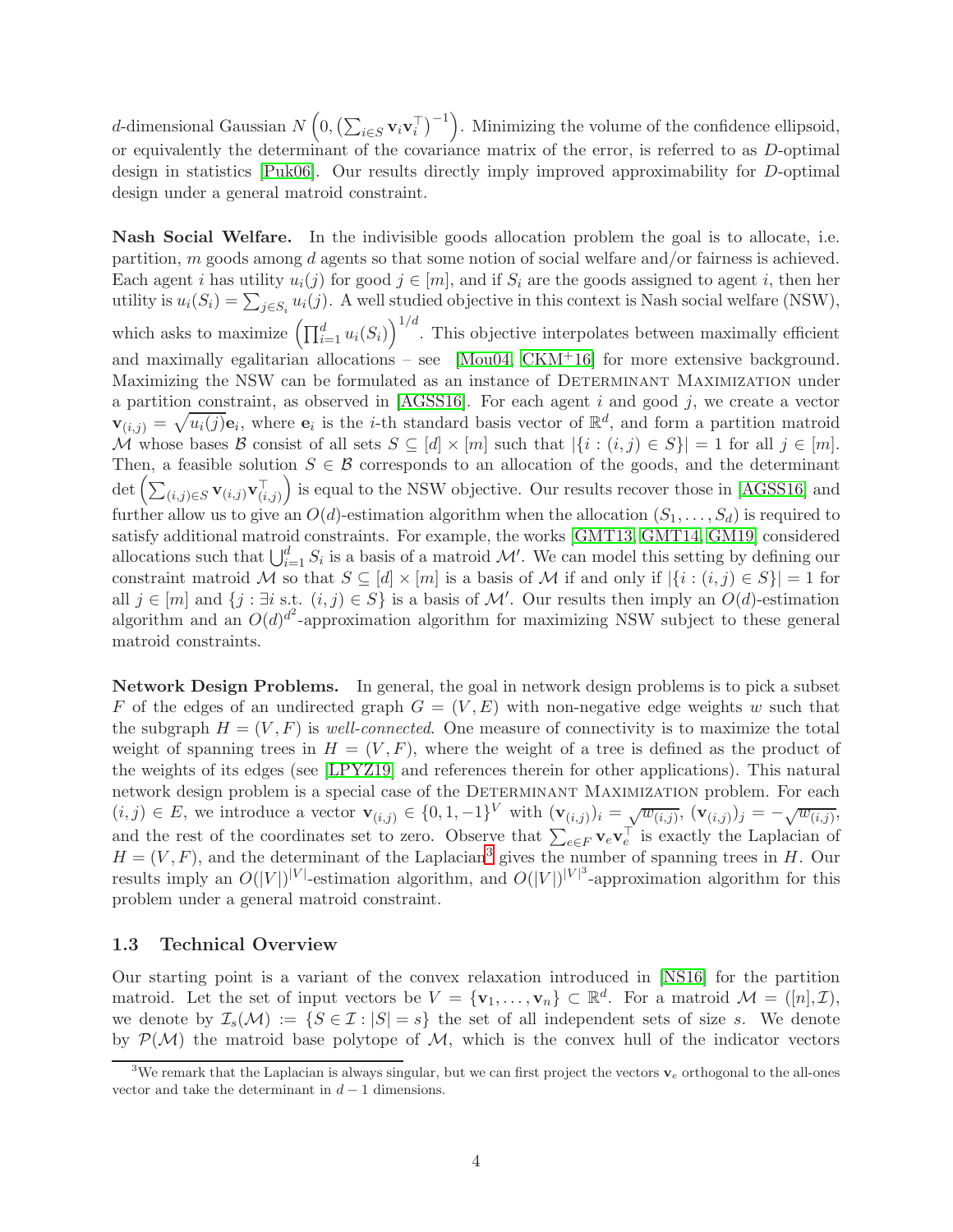of the bases. For any vector  $z \in \mathbb{R}^n$  and a subset  $S \subseteq [n]$ , we let  $z(S) := \sum_{i \in S} z_i$ . We let  $\mathcal{Z} := \{ \mathbf{z} \in \mathbb{R}^n : \forall S \in \mathcal{I}_d(\mathcal{M}), z(S) \geq 0 \}.$  Our convex relaxation is

<span id="page-5-0"></span>
$$
\sup_{\mathbf{x}\in\mathcal{P}(\mathcal{M})} \inf_{\mathbf{z}\in\mathcal{Z}} g(\mathbf{x}, \mathbf{z}) := \log \det \left( \sum_{i\in[n]} x_i e^{z_i} \mathbf{v}_i \mathbf{v}_i^\top \right). \tag{2}
$$

For ease of notation, we define  $f(\mathbf{x}) := \inf_{\mathbf{z} \in \mathcal{Z}} g(\mathbf{x}, \mathbf{z})$ , the inner infimum of [\(2\)](#page-5-0).

Similar but somewhat different convex programs have been studied by [\[AGSS16,](#page-18-7) [AG17,](#page-18-2) [SV17b,](#page-21-5) [SV17a\]](#page-21-8). (The relationship of our convex program to these also plays a crucial role in our analysis: see below.) The estimation algorithms in these works rely on a simple randomized algorithm to round a fractional optimal solution  $x^*$ . The analysis of the algorithm relies on a positive correlation property: the algorithm outputs a random solution such that all elements of an independent set S of size d are included with probability at least  $\frac{1}{\alpha} \cdot \prod_{i \in S} x_i^*$ , where  $\alpha$  is some function of k. This property, combined with inequalities for real stable and completely log-concave polynomials, leads to an  $\alpha \cdot e^{O(d)}$ -estimation algorithm. We show that there exist fractional optimal solutions  $\mathbf{x}^*$  such that no rounding scheme has this positive correlation property for any  $\alpha$  which is a function of d and independent of k. So, the dependence on k is inherent to all the previous algorithms which round an arbitrary optimal solution  $x^*$  and do not consider the structure of the vectors to obtain some structure on the optimal  $\mathbf{x}^*$ .

Our first technical result is to show that there always exists an optimal solution that has at most  $O(d^2)$  fractional variables. We briefly describe how to obtain such a sparse optimal solution. Let  $x^*$  denote an optimal solution to the convex program (similar reasoning works for near optimal solutions as well). We first show that, using a series of careful preprocessing steps, we can assume that there exists a  $z^*$  attaining the infimum in  $f(x^*) = \inf_{z \in \mathcal{Z}} g(x^*, z)$ . We then use first order optimality conditions that give a sufficient condition for another solution  $x$  to be optimal (i.e., to have  $f(\mathbf{x}) = f(\mathbf{x}^*)$ . These conditions, however, present two significant obstacles: first, the conditions are not linear in x, and, second, they ask for the existence of an exponentially sized dual solution as a certificate of optimality. We address the first problem by noticing that insisting that the entire matrix  $\left( \sum_{i \in [n]} x_i^{\star} e^{z_i} \mathbf{v}_i \mathbf{v}_i^{\top} \right)$  $\big)$  does not change when  $\mathbf{x}^*$  changes to  $\mathbf{x}$  leads to the optimality conditions becoming a system of linear equations in exponentially many variables. We then use the simple, yet elegant fact from matroid theory that minimum weight bases of a matroid under a linear weight function form the base set of another matroid. We use this combinatorial fact to observe that the existence of the exponentially sized dual solution is equivalent to insisting that a vector, whose coordinates are linear functions of x, is in the base polytope of a new matroid. Putting all of this together reduces the search for the new optimal solution x to solving a system of exponentially many linear inequalities. Now, in the familiar territory of matroid polytopes, we apply standard uncrossing methods and show that every extreme point solution of the system of these linear inequalities has only  $O(d^2)$  fractional variables.

Finally, we give a new randomized algorithm that gives an  $O(d)^d$ -estimation algorithm in the presence of  $O(d^2)$  fractional variables. Since the objective is non-linear, we cannot just pick all variables set to 1 and apply a randomized algorithm to fractional elements. Indeed, the variables set to 1 must also be dropped from the final solution with certain probability. We show that given a solution **x** with at most  $O(d^2)$  fractional values, our rounding scheme outputs a random solution such that for any independent set  $S$  of size  $d$ , all elements of  $S$  are picked with probability at least  $(O(d))^{-d} \prod_{i \in S} x_i$ . To show that this property implies the random solution output by the algorithm achieves an  $O(d)^d$  approximation in expectation, we utilize recent and exciting work on strongly log-concave polynomials [\[AGV18,](#page-18-0) [ALGV19\]](#page-18-1) and the equivalent notion of Lorentzian polynomials [\[BH19\]](#page-19-5). While the analysis using strongly log-concave distributions naturally utilizes a different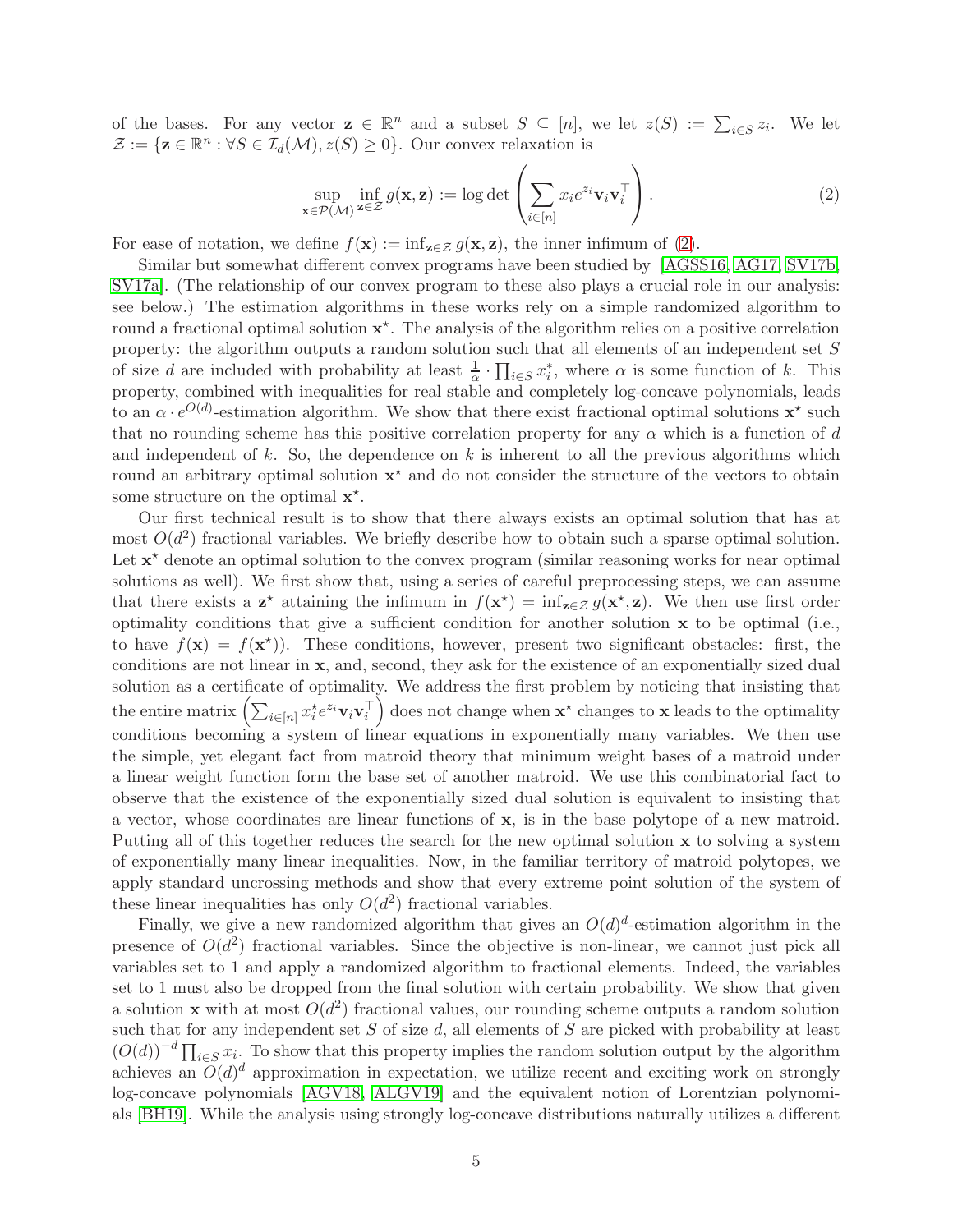convex programming relaxation introduced in [\[AG17\]](#page-18-2), the aforementioned sparsity result is not applicable to these convex programs. To this end, we show that the convex programming relaxation considered in our work is stronger than the convex programming relaxation from [\[AG17\]](#page-18-2). The relationship between the various convex programs for this problem and their respective strengths and weaknesses outlined by our results may be of independent interest.

# 1.4 Related Work

Below we given an overview of prior work on the DETERMINANT MAXIMIZATION problem, which has been studied in many special cases.

Uniform Matroid: DETERMINANT MAXIMIZATION is NP-hard even for a uniform matroid [\[Wel82\]](#page-22-1). Koutis [\[Kou06\]](#page-20-1) showed that there exists a constant  $c > 0$  such that it is NP-hard to achieve approximation better than a factor of  $(1+c)^d$  when  $k \leq \beta d$  for some constant  $\beta < 1$ , and Di Summa et al. [\[DSEFM15\]](#page-20-2) extended this hardness result to  $k = d$ . Bouhtou et al. [\[BGS10\]](#page-18-3) gave an  $\left(\frac{n}{k}\right)^d$ -approximation algorithm based on rounding the solution of a natural convex relaxation.  $\lim_{k \to \infty} \frac{1}{k}$  -approximation algorithm based on rounding the solution of a hattiral convex relaxation.<br>Nikolov [\[Nik15\]](#page-21-4) improved the result to an  $e^k$ -approximation when  $k \leq d$ . Wang et al. [\[WYS16\]](#page-22-2) improved the approximation ratio to  $(1 + \epsilon)^d$  when  $k \geq \frac{d^2}{\epsilon}$  $\frac{t^2}{\epsilon}$ . Allen-Zhu et al. [\[ALSW17a\]](#page-18-4) improved the bound on k to give  $(1+\epsilon)^d$ -approximation when  $k = \Omega\left(\frac{d}{\epsilon^2}\right)$  $\frac{d}{\epsilon^2}$  and showed the existence of a sparse optimal solution for the standard convex relaxation. This was improved by Singh and Xie [\[SX18\]](#page-22-3) who gave a  $(1 + \epsilon)^d$ -approximation when  $k = \Omega \left( \frac{d}{\epsilon} + \frac{1}{\epsilon^2} \right)$  $\frac{1}{\epsilon^2} \log \frac{1}{\epsilon}$ . Recently, this was improved by Madan et al. [\[MSTX19\]](#page-21-0) who gave a  $(1 + \epsilon)^d$ -approximation when  $k \geq d + \frac{d}{\epsilon}$  $\frac{d}{\epsilon}$ .

**General Matroid:** Nikolov and Singh [\[NS16\]](#page-21-1) gave an  $e^d$ -estimation algorithm for DETERMINANT MAXIMIZATION under a partition matroid of rank d. Straszak and Vishnoi [\[SV17b\]](#page-21-5) gave an  $O(e^n)$ estimation (where *n* is the size of the ground set), and Anari and Gharan [\[AG17\]](#page-18-2) gave an  $e^{2k}$ estimation when the generating polynomial for the matroid is real-stable. This corresponds to Strongly Rayleigh matroids which include uniform and partition matroids. These results were generalized by Anari, Gharan, and Vinzant [\[AGV18\]](#page-18-0) who gave an  $e^{2k}$ -estimation for a general matroid.<sup>[4](#page-6-0)</sup> Algorithms in [\[NS16,](#page-21-1) [AG17,](#page-18-2) [AGV18\]](#page-18-0) estimate the optimum value within a certain approximation factor, but they do not yield an approximate solution with high probability in polynomial time. For partition and regular matroids of rank  $k \leq d$ , Ebrahimi, Straszak, and Vishnoi [\[ESV17\]](#page-20-3), using anti-concentration inequalities, gave efficient approximation algorithms with high probability guarantees. These are the most general algorithmic approximation results known for the DETERMINANT MAXIMIZATION problem. Their guarantees on the approximation factor, however, are worse than the estimation algorithms and depend on the size of the ground set.

Experimental Design: In the experimental design literature, several different objective functions are studied, which lead to different optimization problems. Apart from D-optimal design, two of the most notable problems are A-optimal design and E-optimal design. In A-optimal design, the objective is to minimize the trace of the covariance matrix:  $\min_{S \in \mathcal{B}} \text{tr}\left(\left(\sum_{i \in S} v_i v_i^{\top}\right)^{-1}\right)$ . In E-optimal design, the objective is to minimize the maximum eigenvalue of the covariance matrix:  $\min_{S \in \mathcal{B}} \lambda_{\max} \left( \left( \sum_{i \in S} v_i v_i^{\top} \right)^{-1} \right)$ . There have been a series of works on both of these problems in the uniform matroid setting [\[AB13,](#page-18-8) [WYS16,](#page-22-2) [NST19,](#page-21-9) [ALSW17a,](#page-18-4) [MSTX19\]](#page-21-0). The current best results

<span id="page-6-0"></span><sup>&</sup>lt;sup>4</sup>While the result in [\[AGV18\]](#page-18-0) is not stated for  $k > d$ , it can be easily deduced from the analysis.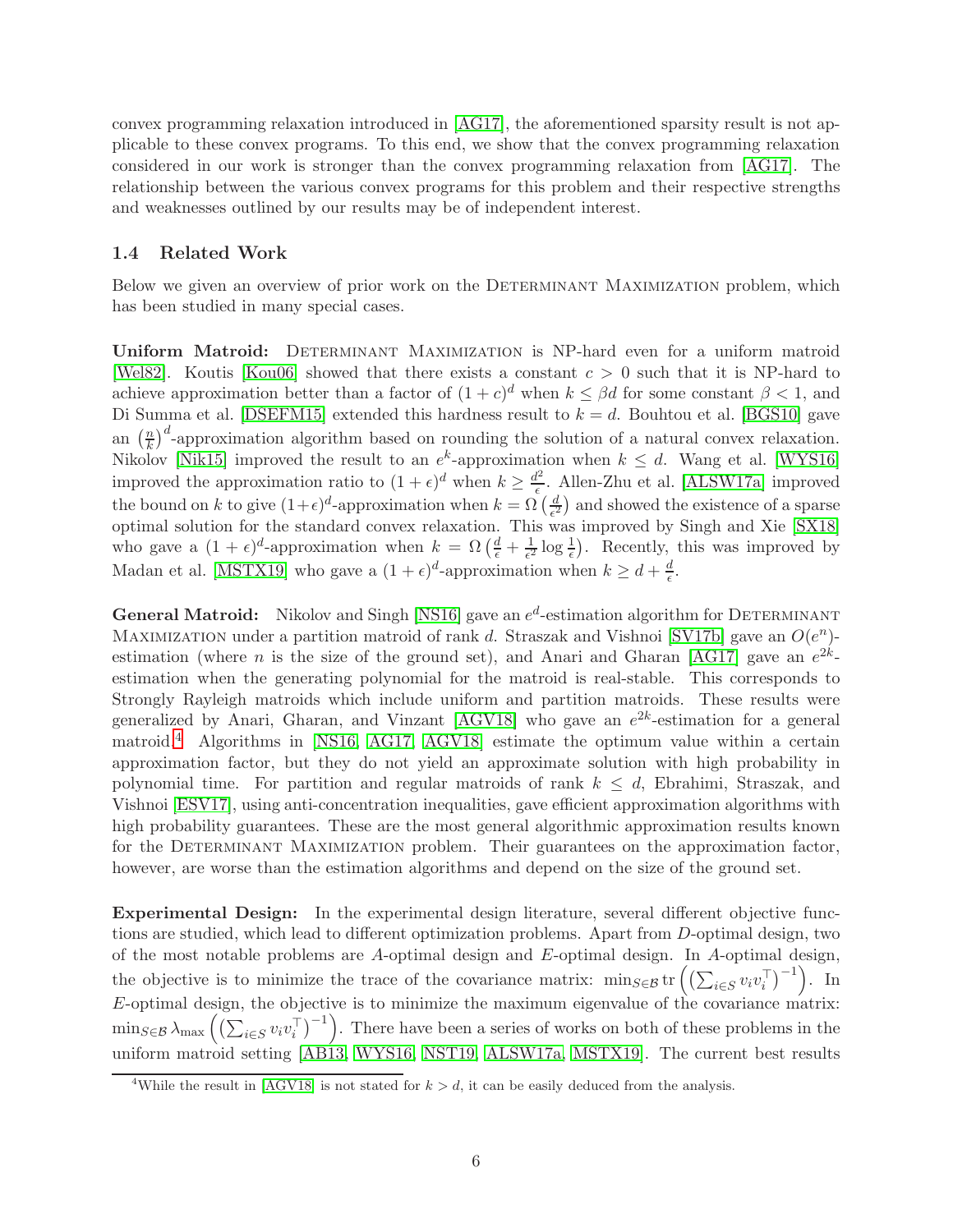are  $(1+\epsilon)$ -approximation for A-design when  $k \geq \Omega \left(\frac{d}{\epsilon} + \frac{1}{\epsilon^2} \log \frac{1}{\epsilon}\right)$  [\[NST19\]](#page-21-9) and  $(1+\epsilon)$ -approximation for E-design when  $k \geq \Omega \left( \frac{d}{\epsilon^2} \right)$  $\frac{d}{\epsilon^2}$ ) [\[ALSW17a\]](#page-18-4).

Nash Social Welfare: Cole and Gkatzelis [\[CG15\]](#page-19-10) gave the first constant factor approximation algorithm for the Nash Social Welfare problem, achieving an approximation factor of  $(2e^{1/e})$ . This result was subsequently improved in a series of papers [\[AGSS16,](#page-18-7) [CDG](#page-19-7)+17, [BKV18\]](#page-19-8) with the current best approximation ratio being 1.45.

Completely Log Concave Polynomials: The theory of completely log concave polynomials introduced in [\[AGV18,](#page-18-0) [ALGV19\]](#page-18-1) (see also [\[Gur09,](#page-20-7) [BH19\]](#page-19-5)) plays an important role in the analysis of algorithms for the DETERMINANT MAXIMIZATION problem. These results build on the use of stable polynomials in the analysis of algorithms in [\[NS16,](#page-21-1) [AGSS16,](#page-18-7) [AG17,](#page-18-2) [SV17b\]](#page-21-5), themselves building on the results by Gurvits [\[Gur06\]](#page-20-8).

Sparsity and Fractionality in Convex Programs. Bounding the number of fractional variables, the sparsity of optimal solutions of convex programs, and, in particular, of convex relaxations of discrete problems is a powerful technique which appears in many different contexts. In combinatorics and geometry, early examples can be found in the proof of the Beck-Fiala theorem in discrepancy theory [\[BF81\]](#page-18-9) and in work of Barany, Grinberg, and Sevastyanov [\[Sev78,](#page-21-10) [GS80,](#page-20-9) [BG81\]](#page-18-10). A survey of these results is given by Barany [\[B´08\]](#page-18-11). In approximation algorithms, an early example is the Karmakar-Karp approximation algorithm for the bin packing problem [\[KK82\]](#page-20-10). Bounding the sparsity and fractionality of optimal basic feasible solutions to linear programs is the basis of the iterative rounding method in approximation algorithms, introduced by Jain [\[Jai01\]](#page-20-11). The book [\[LRS11\]](#page-21-11) gives many results derived from this method. Bounding the sparsity of basic feasible solutions is also key to the linear programming approach in compressed sensing [\[CT05a\]](#page-19-11). Related results are known for the matrix completion problem, where sparsity is defined in terms of matrix rank and the corresponding optimization problem is non-linear [\[CT10\]](#page-20-12). Sparsity of optimal solutions of non-linear convex programs appears to be, however, underexplored in general.

## 1.5 Organization

In Section [2,](#page-8-0) we discuss our convex relaxation, some technical issues in solving the relaxation, our main technical result, and the first order optimality conditions for the relaxation. In Section [3,](#page-10-0) we show the existence of an optimal solution with at most  $O(d^2)$  fractional values. In Section [4,](#page-12-0) we give the randomized algorithm to round a solution of the relaxation with few fractional values. In Section [5,](#page-17-0) we give our deterministic approximation algorithm that gives a guarantee that only depends on d. In Appendix [A,](#page-22-4) we discussed some of the definitions and preliminaries related to matroids, log-concavity, and real stability. In Appendix [B,](#page-26-0) we discuss the preprocessing of a given instance so that the convex relaxation is solvable and the inner infimum is achieved. In Appendix [C,](#page-38-0) we derive optimality conditions for our convex relaxation. In Appendices [D](#page-39-0) and [E,](#page-41-0) we give missing proofs from Sections [3](#page-10-0) and [4,](#page-12-0) respectively. In Appendix [F,](#page-45-0) we show an example proving that none of the previous approaches can achieve an approximation factor independent of k. In Appendix [G,](#page-46-1) we give an improved approximation algorithm for DETERMINANT MAXIMIZATION under a partition matroid.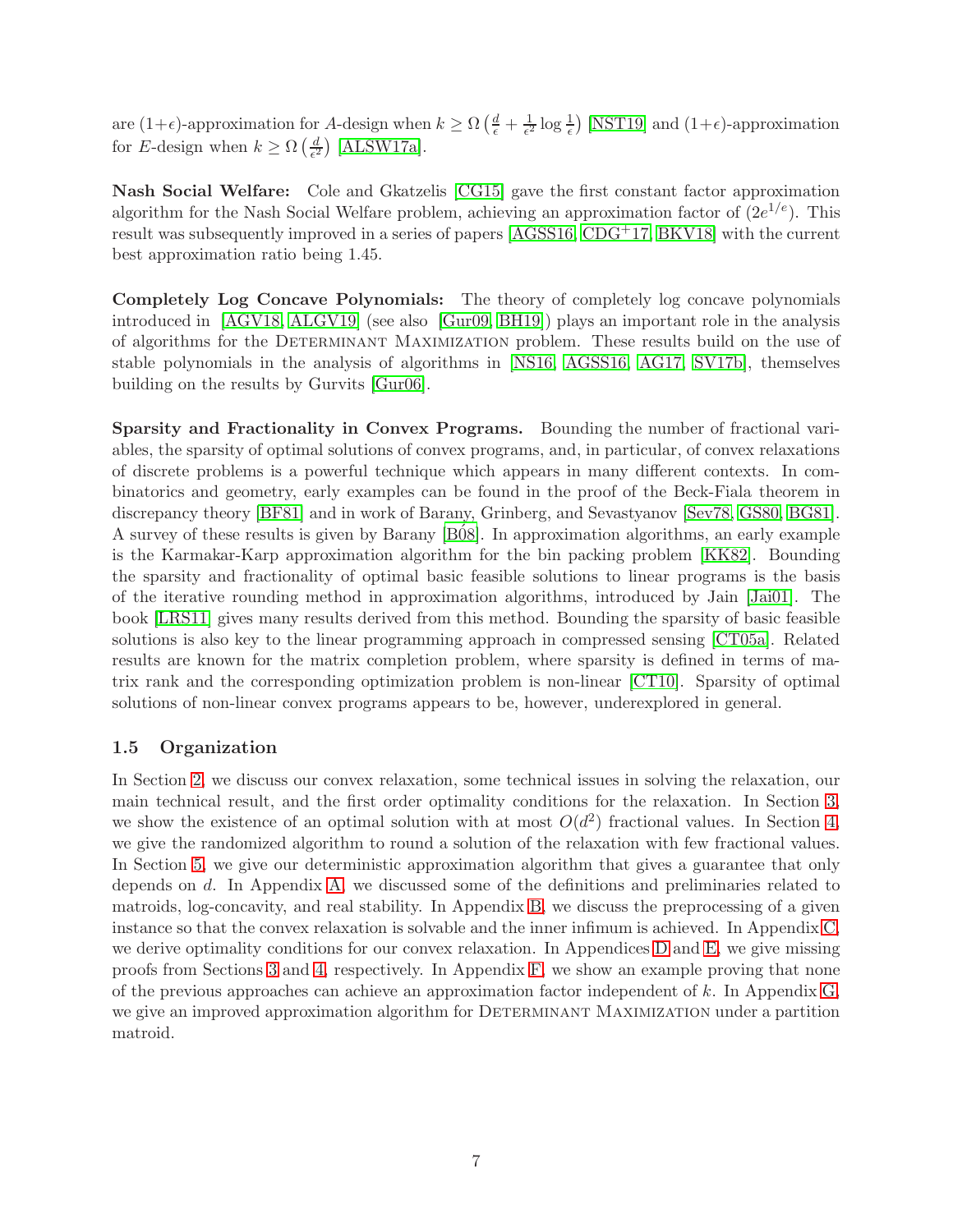# <span id="page-8-0"></span>2 Convex Program and Optimality Conditions

Our algorithm for Determinant Maximization under a general matroid constraint is based on solving a convex relaxation and rounding an optimal solution of the convex relaxation to an integral solution. In this section, we formulate this convex relaxation, show that it is efficiently solvable, and prove some of its properties which are crucial for the rounding algorithm.

### 2.1 Formulation of the Convex Program

Let  $V = {\bf{v}_1,\ldots,\bf{v}_n}$  be input vectors. For a matroid  $\mathcal{M} = ([n], \mathcal{I})$ , we denote by  $\mathcal{I}_s(\mathcal{M}) :=$  $\{S \in \mathcal{I}: |S| = s\}$  the set of all independent sets of size s. We denote by  $\mathcal{P}(\mathcal{M})$  the matroid base polytope of  $M$ , which is the convex hull of all of the bases. We include some basic preliminaries on matroids in Appendix [A.1.](#page-22-5) For any vector  $\mathbf{z} \in \mathbb{R}^n$  of real numbers and a subset  $S \subseteq [n]$ , we let  $z(S) := \sum_{i \in S} z_i$ . We let  $\mathcal{Z} := \{ \mathbf{z} \in \mathbb{R}^n : \forall S \in \mathcal{I}_d(\mathcal{M}), z(S) \geq 0 \}.$  We introduce the optimization problem

<span id="page-8-1"></span>
$$
\sup_{\mathbf{x}\in\mathcal{P}(\mathcal{M})} \inf_{\mathbf{z}\in\mathcal{Z}} g(\mathbf{x}, \mathbf{z}) := \log \det \left( \sum_{i\in[n]} x_i e^{z_i} \mathbf{v}_i \mathbf{v}_i^\top \right). \tag{3}
$$

For ease of notation, we also let  $f(\mathbf{x}) := \inf_{\mathbf{z} \in \mathcal{Z}} g(\mathbf{x}, \mathbf{z})$ , the inner infimum of [\(3\)](#page-8-1). The above program is a convex relaxation, as shown in Nikolov and Singh [\[NS16\]](#page-21-1). We include a proof for completeness in Lemma [A.21](#page-25-0) in the Appendix. Unfortunately, it is not clear whether the outer supremum and inner infimum are attained at some  $x^*$  and finite  $z^*$ . While the supremum over x can be approximated, our approach relies crucially on the inner infimum being achieved exactly at some finite  $z^*$ . We first show the following technical lemma that gives a sufficient condition for the infimum to be achieved based on KKT conditions and Slater's qualification of constraints. We say that the vectors  $\{v_i : i \in [n]\} \subseteq \mathbb{R}^d$  are in *general position* if any subset of size d is linearly independent.

<span id="page-8-4"></span>**Lemma 2.1** Let  $\mathbf{x} \in \mathcal{P}(\mathcal{M})$  be such that  $\max_{i \in [n]} x_i < 1$  and  $f(\mathbf{x}) = \inf_{\mathbf{z} \in \mathcal{Z}} g(\mathbf{x}, \mathbf{z})$  is finite, and suppose that the vectors  $\{v_i : i \in [n]\}$  are in general position. Then,  $g(x, z)$  attains its infimum over  $\mathbf{z} \in \mathcal{Z}$  at some  $\mathbf{z}^* \in \mathcal{Z}$ .

In general, an instance of our problem may not satisfy the conditions of the lemma: the given vectors need not be in general position, and every optimal x may have value 1 on some coordinates. We outline a preprocessing step in Appendix [B](#page-26-0) to show that both of these assumptions can be made with a slight loss in optimality by modifying the input instance. This is achieved by modifying the matroid by introducing two parallel copies of each element as well as perturbing the vectors slightly to put them in general position. From here on, we assume that these modifications have been carried out, and we use  $\mathcal M$  and  $V$  to denote the resulting matroid and vectors, respectively.

These reductions allow us to formulate the following stronger convex program where we place an additional upper bound on the coordinates of x:

<span id="page-8-2"></span>
$$
\sup_{\mathbf{x}\in\mathcal{P}(\mathcal{M})\cap\left[0,\frac{1}{2}\right]^{n}}\inf_{\mathbf{z}\in\mathcal{Z}}g(\mathbf{x},\mathbf{z}) := \log\det\left(\sum_{i\in[n]}x_{i}e^{z_{i}}\mathbf{v}_{i}\mathbf{v}_{i}^{\top}\right)
$$
(4)

<span id="page-8-3"></span>We denote the convex program  $(4)$  by CP, its optimum value by  $\text{OPT}_{\text{CP}}$ , and an optimal solution by  $(x^*, z^*)$ . We denote by OPT, the optimal value of the DETERMINANT MAXIMIZATION problem. Based on the discussion above, we show the following lemma where we also outline the polynomial time solvability of the convex program. The proof of the lemma appears in Appendix [B.](#page-26-0)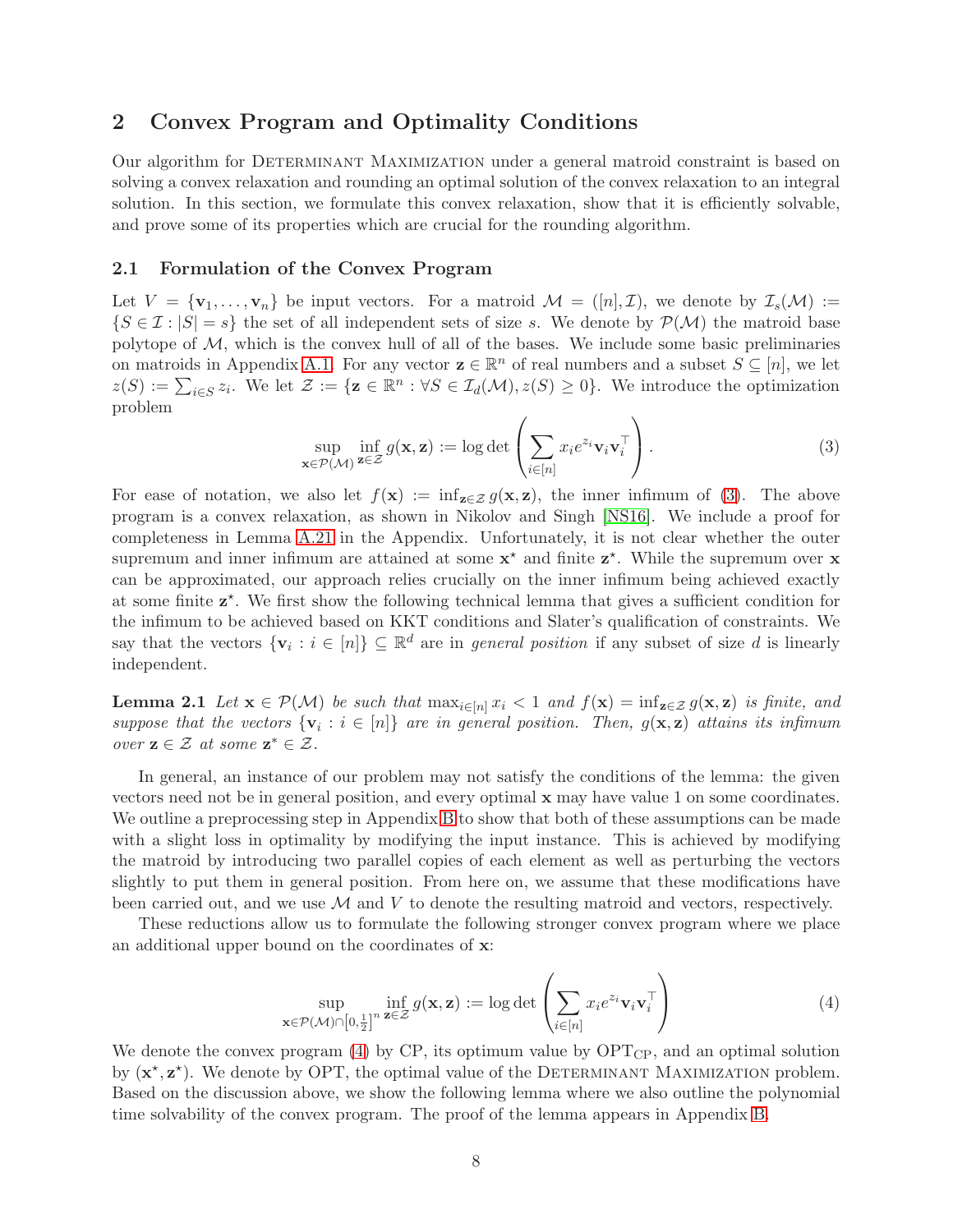**Lemma 2.2** For any  $\epsilon > 0$ , there is a polynomial time algorithm that returns  $\mathbf{x}^* \in \mathcal{P}(\mathcal{M}) \cap [0, \frac{1}{2}]^n$ such that  $\inf_{z \in \mathcal{Z}} g(x^*, z) \geq \log \text{(OPT)} - \epsilon$ . Moreover, there exists  $z^*$  attaining the infimum in  $\inf_{\mathbf{z}\in\mathcal{Z}} g(\mathbf{x}^*, \mathbf{z}).$ 

Our main algorithmic result is to show that the value of the convex program  $\text{OPT}_{\text{CP}}$  gives a good approximation of the optimal value OPT of the DETERMINANT MAXIMIZATION problem. The theorem below immediately implies Theorem [1.1.](#page-2-1)

<span id="page-9-0"></span>**Theorem 2.3** The optimum value  $\text{OPT}_{\text{CP}}$  of the convex program gives a  $(2e^5d)^d$ -approximation to the value of the optimum, i.e.,

$$
\log \left( \text{OPT} \right) - \epsilon \le \text{OPT}_{\text{CP}} \le \log \left( \text{OPT} \right) + O(d \log d). \tag{5}
$$

Moreover, there is a polynomial time algorithm that, given  $\mathbf{x}^*$  attaining OPT<sub>CP</sub> and  $\mathbf{z}^*$  attaining the infimum in  $\inf_{\mathbf{z}\in\mathcal{Z}} g(\mathbf{x}^*, \mathbf{z})$ , returns a random set  $S \in \mathcal{I}$  such that

<span id="page-9-3"></span>
$$
\mathbb{E}\left[\det\left(\sum_{i\in S} \mathbf{v}_i \mathbf{v}_i^T\right)\right] \geq (2e^5d)^{-d} \left(\text{OPT}\right).
$$

We now outline the ideas behind proving Theorem [2.3.](#page-9-0) First, we obtain the KKT optimality conditions of  $\inf_{z\in\mathcal{Z}} g(x, z)$  in Section [2.2.](#page-9-1) In Section [3,](#page-10-0) we show that the KKT conditions can be related to a new matroid defined by minimum weight bases of the original matroid under the weight function  $z^*$ . We then apply uncrossing methods on matroids to show that there is always an optimal sparse solution – in particular, one with at most  $O(d^2)$  fractional variables. In Section [4,](#page-12-0) we give a rounding algorithm that uses the fact that number of fractional variables is bounded, and we prove Theorem [2.3](#page-9-0) building on inequalities proved in [\[AG17\]](#page-18-2) and [\[AGV18\]](#page-18-0) for stable and completely log concave polynomials, respectively.

#### <span id="page-9-1"></span>2.2 Optimality Conditions

Recall the notation  $f(\mathbf{x}) = \inf_{\mathbf{z} \in \mathcal{Z}} g(\mathbf{x}, \mathbf{z})$ . In the following result, we state a sufficient condition that some feasible solution  $\hat{\mathbf{x}} \in \mathcal{P}(\mathcal{M})$  satisfies  $f(\hat{\mathbf{x}}) = f(\mathbf{x}^*)$ , where  $\mathbf{x}^*$  is an (approximately) optimal solution to CP as returned by the algorithm in Lemma [2.2.](#page-8-3) The result is obtained by applying the general KKT conditions to the optimization problem  $\inf_{z \in \mathcal{Z}} g(x, z)$ . For completeness, we give a detailed description of the general KKT conditions and Slater's constraint qualification in Appendix [A.2.](#page-23-0)

<span id="page-9-2"></span>**Lemma 2.4** Suppose  $\mathbf{x}^* \in \mathcal{P}(\mathcal{M}) \cap [0, \frac{1}{2}]^n$  is a feasible solution for CP such that the infimum over  $\mathcal Z$  in CP is achieved, and let  $\mathbf z^* \in \argmin_{\mathbf z \in \mathcal Z} g(\mathbf x^*, \mathbf z)$ . For any  $\hat{\mathbf x} \in \mathcal P(\mathcal M)$ , suppose that there exists  $\boldsymbol{\lambda} \in \mathbb{R}_{\geq 0}^{\mathcal{I}_d(\mathcal{M})}$  $\geq 0$  such that

- <span id="page-9-6"></span><span id="page-9-5"></span>1. for all  $S \in \mathcal{I}_d(\mathcal{M})$  with  $\mathbf{z}^*(S) \neq 0$ , we have  $\lambda_S = 0$ ,
- <span id="page-9-4"></span>2. for all  $i \in [n]$ , we have  $\hat{x}_i e^{z_i^*} \mathbf{v}_i^\top \mathbf{X}^{-1} \mathbf{v}_i = \sum_{S \in \mathcal{I}_d(\mathcal{M}): i \in S} \lambda_S$  where  $\mathbf{X} = \sum_{i=1}^n x_i^* e^{z_i^*} \mathbf{v}_i \mathbf{v}_i^\top$ , and 3.  $\sum_{i=1}^n x_i^{\star} e^{z_i^{\star}} \mathbf{v}_i \mathbf{v}_i^{\top} = \sum_{i=1}^n \hat{x}_i e^{z_i^{\star}} \mathbf{v}_i \mathbf{v}_i^{\top}$ .

Then,  $f(\hat{\mathbf{x}}) = f(\mathbf{x}^{\star})$ . Moreover, there exists  $\boldsymbol{\lambda} \in \mathbb{R}_{\geq 0}^{\mathcal{I}_d(\mathcal{M})}$  $\sum_{n=0}^{\infty}$  such that the above three conditions hold with  $\hat{\mathbf{x}} = \mathbf{x}^*$ .

We remark that the above criteria ask for the existence of exponentially sized vector  $\lambda$  in order to certify that  $\hat{\mathbf{x}}$  is optimal. In the next section, we show that the above condition is equivalent to showing a certain vector is in the base polytope of another matroid derived from M.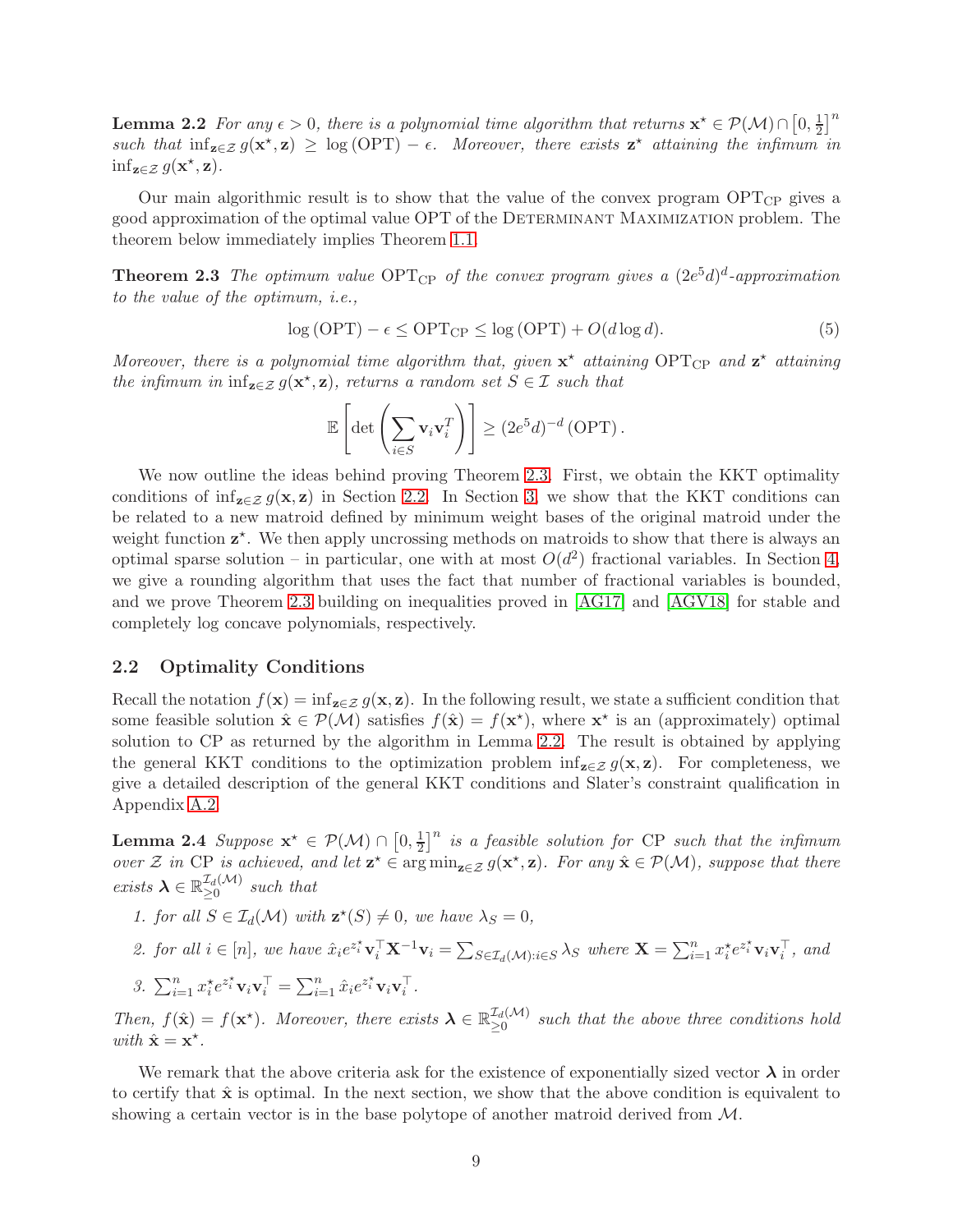# <span id="page-10-0"></span>3 Small Support Solutions to CP

## 3.1 Preserving the Value of a Solution

<span id="page-10-2"></span>In this section, we show that there is always an optimal solution to CP that has small number of fractional components. Indeed, given any solution  $x$  such that the inner infimum of CP is attained, we show how to obtain a sparse solution whose objective is no worse.

Theorem 3.1 (Sparsity of an optimal solution) Let  $x^*$  be a solution to CP such that the inner infimum of CP is attained. Then there exists a solution  $\hat{\mathbf{x}} \in \mathcal{P}(\mathcal{M})$  such that

1. 
$$
f(\hat{\mathbf{x}}) = f(\mathbf{x}^{\star}), \text{ and}
$$

2.  $|\{i \in [n]: 0 < \hat{x}_i < 1\}| \leq 2\left(\binom{d+1}{2}\right)$  $_{2}^{+1})+d\Big)$ .

Moreover, such a solution  $\hat{\mathbf{x}}$  can be found in polynomial time.

**Proof:** Given  $x^*$ , a solution to CP, we let  $z^*$  be an optimal solution to  $\inf_{z \in \mathcal{Z}} g(x^*, z)$ . Also, let  $\mathbf{X} = \sum_{i \in [n]} x_i^* e^{z_i^*} \mathbf{v}_i \mathbf{v}_i^\top$ . We assume that  $\text{supp}(\mathbf{x}^*) = \{1, \dots, n\}$  since for any i with  $x_i^* = 0$ , we can update the instance by deleting these elements. Observe that this does not effect the optimality (restricted to supp $(x^*)$ ) of  $z^*$  (see Lemma [D.1](#page-39-1) in the Appendix for details).

<span id="page-10-1"></span>We first give a simpler description than Lemma [2.4](#page-9-2) for a solution  $\hat{\mathbf{x}}$  to have an objective better than  $f(\mathbf{x}^*)$ . This relies on the following basic lemma.

**Lemma 3.2** Let  $\mathcal{B}^* = \{S \in \mathcal{I}_d : z^*(S) = 0\}$ . Then,  $\mathcal{B}^*$  is a basis of another matroid  $\mathcal{M}^* = \{S \in \mathcal{I}_d : z^*(S) = 0\}$ .  $([n], \mathcal{I}^*)$ . Additionally, if M admits an independent oracle, then  $\mathcal{M}^*$  also admits an independent oracle.

**Proof:** Since  $z^*(S) \geq 0$  for all  $S \in \mathcal{I}_d$ , the basis of  $\mathcal{I}_d$  included in  $\mathcal{I}^*$  are the minimum weight bases under the weight function z. Minimum weight bases of a matroid form the bases of another matroid, and the independence oracle can be implemented in polynomial time (see Lemma [D.2](#page-40-0) in the Appendix for details).  $\Box$ 

We now have the following simpler description for  $\hat{\mathbf{x}}$  to be optimal building on Lemma [2.4.](#page-9-2) Let  $\mathcal{M}^*$  be the matroid in Lemma [3.2](#page-10-1) and let  $r^*: 2^{[n]} \to \mathbb{Z}_+$  denote the rank function of  $\mathcal{M}^*$ .

**Lemma 3.3** Let  $\mathbf{x}^*$  be a solution of CP and  $\mathbf{z}^* \in \arg \min_{\mathbf{z} \in \mathcal{Z}} g(\mathbf{x}^*, \mathbf{z})$ . Let  $\hat{\mathbf{x}} \in \mathbb{R}^{[n]}$  be such that

- 1.  $\hat{\mathbf{x}} \in \mathcal{P}(\mathcal{M}),$
- 2. the vector  $\mathbf{w} \in \mathbb{R}^{[n]}$  defined as  $w_i = \hat{x}_i e^{z_i^*} \mathbf{v}_i^\top \mathbf{X}^{-1} \mathbf{v}_i$  for each  $i \in [n]$  satisfies  $\mathbf{w} \in \mathcal{P}(\mathcal{M}^*)$ , where  $\mathbf{X} = \sum_{i \in [n]} x_i^{\star} e^{z_i^{\star}} \mathbf{v}_i \mathbf{v}_i^{\top}$ ,
- 3.  $\sum_{i \in [n]} \hat{x}_i e^{z_i^*} \mathbf{v}_i \mathbf{v}_i^\top = \sum_{i \in [n]} x_i^* e^{z_i^*} \mathbf{v}_i \mathbf{v}_i^\top$ , and
- 4.  $supp(\hat{\mathbf{x}}) \subseteq supp(\mathbf{x}^*)$ .

Then  $f(\hat{\mathbf{x}}) = f(\mathbf{x}^*)$ .

Proof: We show that the above conditions imply that the conditions of Lemma [2.4](#page-9-2) are satisfied. Indeed, we only need to show the existence of  $\lambda \in \mathbb{R}^{\mathcal{I}_d(\mathcal{M})}$  as claimed. Since  $\mathbf{w} \in \mathbb{R}^{[n]}$  is in  $\mathcal{P}(\mathcal{M}^*)$ , we have  $\mathbf{w} = \sum_{S \in \mathcal{B}(\mathcal{M}^*)} \mu_S \chi_S$  where  $\chi_S \in \mathbb{R}^{[n]}$  is the indicator vector of set S and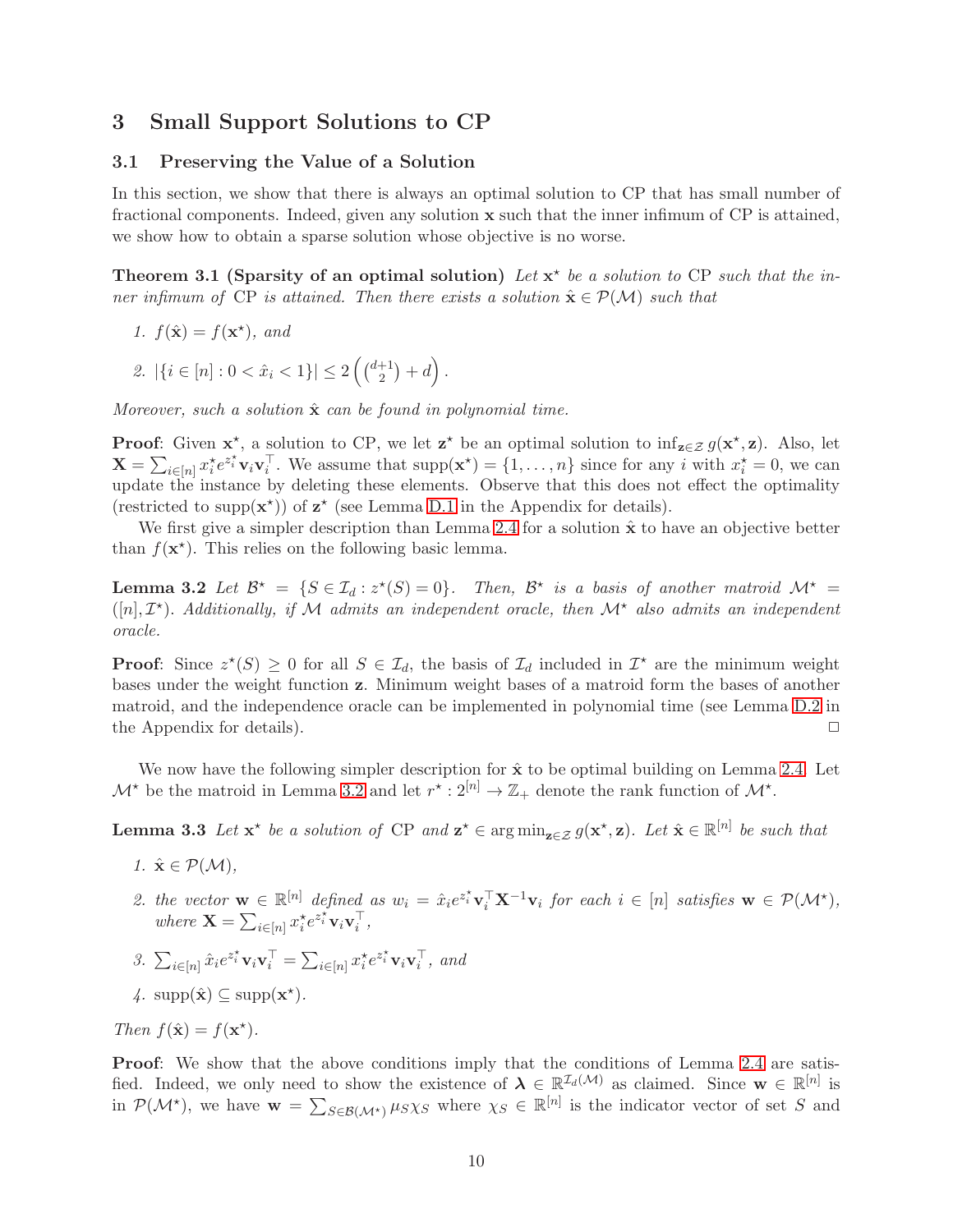<span id="page-11-3"></span><span id="page-11-2"></span><span id="page-11-1"></span>
$$
\min 0 \qquad (6)
$$
\n
$$
s.t. \qquad \sum_{i \in S} x_i \le r(S) \qquad \forall \emptyset \subsetneq S \subsetneq [n] \qquad (7)
$$
\n
$$
x([n]) = r([n]) = k \qquad (8)
$$
\n
$$
\sum_{i \in S} x_i e^{z_i^*} \mathbf{v}_i^{\top} \mathbf{X}^{-1} \mathbf{v}_i \le r^*(S) \qquad \forall \emptyset \subsetneq S \subsetneq [n] \qquad (9)
$$
\n
$$
\sum_{i \in [n]} x_i e^{z_i^*} \mathbf{v}_i^{\top} \mathbf{X}^{-1} \mathbf{v}_i = r^*([n]) = d \qquad (10)
$$
\n
$$
\sum_{i=1}^n x_i e^{z_i^*} \mathbf{v}_i \mathbf{v}_i^{\top} = \sum_{i=1}^n x_i^* e^{z_i^*} \mathbf{v}_i \mathbf{v}_i^{\top} \qquad (11)
$$
\n
$$
x_i \ge 0 \qquad \forall i \in [n] \qquad (12)
$$

<span id="page-11-7"></span><span id="page-11-5"></span><span id="page-11-4"></span><span id="page-11-0"></span>Figure 1: Linear program to obtain a sparse solution.

 $\sum_{S \in \mathcal{B}(\mathcal{M}^*)} \mu_S = 1$ . Observe that for each  $S \in \mathcal{B}(\mathcal{M}^*)$ , we have  $z^*(S) = 0$ . Thus, setting  $\lambda_S = \mu_S$ for  $S \in \mathcal{B}(\mathcal{M}^*)$  and  $\lambda_S = 0$  for all other sets in  $\mathcal{I}_d(\mathcal{M})$  satisfies the conditions of Lemma [2.4.](#page-9-2)  $\Box$ 

Now the above conditions can be formulated as a feasibility system over the following linear con-straints as given in Figure [1,](#page-11-0) and we call the formulated linear program  $LP_{x\text{-}OPT}$ . Here, constraints [\(7\)](#page-11-1)-[\(8\)](#page-11-2) insist that  $\mathbf{x} \in \mathcal{P}(\mathcal{M})$  and [\(9\)](#page-11-3)-[\(10\)](#page-11-4) insist that the vector  $(x_i e^{z_i^*} \mathbf{v}_i \mathbf{X}^{-1} \mathbf{v}_i)_{i \in [n]} \in \mathcal{P}(\mathcal{M}^*)$ . Constraints [\(11\)](#page-11-5) insist that the matrix **X** does not change when the solution changes to **x** from  $x^*$ . For ease of notation, we let  $\mathbf{w}_x$  be the vector  $(x_i e^{z_i^*} \mathbf{v}_i \mathbf{X}^{-1} \mathbf{v}_i)_{i \in [n]}$ .

From basic uncrossing methods we obtain the following lemma characterizing any extreme point of the above linear program. Recall that a collection C of sets is a *chain* if for all  $A, B \in \mathcal{C}$ , we have  $A \subseteq B$  or  $B \subseteq A$ . The proof of the lemma appears in Appendix [D.](#page-39-0) Again, we focus on supp(x) since x remains extreme after removing coordinates with  $x_i = 0$ . Thus, we assume that  $[n] = \text{supp}(\mathbf{x}).$ 

<span id="page-11-6"></span>**Lemma 3.4** If x is an extreme point of the linear program LP<sub>x-OPT</sub>, then there exist chains  $C_1, C_2 \subseteq$  $2^{[n]}$  and  $P \subseteq [d] \times [d]$  such that

- 1.  $x(S) = r(S)$  for each  $S \in C_1$ ,  $w_x(S) = r^*(S)$  for each  $S \in C_2$ , and  $(\sum_{i=1}^n x_i e^{z_i^*} \mathbf{v}_i \mathbf{v}_i^\top)_{jk} =$  $(\sum_{i=1}^n x_i^* e^{z_i^*} \mathbf{v}_i \mathbf{v}_i^{\top})_{jk}$  for each  $(j,k) \in P$ ,
- 2. the linear constraints corresponding to sets in  $C_1, C_2$  and pairs in P are linearly independent, and
- 3.  $|\text{supp}(\mathbf{x})| = |\mathcal{C}_1| + |\mathcal{C}_2| + |P|.$

Let x be an extreme point of the linear program  $LP_{x\text{-}OPT}$ . Such an x can be found in polynomial time. Let  $C_1 = \{S_1, \ldots, S_l\}$  where  $S_1 \subset S_2 \ldots \subset S_l$ . Then, we have  $x(S_i) = r(S_i)$ . Since  $x_i > 0$  for all  $i \in [n]$ , we have  $1 \leq r(S_1) < r(S_2) \ldots < r(S_l) \leq k$  and from the integrality of the rank function, we obtain that  $|\mathcal{C}_1| = l \leq k$ . Similarly,  $|\mathcal{C}_2| \leq r^{\star}([n]) \leq d$ , and clearly  $|P| \leq {d+1 \choose 2}$ <sup>+1</sup>) since  $\sum_{i=1}^n x_i e^{z_i^*} \mathbf{v}_i \mathbf{v}_i^\top$  and  $\sum_{i=1}^n x_i^* e^{z_i^*} \mathbf{v}_i \mathbf{v}_i^\top$  are  $d \times d$  symmetric matrices. Therefore,  $supp(x) \leq k + d + {d+1 \choose 2}$  $\binom{+1}{2}$ . In what follows we argue all but  $2\left(d+\binom{d+1}{2}\right)$  $\binom{+1}{2}$  coordinates are set to 1.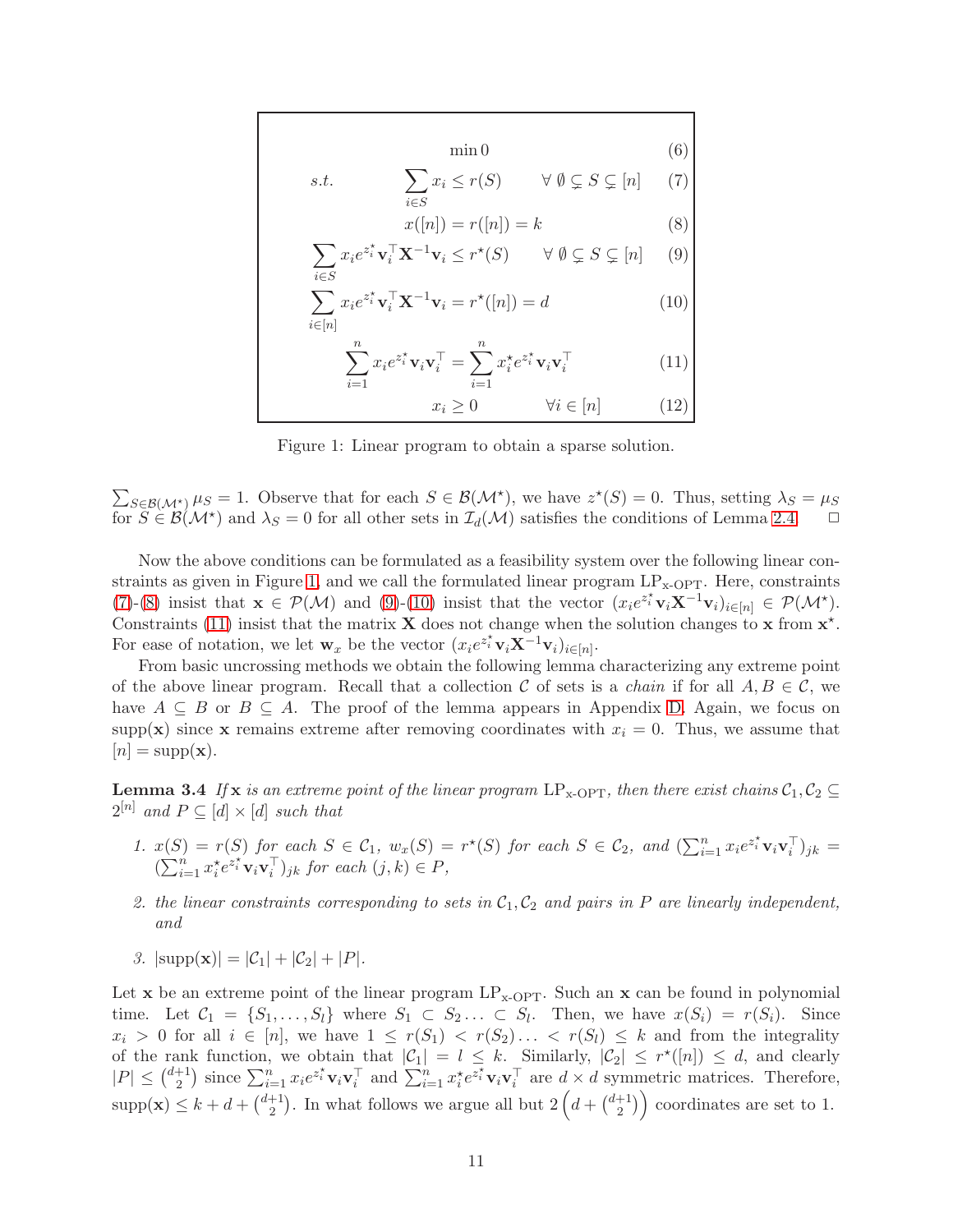For ease of notation, we let  $S_0 = \emptyset$ . Observe that if  $|S_j \setminus S_{j-1}| = 1$  for any  $1 \leq j \leq l$ , say  ${i} = S_j \ S_{j-1}$ , then  $x_i = x(S_j) - x(S_{j-1}) = r(S_j) - r(S_{j-1})$  which is an non-negative integer. Since  $x_i > 0$ , we obtain that  $x_i = 1$ . Let  $I = \{1 \leq j \leq k : |S_j \setminus S_{j-1}| = 1\}$ . Observe that there are at least |I| variables set to 1. But since every set  $S_i$  with  $j \notin I$  contains at least two elements in  $S_i \setminus S_{i-1}$ , we have

$$
|\text{supp}(\mathbf{x})| \ge |I| + 2(l - |I|).
$$

But from Lemma [3.4,](#page-11-6) we have

$$
|\text{supp}(\mathbf{x})| \le l + d + \binom{d+1}{2}.
$$

Combining the two inequalities, we get  $|I| \geq l - d - \binom{d+1}{2}$  $\binom{+1}{2} \ge |\text{supp}(\mathbf{x})| - 2(d + \binom{d+1}{2})$  $\binom{+1}{2}$ ). Hence, the number of fractional variables is at most  $\text{supp}(x) - |I| \leq 2(d + \binom{d+1}{2})$  $_{2}^{+1})$  $\Box$ 

# <span id="page-12-0"></span>4 Randomized Rounding Algorithm

In this section, we give our randomized rounding algorithm and prove the guarantee on its performance claimed in Theorem [2.3.](#page-9-0)

Throughout this section, we assume that the algorithm receives an input  $\mathbf{x} \in \mathcal{P}(\mathcal{M})$  such that

$$
|\{i: 0 < x_i < 1\}| \le 2\left(\binom{d+1}{2} + d\right).
$$

We first describe the rounding algorithm, presented in Algorithm [1.](#page-12-1) It is obvious that Algorithm [1](#page-12-1) runs in polynomial time.

#### <span id="page-12-1"></span>Algorithm 1 Rounding Algorithm

1: **Input:** a matroid  $\mathcal{M} = (\overline{n}, \mathcal{I}), \mathbf{x} \in \mathcal{P}(\mathcal{M}).$ 2: Output: a set  $S \in \mathcal{I}$ . 3: **procedure** ROUNDING $(x, \mathcal{I})$ <br>4:  $R_1 \leftarrow \{i : 0 < x_i < 1\}$ ,  $R_2$  $R_1 \leftarrow \{i : 0 < x_i < 1\}, R_2 \leftarrow \{i : x_i = 1\}$ 5:  $T \leftarrow \emptyset$ 6: for  $i$  in  $R_1$  do 7: if  $T \cup \{i\} \in \mathcal{I}$  then 8:  $T \leftarrow T \cup \{i\}$  with probability  $\frac{1}{d}$ 9: for i in  $R_2$  do 10: if  $T \cup \{i\} \in \mathcal{I}$  then 11:  $T \leftarrow T \cup \{i\}$  with probability  $\frac{1}{2}$ 12: **if**  $T$  is not a basis **then** 13: Extend T to a basis (e.g. by going through each element in  $[n] \setminus T$  and add it to T if T remains independent until  $T$  is a basis) return T

<span id="page-12-2"></span>For ease of notation we denote  $\gamma = (2e^3d)^{-d}$  and  $\mathcal{I}_d = \mathcal{I}_d(\mathcal{M})$ . We first claim that every independent subset S of  $R_1 \cup R_2$  of size d is contained in the output set with probability at least γ. The claim can only be true if the ground set  $R_1 \cup R_2$ , which has been restricted to the support of x, is small.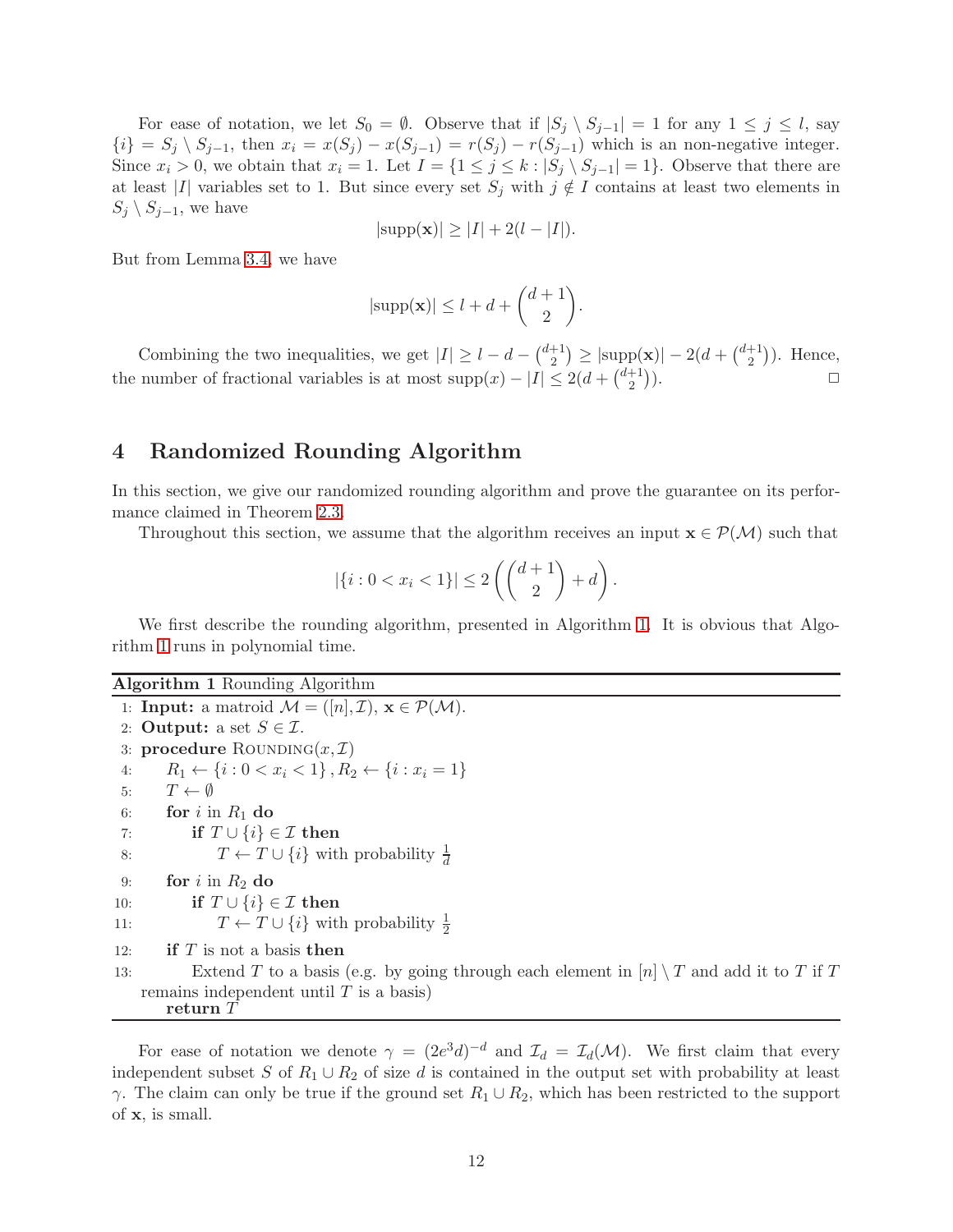**Lemma 4.1** Let T denote the random set returned by Algorithm [1.](#page-12-1) Then, for any set  $S \subseteq R_1 \cup R_2$ such that  $S \in \mathcal{I}_d$ , we have

<span id="page-13-1"></span>
$$
\mathbb{P}[S \subseteq T] \ge \gamma.
$$

Lemma [4.1](#page-12-2) implies a lower bound on the expected objective value of the solution returned.

**Lemma 4.2** Algorithm [1](#page-12-1) returns an independent set  $T \in \mathcal{I}$  with expected objective value

$$
\mathbb{E}\left[\det\left(\sum_{i\in T} \mathbf{v}_i \mathbf{v}_i^\top\right)\right] \geq \gamma \sum_{S\in\mathcal{I}_d} \det\left(\sum_{i\in S} x_i \mathbf{v}_i \mathbf{v}_i^\top\right).
$$

Next, we relate this lower bound to the objective of the convex relaxation CP in a two-step procedure. Building on results by [\[AGV18\]](#page-18-0), the lower bound on the expected objective of the algorithm can be bounded in terms of objective of a different convex relaxation as described in Lemma [4.3.](#page-13-0) Proof of the lemma is inferred from the inequality proved in [\[AGV18\]](#page-18-0) on completely logconcave polynomials by observing that the polynomials (in y and z variables) det  $\left(\sum_{i=1}^n x_i^* y_i \mathbf{v}_i \mathbf{v}_i^\top\right)$ and  $\sum_{S \in \mathcal{I}_d} z^{[n] \setminus S}$  are completely log-concave. Here we use the notation  $\left(\frac{\mathbf{y} \mathbf{w}}{\alpha}\right)$  $\left(\frac{\partial w}{\partial \alpha}\right)^{\bm{\alpha}}:=\prod_{i=1}^n\left(\frac{y_iw_i}{\alpha_i}\right)$ αi  $\int^{\alpha_i}$ .

<span id="page-13-0"></span>**Lemma 4.3** For any  $\mathbf{x}^* \geq 0$ ,

$$
\sum_{S\in\mathcal{I}_d}\det\left(\sum_{i\in S}x_i^{\star}\mathbf{v}_i\mathbf{v}_i^{\top}\right)\geq e^{-2d}\sup_{\alpha\in P(\mathcal{I}_d)}\inf_{\mathbf{y},\mathbf{w}>0}\frac{\det\left(\sum_{i=1}^nx_i^{\star}y_i\mathbf{v}_i\mathbf{v}_i^{\top}\right)\left(\sum_{S\in\mathcal{I}_d}w^S\right)}{\left(\frac{\mathbf{y}\mathbf{w}}{\alpha}\right)^{\alpha}}.
$$

To finish the proof of Theorem [2.3,](#page-9-0) we show that the convex relaxation CP is stronger than the convex relaxation studied in [\[AGV18\]](#page-18-0).

# **Lemma 4.4** For any  $\mathbf{x}^* \geq 0$ ,

<span id="page-13-2"></span>
$$
\sup_{\alpha \in P(\mathcal{I}_d)} \inf_{\mathbf{y}, \mathbf{w} > 0} \frac{\det \left( \sum_{i=1}^n x_i^* y_i \mathbf{v}_i \mathbf{v}_i^\top \right) \left( \sum_{S \in \mathcal{I}_d} w^S \right)}{\left( \frac{\mathbf{y} \mathbf{w}}{\alpha} \right)^{\alpha}} \ge \inf_{\mathbf{z} \in \mathcal{Z}} \det \left( \sum_{i=1}^n x_i^* e^{z_i} \mathbf{v}_i \mathbf{v}_i^\top \right).
$$

Note that we cannot directly use the convex relaxation of [\[AGV18\]](#page-18-0) and avoid the two-step procedure for our problem. Algorithm [1](#page-12-1) and the proof of Lemma [4.1](#page-12-2) require that the solution  $x$  is sparse, and we do not know if such property holds true for the convex relaxation of [\[AGV18\]](#page-18-0).

Before we prove these lemmas, we use them to prove the main result of our paper.

**Proof of Theorem [2.3](#page-9-0)**: We first show [\(5\)](#page-9-3). Recall that  $f(\mathbf{x}) = \inf_{\mathbf{z} \in \mathcal{Z}} \log \det \left( \sum_{i \in [n]} x_i e^{z_i} \mathbf{v}_i \mathbf{v}_i^{\top} \right)$  . Let  $(\mathbf{x}^*, \mathbf{z}^*)$  be an optimal solution to CP, so we have  $f(\mathbf{x}^*) = \text{OPT}_{\text{CP}}$ . The first inequality of [\(5\)](#page-9-3) follows from Lemma [2.2.](#page-8-3) It remains to show the second inequality.

By Theorem [3.1,](#page-10-2) there exists  $\hat{\mathbf{x}} \in \mathcal{P}(\mathcal{M})$  such that  $f(\hat{\mathbf{x}}) = f(\mathbf{x}^*)$  and  $|\{i \in [n] \mid 0 < \hat{x_i} < 1\}| \leq$  $2\left(\binom{d+1}{2}\right)$  $\left(\frac{1}{2}+d\right)$ . Let  $T \in \mathcal{I}$  be the random solution returned by Algorithm [1](#page-12-1) given an input  $\mathbf{x} = \hat{\mathbf{x}}$ .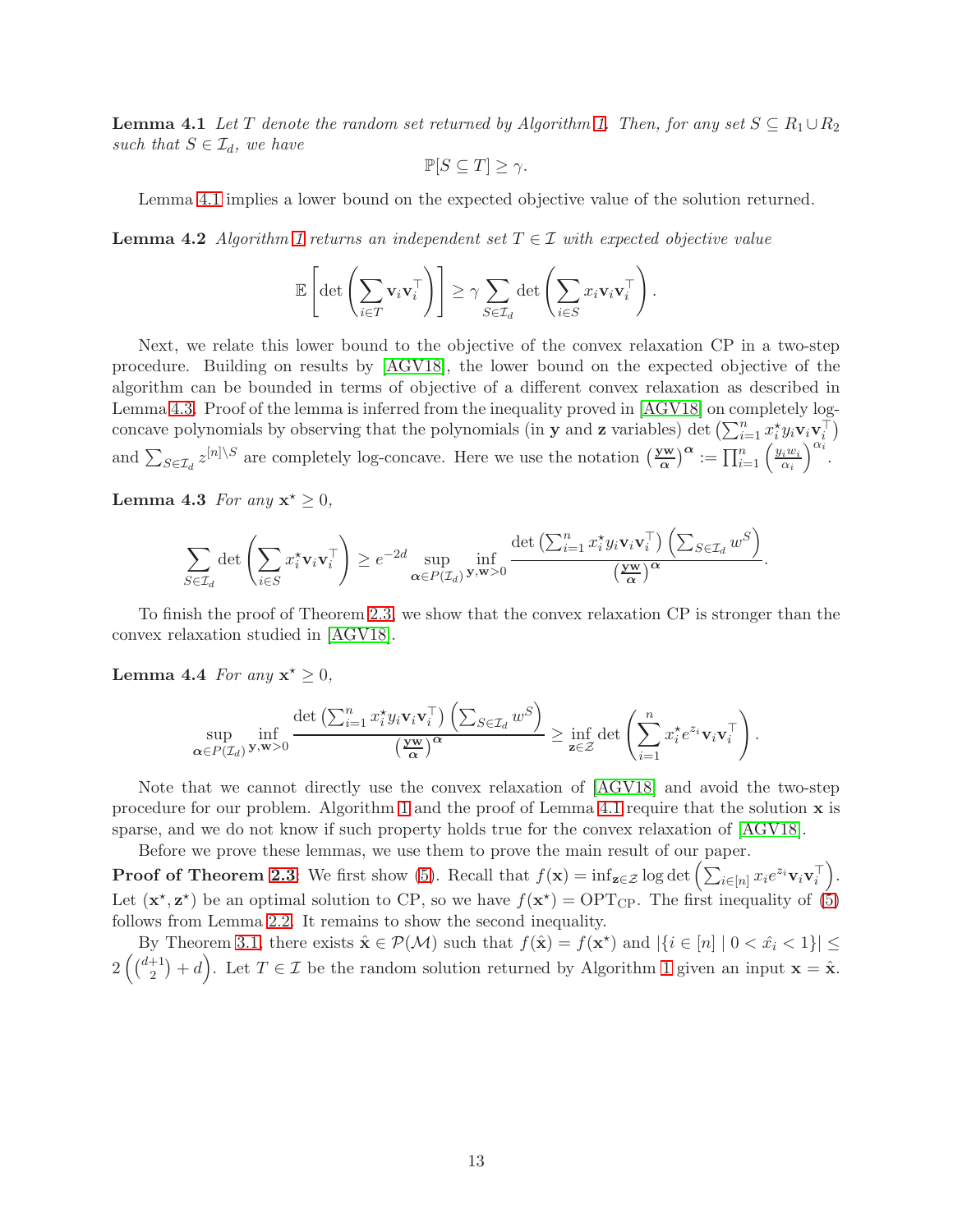We apply Lemmas [4.2,](#page-13-1) [4.3,](#page-13-0) and [4.4](#page-13-2) successively and in this order to get

$$
\mathbb{E}\left[\det\left(\sum_{i\in T} \mathbf{v}_{i}\mathbf{v}_{i}^{\top}\right)\right] \geq (2e^{3}d)^{-d} \sum_{S\in\mathcal{I}_{d}} \det\left(\sum_{i\in S} \hat{x}_{i}\mathbf{v}_{i}\mathbf{v}_{i}^{\top}\right)
$$
\n
$$
\geq (2e^{3}d)^{-d}e^{-2d} \sup_{\mathbf{\alpha}\in P(\mathcal{I}_{d})} \inf_{\mathbf{y}, \mathbf{w}>0} \frac{\det\left(\sum_{i=1}^{n} \hat{x}_{i}y_{i}\mathbf{v}_{i}\mathbf{v}_{i}^{\top}\right)\left(\sum_{S\in\mathcal{I}_{d}} w^{S}\right)}{\left(\frac{\mathbf{y}\mathbf{w}}{\mathbf{\alpha}}\right)^{\alpha}}
$$
\n
$$
\geq (2e^{5}d)^{-d} \inf_{\mathbf{z}\in\mathcal{Z}} \det\left(\sum_{i=1}^{n} \hat{x}_{i}e^{z_{i}}\mathbf{v}_{i}\mathbf{v}_{i}^{\top}\right)
$$
\n
$$
= (2e^{5}d)^{-d} \inf_{\mathbf{z}\in\mathcal{Z}} \det\left(\sum_{i=1}^{n} x_{i}^{*}e^{z_{i}}\mathbf{v}_{i}\mathbf{v}_{i}^{\top}\right) = (2e^{5}d)^{-d} \cdot \text{OPT}_{\text{CP}} \tag{13}
$$

where the first of the two equalities follows from Theorem [3.1.](#page-10-2)

On the other hand, for any  $T \in \mathcal{I}$ , we have det  $\left( \sum_{i \in T} \mathbf{v}_i \mathbf{v}_i^{\top} \right) \leq \text{OPT}$ , and therefore

<span id="page-14-1"></span><span id="page-14-0"></span>
$$
\mathbb{E}\left[\det\left(\sum_{i\in T} \mathbf{v}_i \mathbf{v}_i^\top\right)\right] \le \text{OPT}.\tag{14}
$$

Combining [\(13\)](#page-14-0) and [\(14\)](#page-14-1) proves the second inequality of [\(5\)](#page-9-3).

Given a solution  $\mathbf{x}^*$  and  $\mathbf{z}^*$  attaining the infimum in  $\inf_{\mathbf{z}\in\mathcal{Z}}\det\left(\sum_{i=1}^nx_i^*e^{z_i}\mathbf{v}_i\mathbf{v}_i^{\top}\right)$ , the efficiency of the randomized algorithm that satisfies [\(13\)](#page-14-0) follows from the efficiency of obtaining a sparse solution (by Theorem [3.1\)](#page-10-2) and of the rounding Algorithm [1.](#page-12-1)  $\Box$ 

Now we prove Lemmas [4.1](#page-12-2) and [4.2.](#page-13-1) The proofs of Lemmas [4.3](#page-13-0) and [4.4](#page-13-2) appears in Appendix [E.](#page-41-0) **Proof of Lemma [4.1](#page-12-2)**: We need to prove that for any  $S \subseteq R_1 \cup R_2$  such that  $S \in \mathcal{I}_d$ ,

$$
\mathbb{P}[S \subseteq T] \ge (2e^3d)^{-d}.
$$

<span id="page-14-2"></span>Let  $S_1 = S \cap R_1$  and  $S_2 = S \cap R_2$ . Since  $x_i = 1$  for any  $i \in R_2$  and  $\mathbf{x} \in \mathcal{P}(\mathcal{M})$ , we have  $R_2 \in \mathcal{I}$ . Since  $S \in \mathcal{I}$  and  $S_1 \subseteq S$ , we have  $S_1 \in \mathcal{I}$ . We first claim the following.

Claim 4.5 There exists  $Y \subseteq R_2 \setminus S_2$  such that  $|Y| \leq |S_1|$  and  $S_1 \cup (R_2 \setminus Y) \in \mathcal{I}$ .

**Proof:** Recall that  $S = S_1 \cup S_2 \in \mathcal{I}$  and  $R_2 \in \mathcal{I}$ . If  $|R_2| \leq |S_1 \cup S_2|$ , then  $Y = R_2$  satisfies the condition. Else, by the definition of matroids, there exists an element  $i \in R_2 \setminus (S_1 \cup S_2)$  such that  $S_1 \cup S_2 \cup \{i\} \in \mathcal{I}$ . Since  $S_1 \cap R_2 = \emptyset$ , we get that  $i \in R_2 \setminus S_2$ . Repeating this process for  $|R_2|-|S_1\cup S_2|$  times, we obtain a set  $W\subseteq R_2\setminus S_2$  of size  $|R_2|-|S_1\cup S_2|$  such that  $S_1\cup S_2\cup W\in\mathcal{I}$ . If  $Y = R_2 \setminus (S_2 \cup W)$ , then  $S_1 \cup (R_2 \setminus Y) = S_1 \cup S_2 \cup W \in \mathcal{I}$ . Since W has size  $|R_2| - |S_1 \cup S_2|$ , Y has size  $|R_2| - (|R_2| - |S_1 \cup S_2|) - |S_2| = |S_1 \cup S_2| - |S_2| \leq |S_1|$ . □ has size  $|R_2| - (|R_2| - |S_1 \cup S_2|) - |S_2| = |S_1 \cup S_2| - |S_2| \leq |S_1|$ .

Let  $Y \subseteq R_2 \backslash S_2$  be a set such that  $S_1 \cup (R_2 \backslash Y) \in \mathcal{I}$ . Next, we prove a lower bound on  $\mathbb{P}[S \subseteq T]$ . Note that S is a disjoint union of  $S_1$  and  $S_2$ . Hence,

$$
\mathbb{P}[S \subseteq T] = \mathbb{P}[S_1 \subseteq T \text{ and } S_2 \subseteq T]
$$
  
\n
$$
\geq \mathbb{P}[T \cap R_1 = S_1 \text{ and } S_2 \subseteq T]
$$
  
\n
$$
\geq \mathbb{P}[T \cap Y = \emptyset \text{ and } T \cap R_1 = S_1 \text{ and } S_2 \subseteq T]
$$
  
\n
$$
= \mathbb{P}[T \cap Y = \emptyset] \cdot \mathbb{P}[T \cap R_1 = S_1 | T \cap Y = \emptyset] \cdot \mathbb{P}[S_2 \subseteq T | T \cap Y = \emptyset, T \cap R_1 = S_1]
$$

Next, we lower bound each of the probabilities.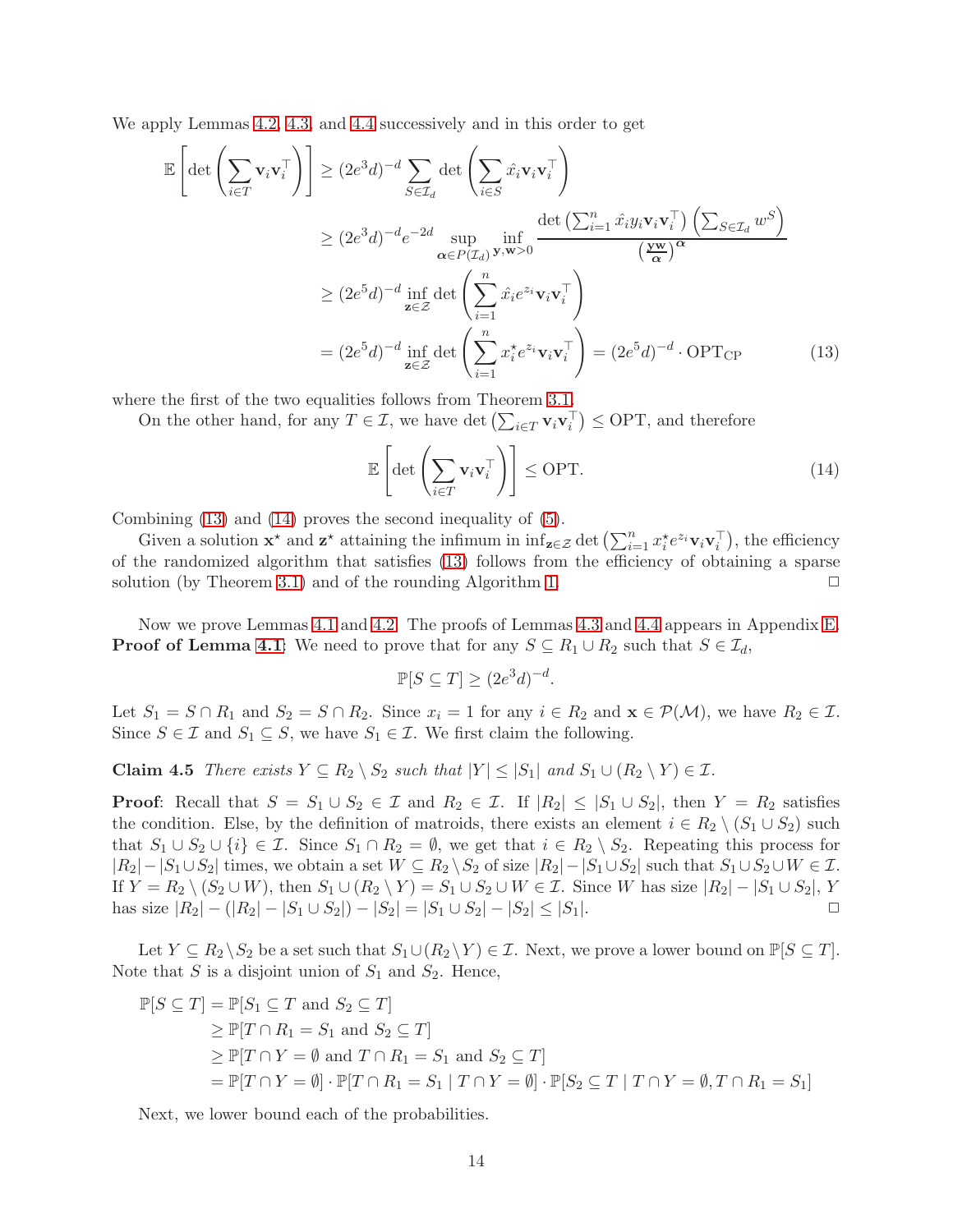1.  $\mathbb{P}[T \cap Y = \emptyset]$ : Consider the event that  $T \cap Y = \emptyset$ . It happens if for each  $i \in Y$ , i is not added to  $T$  during the execution of the algorithm. Let  $T'$  be the set  $T$  before the iteration considering *i*. If  $T' \cup \{i\} \notin \mathcal{I}$ , *i* is not added to T with probability 1. If  $T' \cup \{i\} \in \mathcal{I}$ , *i* is not added to T with probability 1/2. Hence, for each  $i \in T$ , i is not added to T with probability at least  $1/2$ . Probability that none of the elements of Y are added to T is therefore at least  $\left(\frac{1}{2}\right)$  $(\frac{1}{2})^{|Y|}$ . Since  $|Y| \leq |S_1|$ ,

$$
\mathbb{P}[Y \cap T = \emptyset] \ge \left(\frac{1}{2}\right)^{|S_1|}
$$

2.  $\mathbb{P}[T \cap R_1 = S_1 | T \cap Y = \emptyset]$ : Since all elements of  $R_1$  are considered before the elements of  $R_2$  (and hence Y), we have

<span id="page-15-0"></span>
$$
\mathbb{P}[T \cap R_1 = S_1 \mid T \cap Y = \emptyset] = \mathbb{P}[T \cap R_1 = S_1].\tag{15}
$$

.

To get  $T \cap R_1 = S_1$ , we must have  $(R_1 \setminus S_1) \cap T = \emptyset$  and  $S_1 \subseteq T$ . Hence,

$$
\mathbb{P}[T \cap R_1 = S_1] = \mathbb{P}[T \cap (R_1 \setminus S_1) = \emptyset] \cdot \mathbb{P}[S_1 \subset T \mid T \cap (R_1 \setminus S_1) = \emptyset]. \tag{16}
$$

As argued above, for any element  $i \in R_1 \setminus S_1$ , the probability that i is not in T (regardless of other elements) is at least  $1 - \frac{1}{d}$  $\frac{1}{d}$ . Hence,  $\mathbb{P}[T \cap (R_1 \setminus S_1)] \geq (1 - \frac{1}{d})$  $\frac{1}{d}\big)^{|R_1\setminus S_1|}$  which is equal to  $(1 - \frac{1}{d})^{|R_1| - |S_1|}$  since  $S_1 \subseteq R_1$ .

Since  $S \in \mathcal{I}$  and  $S_1 \subseteq S$ , we have  $S_1 \in \mathcal{I}$ . Consider an element  $i \in S_1$  and the set T' being the set T before the algorithm processes the element i. If no element of  $R_1 \setminus S_1$  is picked, then  $T' \cup \{i\} \subset S_1$ . Hence,  $T' \cup \{i\} \in \mathcal{I}$ , and the probability that the element i is picked is  $\frac{1}{d}$ . Hence, if no element of  $R_1 \setminus S_1$  is picked, then every element of  $S_1$  is picked with probability 1  $\frac{1}{d}$ . This implies that  $|C|$ 

<span id="page-15-1"></span>
$$
\mathbb{P}[S_1 \subseteq T \mid T \cap (R_1 \setminus S_1) = \emptyset] = \left(\frac{1}{d}\right)^{|S_1|}.\tag{17}
$$

Combining  $(15)-(17)$  $(15)-(17)$ , we get

$$
\mathbb{P}[T \cap R_1 = S_1 | T \cap Y = \emptyset] \ge \left(1 - \frac{1}{d}\right)^{|R_1| - |S_1|} \left(\frac{1}{d}\right)^{|S_1|}.
$$

3.  $\mathbb{P}[S_2 \subseteq T \mid T \cap Y = \emptyset, T \cap R_1 = S_1]$ : Consider an element  $i \in S_2$ . Let T' be the set T just before the algorithm considers the element i. If  $T' \cap R_1 = S_1$  and  $T' \cap Y = \emptyset$ , then  $T' \cup \{i\} \subseteq S_1 \cup (R_2 \setminus Y)$ . By Claim [4.5,](#page-14-2)  $S_1 \cup (R_2 \setminus Y) \in \mathcal{I}$ . Hence, if  $T' \cap R_1 = S_1$  and  $T' \cap Y = \emptyset$ . Then,  $T' \cup \{i\} \in \mathcal{I}$ , and i is added to T with probability 1/2. Therefore,

$$
\mathbb{P}[S_2 \subseteq T \mid T \cap Y = \emptyset, T \cap R_1 = S_1] = \left(\frac{1}{2}\right)^{|S_2|}.
$$

Combining the bounds on the three probabilities, we get

$$
\mathbb{P}[S \subseteq T] \ge \left(\frac{1}{2}\right)^{|S_1|} \left(1 - \frac{1}{d}\right)^{|R_1| - |S_1|} \left(\frac{1}{d}\right)^{|S_1|} \left(\frac{1}{2}\right)^{|S_2|}.
$$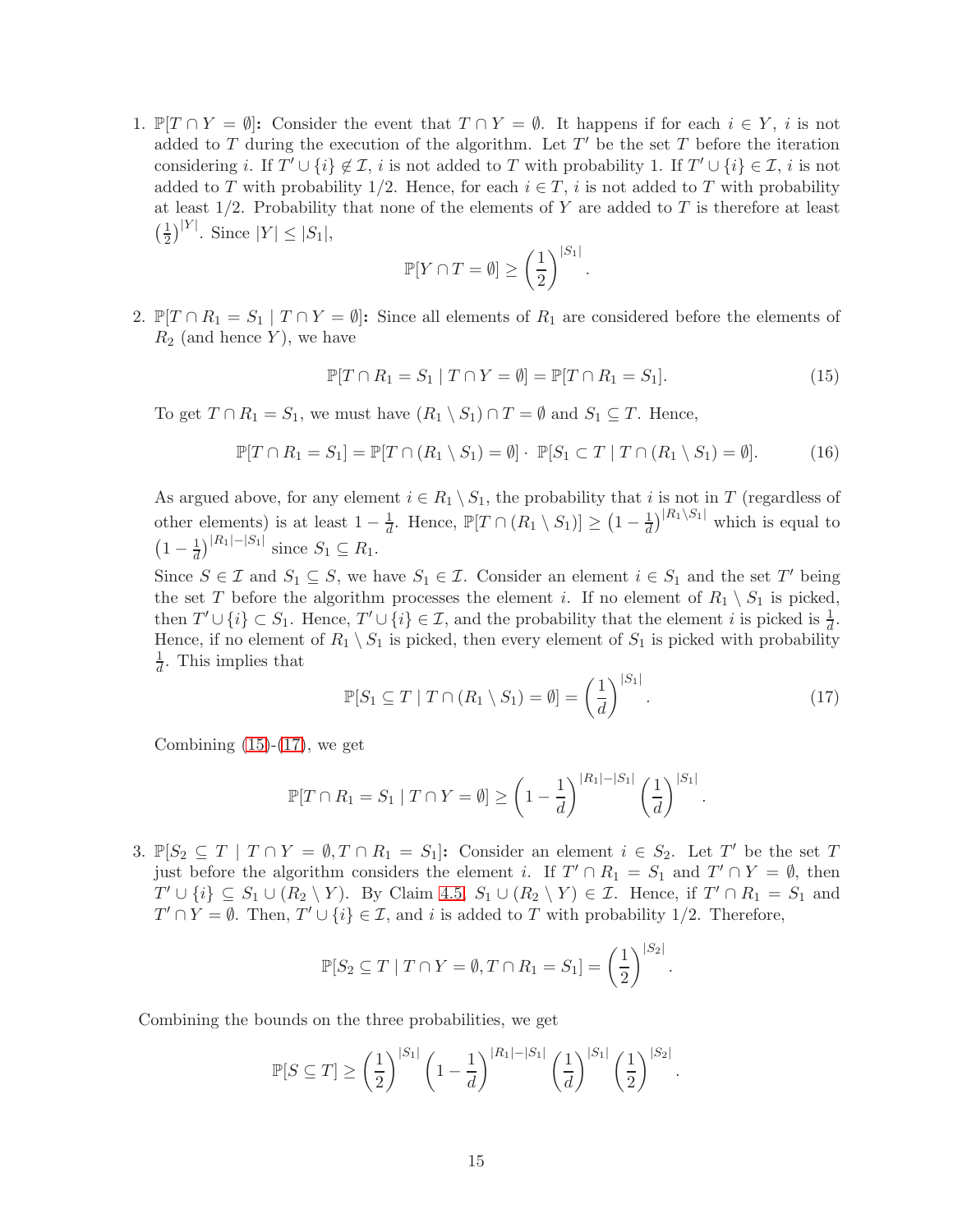Since  $|S| = d$  and S is a disjoint union of  $S_1$  and  $S_2$ , we have  $|S_1| + |S_2| = d$ . Also, by the assumption of the theorem,  $|R_1| \leq 2\left(\binom{d+1}{2}\right)$  $t_2^{+1}$  + d). Hence,

$$
\mathbb{P}[S \subseteq T] \ge \left(\frac{1}{2}\right)^d \left(1 - \frac{1}{d}\right)^{2\left(\binom{d+1}{2} + d\right)} \left(1 - \frac{1}{d}\right)^{-|S_1|} \left(\frac{1}{d}\right)^{|S_1|}
$$

Since  $|S_1| \leq d$ , we have

$$
\mathbb{P}[S \subseteq T] \ge \left(\frac{1}{2}\right)^d \left(1 - \frac{1}{d}\right)^{2\left(\binom{d+1}{2} + d\right)} \left(1 - \frac{1}{d}\right)^{-d} \left(\frac{1}{d}\right)^d
$$

$$
= \left(\frac{1}{2d}\right)^d \left(1 - \frac{1}{d}\right)^{d(d+1) + d}
$$

For  $d \ge 2$ , we have  $1 - \frac{1}{d} \ge e^{-\frac{1.5}{d}} \ge e^{-\frac{3}{d+2}}$ . Hence,

$$
\mathbb{P}[S \subseteq T] \ge (2d)^{-d} e^{-3d} = (2e^3d)^{-d}
$$

finishing the proof of Lemma  $4.1$ 

**Proof of Lemma [4.2](#page-13-1)**: By Lemma [4.1,](#page-12-2) for any  $S \subseteq R_1 \cup R_2$  such that  $S \in \mathcal{I}_d$ , we have  $\mathbb{P}[S \subset \mathcal{I}_d]$  $T \geq (2e^3d)^{-d}$ . The rounding Algorithm [1](#page-12-1) returns a solution T of expected value

$$
\mathbb{E}\left[\det\left(\sum_{i\in T} \mathbf{v}_i \mathbf{v}_i^\top\right)\right] = \mathbb{E}\left[\sum_{S\in\binom{T}{d}} \det\left(\sum_{i\in S} \mathbf{v}_i \mathbf{v}_i^\top\right)\right]
$$

$$
= \sum_{S\subseteq[n]:|S|=d} \mathbb{P}\left[S\subseteq T\right] \det\left(\sum_{i\in S} \mathbf{v}_i \mathbf{v}_i^\top\right)
$$

where we apply the Cauchy-Binet formula to obtain the first equality. Since we only pick elements of  $R_1 \cup R_2$  which form an independent set, we have

$$
\mathbb{E}\left[\det\left(\sum_{i\in T} \mathbf{v}_i \mathbf{v}_i^\top\right)\right] = \sum_{S \subseteq R_1 \cup R_2: S \in \mathcal{I}_d} \mathbb{P}\left[S \subseteq T\right] \det\left(\sum_{i\in S} \mathbf{v}_i \mathbf{v}_i^\top\right) \geq (2e^3d)^{-d} \sum_{S \subseteq R_1 \cup R_2: S \in \mathcal{I}_d} \det\left(\sum_{i\in S} \mathbf{v}_i \mathbf{v}_i^\top\right).
$$

For each  $i \in [n]$ , we have  $0 \leq x_i \leq 1$ . Hence,

$$
\mathbb{E}\left[\det\left(\sum_{i\in T} \mathbf{v}_i \mathbf{v}_i^\top\right)\right] \geq \left(2e^3d\right)^{-d} \sum_{S\subseteq R_1\cup R_2: S\in \mathcal{I}_d} \det\left(\sum_{i\in S} x_i \mathbf{v}_i \mathbf{v}_i^\top\right).
$$

For  $S \in \mathcal{I}_d$  such that  $S \nsubseteq R_1 \cup R_2$ , there exists  $i \in S$  such that  $x_i = 0$ . Hence, for  $S \in \mathcal{I}_d$  such that  $S \nsubseteq R_1 \cup R_2$ ,  $\sum_{i \in S} x_i \mathbf{v}_i \mathbf{v}_i^\top$  has rank at most  $d-1$  and  $\det \left( \sum_{i \in S} x_i \mathbf{v}_i \mathbf{v}_i^\top \right) = 0$ . Therefore,

$$
\mathbb{E}\left[\det\left(\sum_{i\in T} \mathbf{v}_i \mathbf{v}_i^\top\right)\right] \geq \left(2e^3 d\right)^{-d} \sum_{S\in\mathcal{I}_d} \det\left(\sum_{i\in S} x_i \mathbf{v}_i \mathbf{v}_i^\top\right)
$$
  
finishing the proof of Lemma 4.2.

.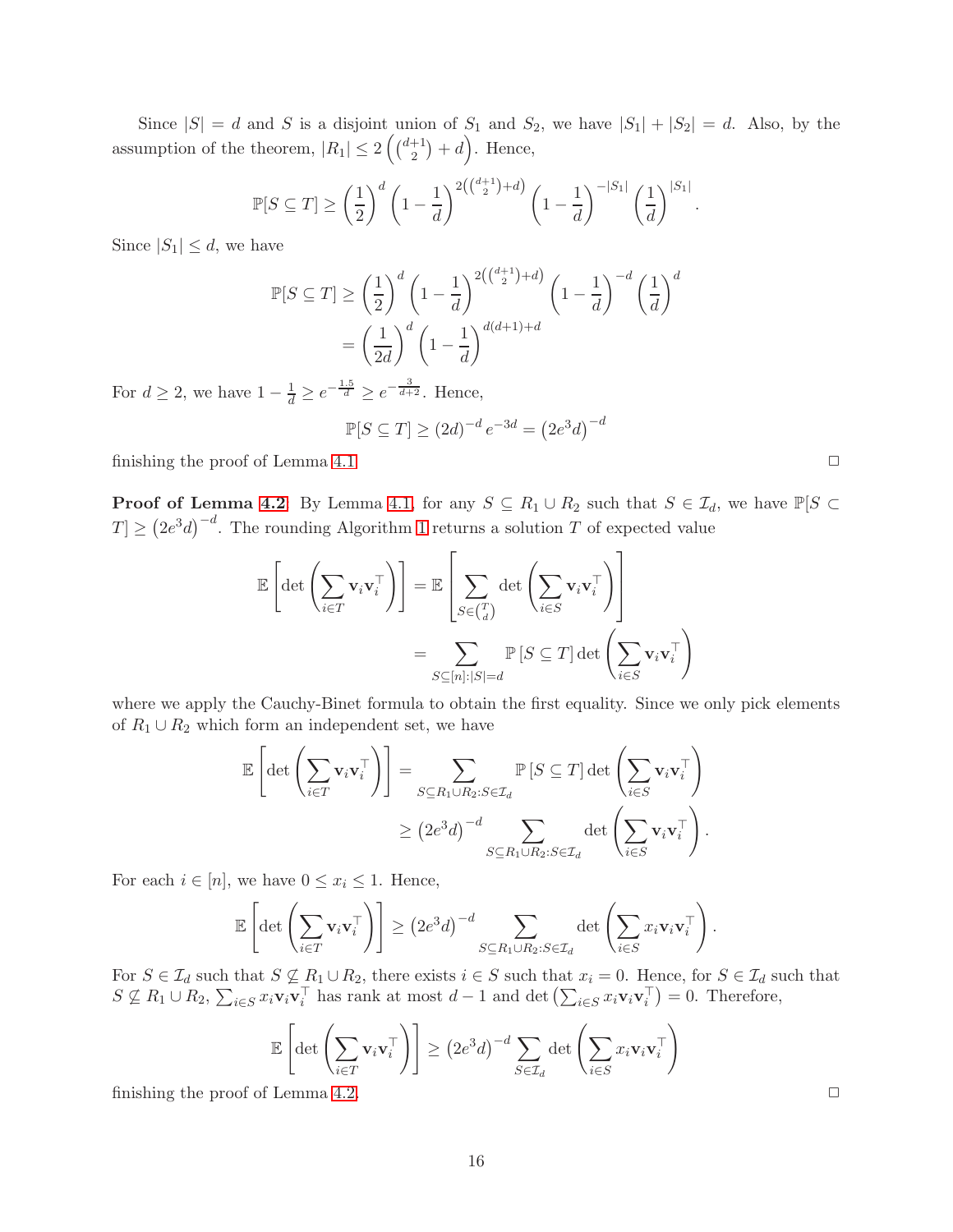# <span id="page-17-0"></span>5 Deterministic Algorithm

In this section, we prove Theorem [1.2](#page-3-0) and give the deterministic algorithm achieving the claimed guarantee. The algorithm reduces the ground set in each iteration until the ground set is itself an independent set. Given any  $V \subseteq [n]$ , we let  $\mathcal{M}_{|V} = (V, \mathcal{I}_{|V})$  denote the matroid obtained by deleting all elements not in V from  $M$ . Moreover, we let  $\mathbb{CP}(V)$  denote the convex program when the ground set and the matroid are V and  $\mathcal{M}_{|V}$ , respectively, and we consider only vectors indexed by V. We let  $\text{OPT}_{\text{CP}}(V)$  denote optimal value of the convex program  $\text{CP}(V)$ . We denote by  $r(V)$ the rank of the matroid  $\mathcal{M}_{|V}$ .

We first describe the deterministic rounding algorithm, presented in Algorithm [2.](#page-17-1)

<span id="page-17-1"></span>

| Algorithm 2 Deterministic Algorithm |  |  |
|-------------------------------------|--|--|
|-------------------------------------|--|--|

- 1: **Input:** a matroid  $\mathcal{M} = ([n], \mathcal{I}).$
- 2: **Output:** a basis  $S \in \mathcal{I}$ .
- 3: procedure ROUNDING
- 4: Let **x** be optimal solution to CP such that  $|\{i \in [n]: 0 < x_i\}| \leq k + 2\left(\binom{d+1}{2}\right)$  $\binom{+1}{2} + d$  as returned by Theorem [3.1.](#page-10-2)
- 5: Let  $V \leftarrow \{i \in [n] : 0 < x_i\}.$ <br>6: while  $V \notin \mathcal{I}$  do
- while  $V \notin \mathcal{I}$  do
- 7:  $i \leftarrow \arg \max_{j \in V : r(V \setminus \{j\})=r(V)} \text{OPT}_{\text{CP}}(V \setminus \{j\})$  (breaking a tie arbitrarily)
- 8:  $V \leftarrow V \setminus \{i\}$
- return V

Observe that V is initialized to a set of size at most  $k + 2\left(\binom{d+1}{2}\right)$  $x_2^{+1}$  + d) along with  $r(V) = k$ . Moreover,  $\text{OPT}_{\text{CP}}(V) = \text{OPT}_{\text{CP}}$  initially, since we just remove all elements with  $x_i = 0$  from the ground set.

In each iteration of the while loop, we decrease the size of V by one, and thus there can be at most  $2\left(\binom{d+1}{2}\right)$  $\binom{+1}{2}$  + d) iterations of the while loop. In each iteration, we do not decrease the rank of V from  $k$ , so the final output, by construction, is an independent set of size k and hence feasible. To prove the guarantee, we show that in each iteration,

<span id="page-17-2"></span>
$$
\text{OPT}_{\text{CP}}(V \setminus \{i\}) \ge \beta \cdot \text{OPT}_{\text{CP}}(V) \tag{18}
$$

where  $\beta = (2e^5d)^{-d} = O(d)^{-d}$ . Also, the relaxation is exact after the last iteration because V is a basis after the while loop terminates. Thus, the objective value of the returned solution is at least

$$
\beta^{2(\binom{d+1}{2}+d)}\cdot \text{OPT}_{\text{CP}},
$$

giving an approximation factor  $O(d)^{2d((\frac{d+1}{2})+d)} = O(d)^{d^3} \cdot O(1)^{3d^2 \log d} = O(d)^{d^3}$ , as claimed.

It only remains to prove [\(18\)](#page-17-2). From the guarantee of the randomized algorithm given in Theo-rem [2.3,](#page-9-0) there exists a basis  $S \in \mathcal{I}_{|V}$  with  $S \subseteq V$  such that

<span id="page-17-3"></span>
$$
\det\left(\sum_{j\in S} \mathbf{v}_j \mathbf{v}_j^\top\right) \ge \beta \cdot \text{OPT}_{\text{CP}}(V). \tag{19}
$$

Let  $j \in V \setminus S$  where j must exist since  $V \notin \mathcal{I}$ . Then  $r(V \setminus \{j\}) = r(S) = k$  since S is a basis. We have  $\text{OPT}_{\text{CP}}(V \setminus \{j\}) \ge \det \left( \sum_{e \in S} \mathbf{v}_e \mathbf{v}_e^{\top} \right),$  because the indicator vector  $\mathbf{x}$  of  $S \subseteq V \setminus \{j\}$  is a solution to  $\text{CP}(V \setminus \{j\})$  of value  $\det \left(\sum_{e \in S} \mathbf{v}_e \mathbf{v}_e^{\top}\right)$ . Together with [\(19\)](#page-17-3), and because i is chosen to maximize  $\text{OPT}_{\text{CP}}(V \setminus \{j\})$  over j s.t.  $r(V \setminus \{j\}) = k$ , we have established [\(18\)](#page-17-2). This completes the proof of Theorem [1.2.](#page-3-0)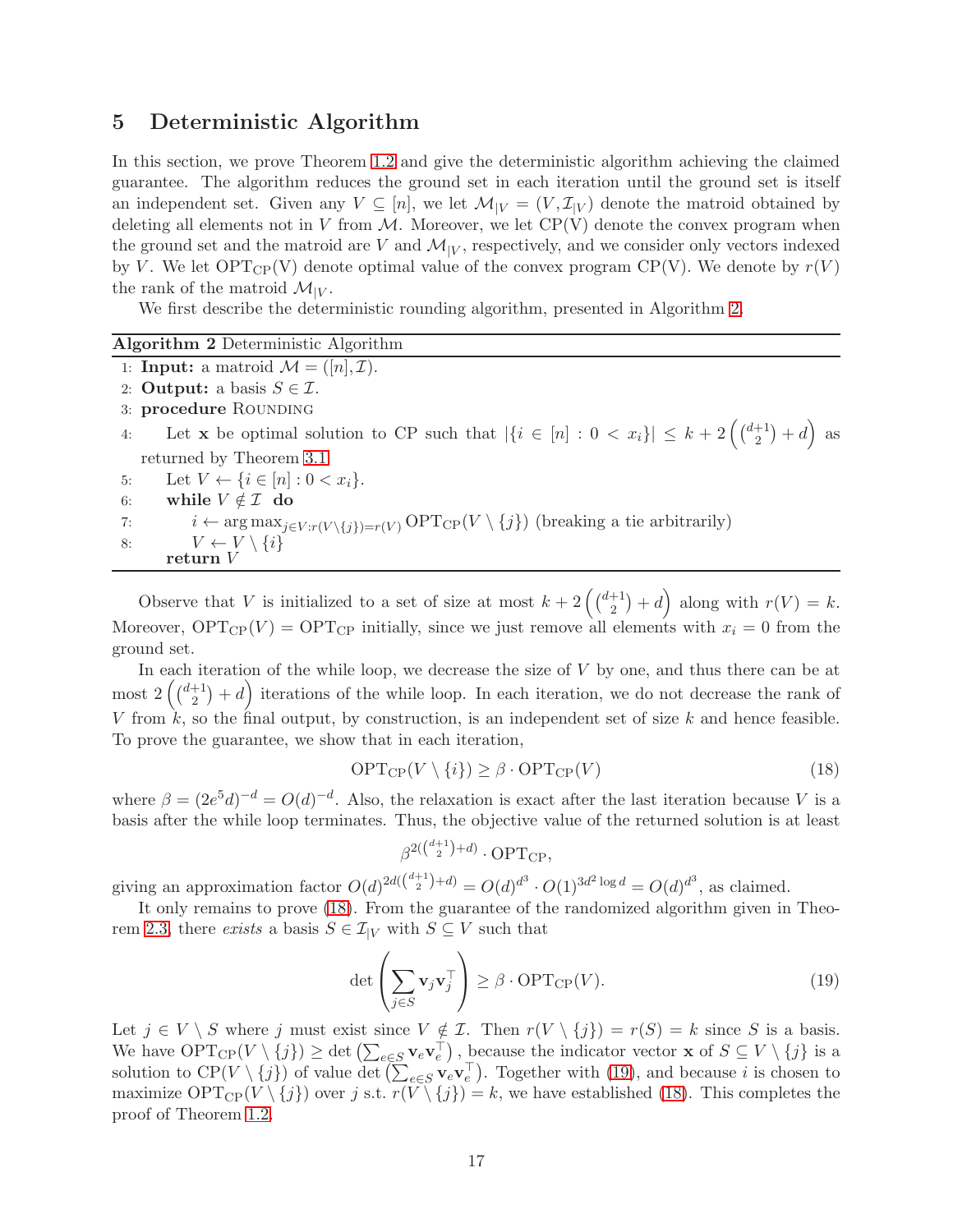# References

- <span id="page-18-8"></span>[AB13] Haim Avron and Christos Boutsidis. Faster subset selection for matrices and applications. SIAM Journal on Matrix Analysis and Applications, 34(4):1464–1499, 2013.
- <span id="page-18-2"></span>[AG17] Nima Anari and Shayan Oveis Gharan. A generalization of permanent inequalities and applications in counting and optimization. In Proceedings of the 49th Annual ACM SIGACT Symposium on Theory of Computing, pages 384–396. ACM, 2017.
- <span id="page-18-7"></span>[AGSS16] Nima Anari, Shayan Oveis Gharan, Amin Saberi, and Mohit Singh. Nash social welfare, matrix permanent, and stable polynomials. In Proceedings of Conference on Innovations in Theoretical Computer Science, 2016.
- <span id="page-18-0"></span>[AGV18] Nima Anari, Shayan Oveis Gharan, and Cynthia Vinzant. Log-concave polynomials, entropy, and a deterministic approximation algorithm for counting bases of matroids. In 2018 IEEE 59th Annual Symposium on Foundations of Computer Science (FOCS), pages 35–46. IEEE, 2018.
- <span id="page-18-1"></span>[ALGV19] Nima Anari, Kuikui Liu, Shayan Oveis Gharan, and Cynthia Vinzant. Log-concave polynomials ii: high-dimensional walks and an fpras for counting bases of a matroid. In Proceedings of the 51st Annual ACM SIGACT Symposium on Theory of Computing, pages 1–12. ACM, 2019.
- <span id="page-18-4"></span>[ALSW17a] Zeyuan Allen-Zhu, Yuanzhi Li, Aarti Singh, and Yining Wang. Near-optimal design of experiments via regret minimization. In Doina Precup and Yee Whye Teh, editors, Proceedings of the 34th International Conference on Machine Learning, ICML 2017, Sydney, NSW, Australia, 6-11 August 2017, volume 70 of Proceedings of Machine Learning Research, pages 126–135. PMLR, 2017.
- <span id="page-18-6"></span>[ALSW17b] Zeyuan Allen-Zhu, Yuanzhi Li, Aarti Singh, and Yining Wang. Near-optimal discrete optimization for experimental design: A regret minimization approach.  $arXiv$  preprint arXiv:1711.05174, 2017.
- <span id="page-18-5"></span>[AMGV18] Nima Anari, Tung Mai, Shayan Oveis Gharan, and Vijay V Vazirani. Nash social welfare for indivisible items under separable, piecewise-linear concave utilities. In Proceedings of the Twenty-Ninth Annual ACM-SIAM Symposium on Discrete Algorithms, pages 2274–2290. SIAM, 2018.
- <span id="page-18-12"></span> $[B<sup>+</sup>97]$  Keith Ball et al. An elementary introduction to modern convex geometry. Flavors of geometry, 31:1–58, 1997.
- <span id="page-18-11"></span>[BÔ8] Imre Bárány. On the power of linear dependencies. In Building bridges, volume 19 of Bolyai Soc. Math. Stud., pages 31–45. Springer, Berlin, 2008.
- <span id="page-18-9"></span>[BF81] József Beck and Tibor Fiala. integer-making theorems. Discrete Applied Mathematics, 3(1):1–8, 1981.
- <span id="page-18-10"></span>[BG81] I. Bárány and V. S. Grinberg. On some combinatorial questions in finite-dimensional spaces. Linear Algebra Appl., 41:1–9, 1981.
- <span id="page-18-3"></span>[BGS10] Mustapha Bouhtou, Stephane Gaubert, and Guillaume Sagnol. Submodularity and randomized rounding techniques for optimal experimental design. Electronic Notes in Discrete Mathematics, 36:679–686, 2010.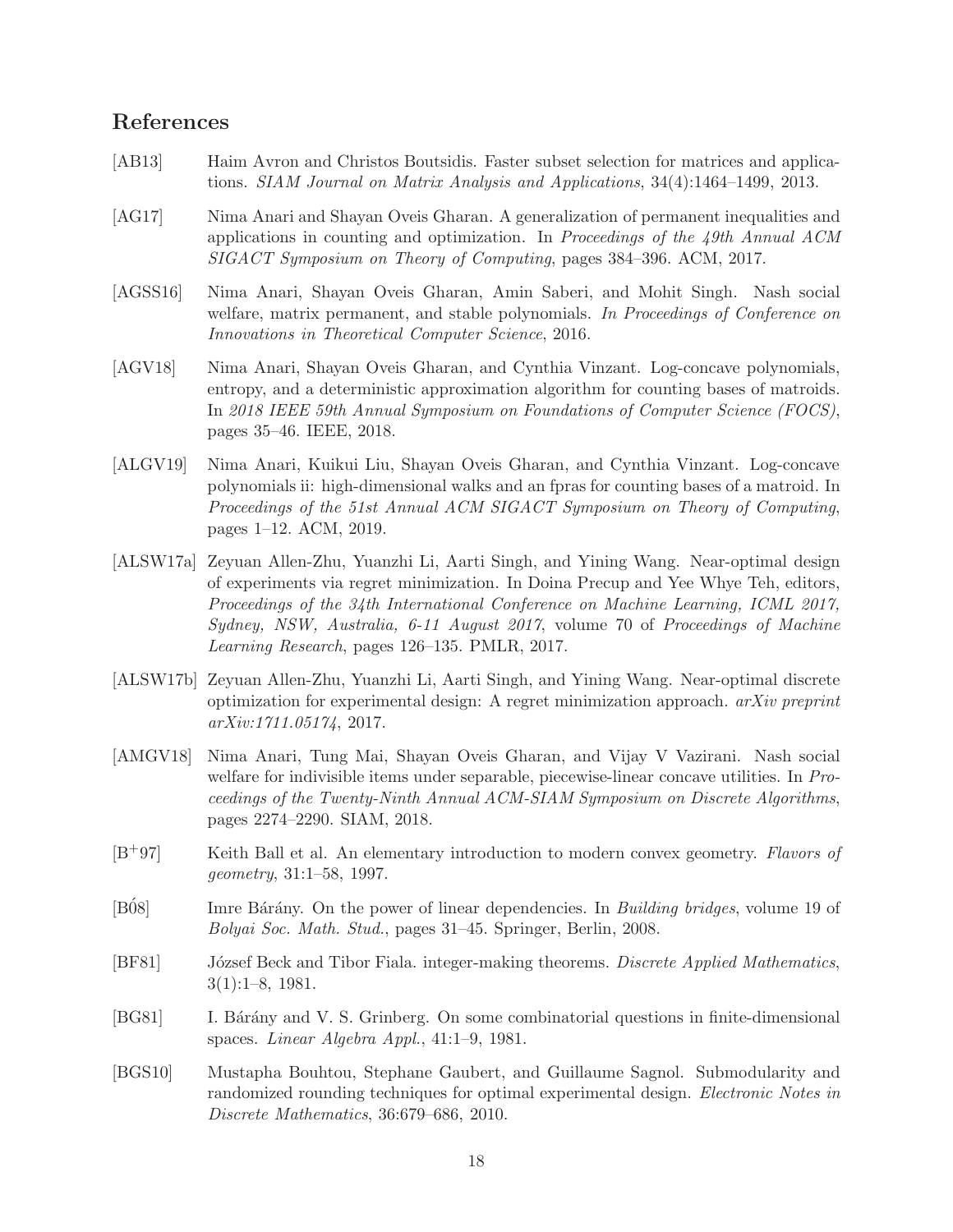- <span id="page-19-5"></span>[BH19] Petter Brändén and June Huh. Lorentzian polynomials. arXiv preprint arXiv:1902.03719, 2019.
- <span id="page-19-8"></span>[BKV18] Siddharth Barman, Sanath Kumar Krishnamurthy, and Rohit Vaish. Finding fair and efficient allocations. In Proceedings of the 2018 ACM Conference on Economics and Computation, pages 557–574. ACM, 2018.
- <span id="page-19-12"></span>[BV04] Stephen Boyd and Lieven Vandenberghe. Convex optimization. Cambridge university press, 2004.
- <span id="page-19-7"></span>[CDG+17] Richard Cole, Nikhil Devanur, Vasilis Gkatzelis, Kamal Jain, Tung Mai, Vijay V Vazirani, and Sadra Yazdanbod. Convex program duality, fisher markets, and nash social welfare. In Proceedings of the 2017 ACM Conference on Economics and Computation, pages 459–460. ACM, 2017.
- <span id="page-19-6"></span>[CDK+17] L. Elisa Celis, Amit Deshpande, Tarun Kathuria, Damian Straszak, and Nisheeth K. Vishnoi. On the complexity of constrained determinantal point processes. In APPROX-RANDOM, volume 81 of LIPIcs, pages 36:1–36:22. Schloss Dagstuhl - Leibniz-Zentrum für Informatik, 2017.
- <span id="page-19-1"></span>[CEZ17] Alfonso Cevallos, Friedrich Eisenbrand, and Rico Zenklusen. Local search for max-sum diversification. In Philip N. Klein, editor, Proceedings of the Twenty-Eighth Annual ACM-SIAM Symposium on Discrete Algorithms, SODA 2017, Barcelona, Spain, Hotel Porta Fira, January 16-19, pages 130–142. SIAM, 2017.
- <span id="page-19-3"></span>[CG98] Jaime Carbonell and Jade Goldstein. The use of mmr, diversity-based reranking for reordering documents and producing summaries. In *Proceedings of the 21st annual* international ACM SIGIR conference on Research and development in information retrieval, pages 335–336. ACM, 1998.
- <span id="page-19-10"></span>[CG15] Richard Cole and Vasilis Gkatzelis. Approximating the nash social welfare with indivisible items. In ACM symposium on Theory of computing, pages 371–380. ACM, 2015.
- <span id="page-19-0"></span>[CK06] Harr Chen and David R Karger. Less is more: probabilistic models for retrieving fewer relevant documents. In Proceedings of the 29th annual international ACM SIGIR conference on Research and development in information retrieval, pages 429–436. ACM, 2006.
- <span id="page-19-9"></span>[CKM+16] Ioannis Caragiannis, David Kurokawa, Herv´e Moulin, Ariel D. Procaccia, Nisarg Shah, and Junxing Wang. The unreasonable fairness of maximum nash welfare. In EC, 2016.
- <span id="page-19-2"></span>[CKS+18] L. Elisa Celis, Vijay Keswani, Damian Straszak, Amit Deshpande, Tarun Kathuria, and Nisheeth K. Vishnoi. Fair and diverse dpp-based data summarization. In ICML, volume 80 of Proceedings of Machine Learning Research, pages 715–724. PMLR, 2018.
- <span id="page-19-4"></span>[CM13] Ali Civril and Malik Magdon-Ismail. Exponential inapproximability of selecting a maximum volume sub-matrix. Algorithmica, 65(1):159–176, 2013.
- <span id="page-19-11"></span>[CT05a] Emmanuel J. Candes and Terence Tao. Decoding by linear programming. IEEE Trans. Inform. Theory, 51(12):4203–4215, 2005.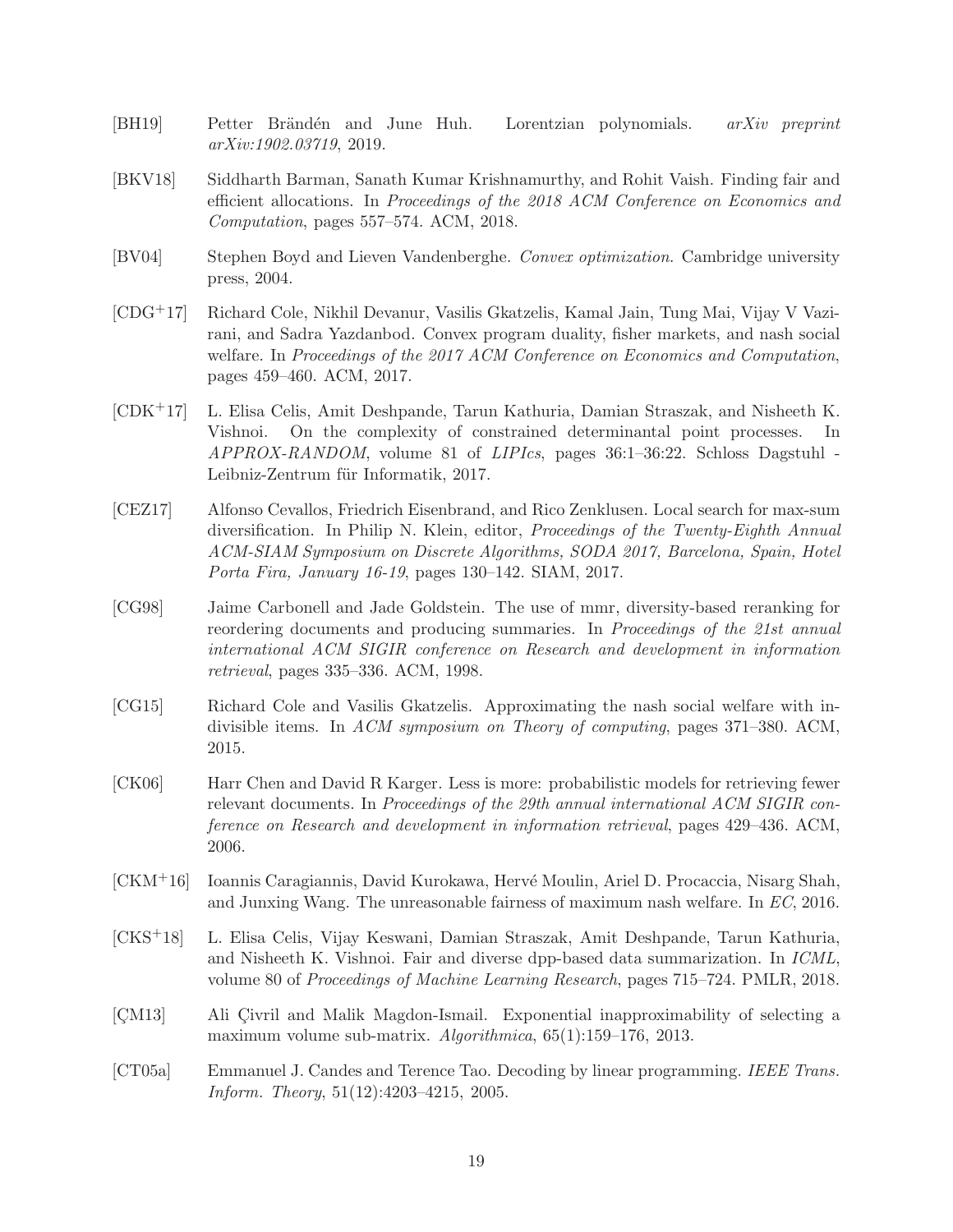- <span id="page-20-13"></span>[CT05b] Richard Caron and Tim Traynor. The zero set of a polynomial. WSMR Report, pages 05–02, 2005.
- <span id="page-20-12"></span>[CT10] Emmanuel J. Cand`es and Terence Tao. The power of convex relaxation: near-optimal matrix completion. IEEE Trans. Inform. Theory, 56(5):2053–2080, 2010.
- <span id="page-20-2"></span>[DSEFM15] Marco Di Summa, Friedrich Eisenbrand, Yuri Faenza, and Carsten Moldenhauer. On largest volume simplices and sub-determinants. In SODA, pages 315–323. SIAM, 2015.
- <span id="page-20-3"></span>[ESV17] Javad B Ebrahimi, Damian Straszak, and Nisheeth K Vishnoi. Subdeterminant maximization via nonconvex relaxations and anti-concentration. In 2017 IEEE 58th Annual Symposium on Foundations of Computer Science (FOCS), pages 1020–1031. Ieee, 2017.
- <span id="page-20-14"></span>[FS05] Eva Maria Feichtner and Bernd Sturmfels. Matroid polytopes, nested sets and bergman fans. Portugaliae Mathematica, 62(4):437–468, 2005.
- <span id="page-20-0"></span>[GCGS14] Boqing Gong, Wei-Lun Chao, Kristen Grauman, and Fei Sha. Diverse sequential subset selection for supervised video summarization. In Advances in Neural Information Processing Systems, pages 2069–2077, 2014.
- <span id="page-20-6"></span>[GM19] Laurent Gourvès and Jérôme Monnot. On maximin share allocations in matroids. Theor. Comput. Sci., 754:50–64, 2019.
- <span id="page-20-4"></span>[GMT13] Laurent Gourvès, Jérôme Monnot, and Lydia Tlilane. A matroid approach to the worst case allocation of indivisible goods. In *IJCAI*, pages 136–142. IJCAI/AAAI, 2013.
- <span id="page-20-5"></span>[GMT14] Laurent Gourvès, Jérôme Monnot, and Lydia Tlilane. Near fairness in matroids. In ECAI, volume 263 of Frontiers in Artificial Intelligence and Applications, pages 393– 398. IOS Press, 2014.
- <span id="page-20-9"></span>[GS80] V. S. Grinberg and S. V. Sevastjanov. Value of the Steinitz constant. Funktsional. Anal. i Prilozhen., 14(2):56–57, 1980.
- <span id="page-20-8"></span>[Gur06] Leonid Gurvits. Hyperbolic polynomials approach to van der waerden/schrijver-valiant like conjectures: Sharper bounds, simpler proofs and algorithmic applications. In ACM symposium on Theory of computing, STOC '06, pages 417–426, 2006.
- <span id="page-20-7"></span>[Gur09] Leonid Gurvits. On multivariate Newton-like inequalities. In Advances in combinatorial mathematics, pages 61–78. Springer, Berlin, 2009.
- <span id="page-20-11"></span>[Jai01] Kamal Jain. A factor 2 approximation algorithm for the generalized steiner network problem. Combinatorica, 21(1):39–60, 2001.
- <span id="page-20-10"></span>[KK82] Narendra Karmarkar and Richard M. Karp. An efficient approximation scheme for the one-dimensional bin-packing problem. In 23rd Annual Symposium on Foundations of Computer Science, Chicago, Illinois, USA, 3-5 November 1982, pages 312–320, 1982.
- <span id="page-20-1"></span>[Kou06] Ioannis Koutis. Parameterized complexity and improved inapproximability for computing the largest j-simplex in a v-polytope. Information Processing Letters, 100(1):8– 13, 2006.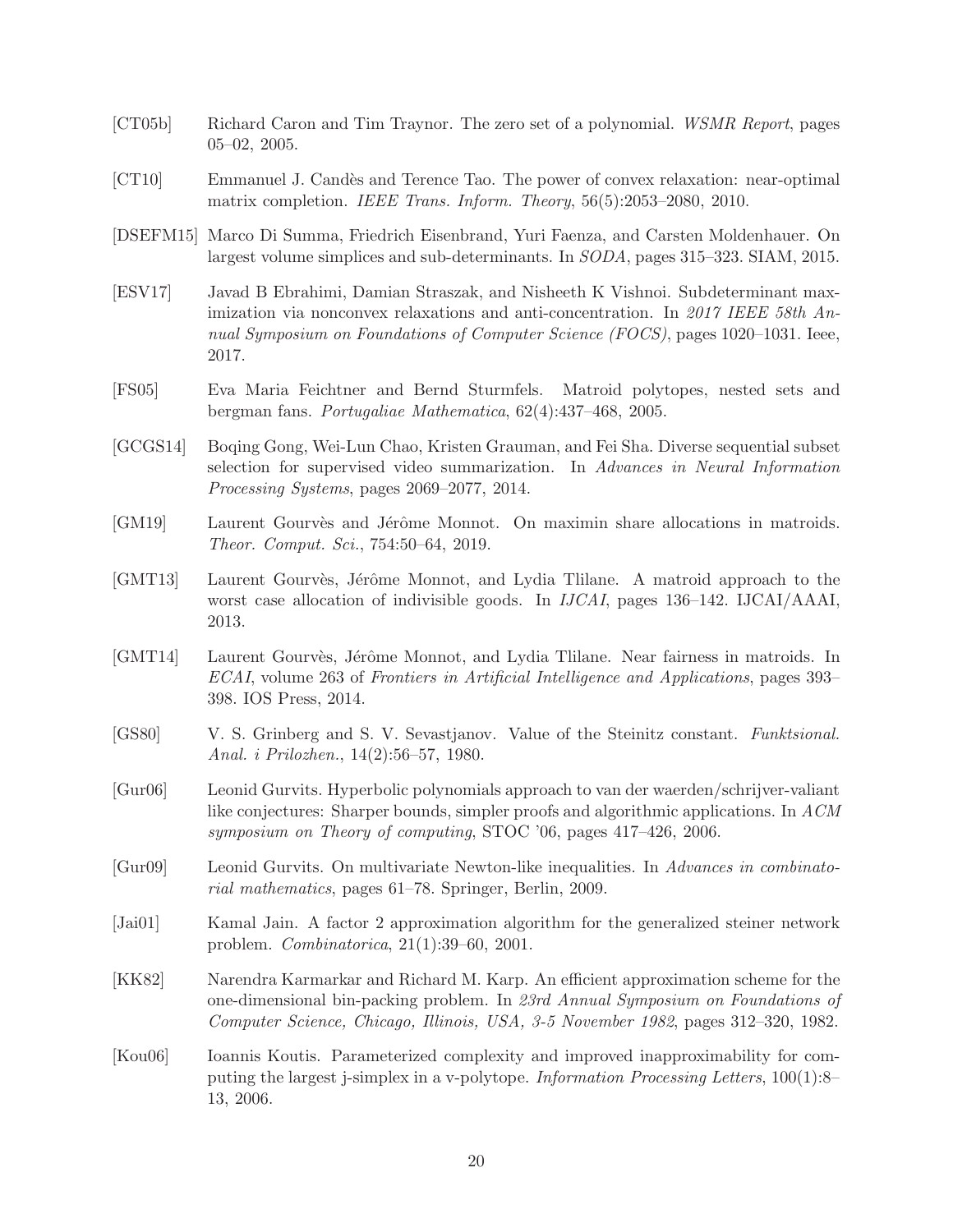- <span id="page-21-2"></span>[KT12] Alex Kulesza and Ben Taskar. Determinantal point processes for machine learning. Foundations and Trends® in Machine Learning,  $5(2-3):123-286$ , 2012.
- <span id="page-21-7"></span>[LPYZ19] Huan Li, Stacy Patterson, Yuhao Yi, and Zhongzhi Zhang. Maximizing the number of spanning trees in a connected graph. IEEE Transactions on Information Theory, 2019.
- <span id="page-21-11"></span>[LRS11] Lap Chi Lau, Ramamoorthi Ravi, and Mohit Singh. Iterative methods in combinatorial optimization, volume 46. Cambridge University Press, 2011.
- <span id="page-21-6"></span>[Mou04] Hervé Moulin. Fair division and collective welfare. MIT press, 2004.
- <span id="page-21-0"></span>[MSTX19] Vivek Madan, Mohit Singh, Uthaipon Tantipongpipat, and Weijun Xie. Combinatorial algorithms for optimal design. In Conference on Learning Theory, pages 2210–2258, 2019.
- <span id="page-21-4"></span>[Nik15] Aleksandar Nikolov. Randomized rounding for the largest simplex problem. In Proceedings of the Forty-Seventh Annual ACM on Symposium on Theory of Computing, pages 861–870. ACM, 2015.
- <span id="page-21-1"></span>[NS16] Aleksandar Nikolov and Mohit Singh. Maximizing determinants under partition constraints. In ACM symposium on Theory of computing, pages 192–201, 2016.
- <span id="page-21-9"></span>[NST19] Aleksandar Nikolov, Mohit Singh, and Uthaipon Tao Tantipongpipat. Proportional volume sampling and approximation algorithms for a-optimal design. Proceedings of SODA 2019, 2019.
- <span id="page-21-3"></span>[Puk06] Friedrich Pukelsheim. Optimal design of experiments. SIAM, 2006.
- <span id="page-21-13"></span>[Roc97] R. Tyrrell Rockafellar. Convex analysis. Princeton Landmarks in Mathematics. Princeton University Press, Princeton, NJ, 1997. Reprint of the 1970 original, Princeton Paperbacks.
- <span id="page-21-14"></span>[Sch98] Alexander Schrijver. Theory of linear and integer programming. John Wiley & Sons, 1998.
- <span id="page-21-12"></span>[Sch03] Alexander Schrijver. Combinatorial optimization: polyhedra and efficiency, volume 24. Springer Science & Business Media, 2003.
- <span id="page-21-10"></span>[Sev78] S. V. Sevastjanov. Approximate solution of some problems of scheduling theory. Diskret. Analiz, (32 Metody Diskret. Analiza v Sinteze Upravl. Sistem):66–75, 96– 97, 1978.
- <span id="page-21-15"></span>[Sio58] Maurice Sion. On general minimax theorems. Pacific J. Math., 8:171–176, 1958.
- <span id="page-21-8"></span>[SV17a] Damian Straszak and Nisheeth K Vishnoi. Belief propagation, bethe approximation and polynomials. In Communication, Control, and Computing (Allerton), 2017 55th Annual Allerton Conference on, pages 666–671. IEEE, 2017.
- <span id="page-21-5"></span>[SV17b] Damian Straszak and Nisheeth K Vishnoi. Real stable polynomials and matroids: optimization and counting. In Proceedings of the 49th Annual ACM SIGACT Symposium on Theory of Computing, pages 370–383. ACM, 2017.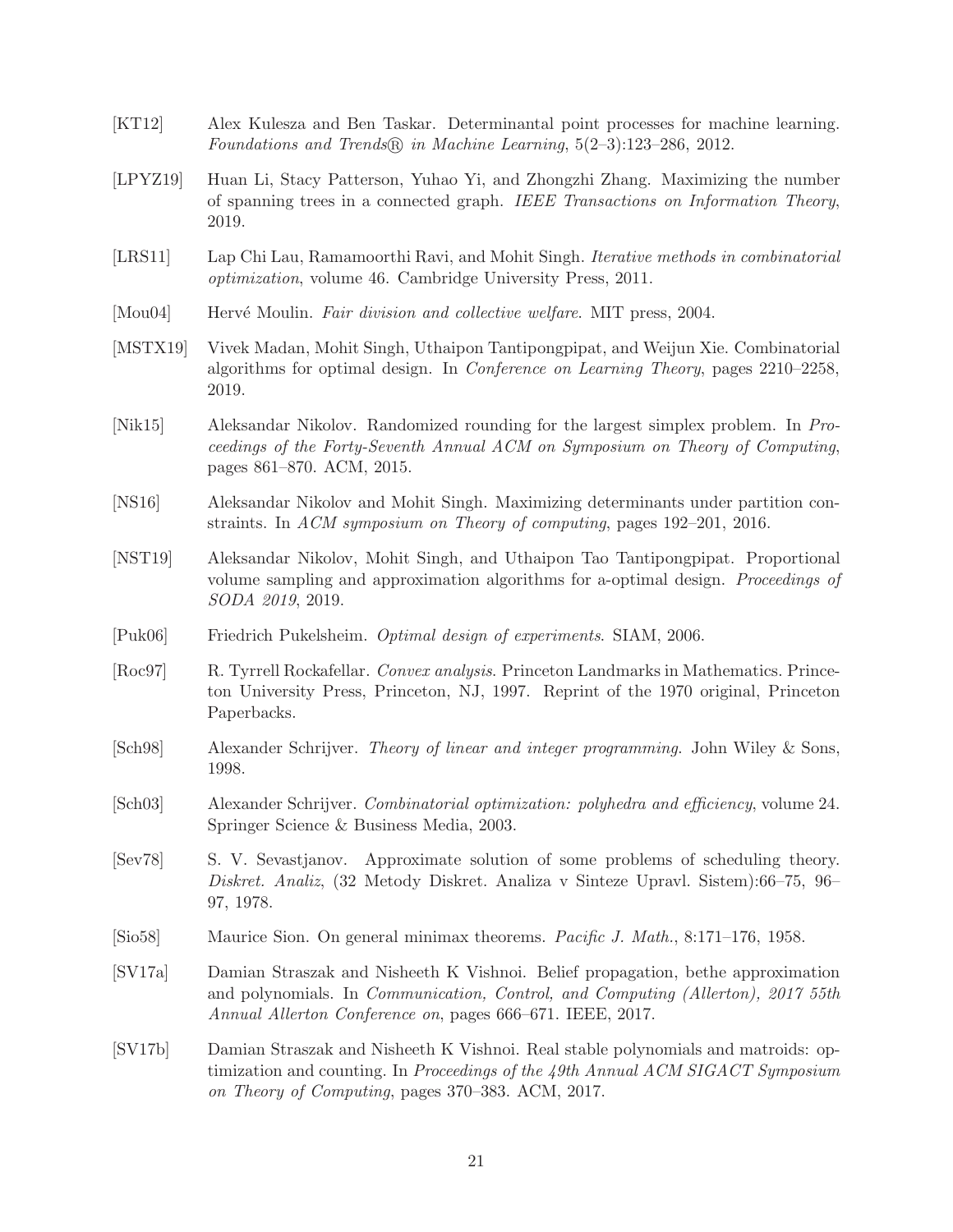<span id="page-22-7"></span><span id="page-22-6"></span><span id="page-22-3"></span><span id="page-22-1"></span>

| [SX18]  | Mohit Singh and Weijun Xie. Approximate positive correlated distributions and ap-<br>proximation algorithms for D-optimal design. In Proceedings of SODA, 2018.                 |
|---------|---------------------------------------------------------------------------------------------------------------------------------------------------------------------------------|
| [Wel82] | William J Welch. Algorithmic complexity: three np-hard problems in computational<br>statistics. Journal of Statistical Computation and Simulation, $15(1):17-25$ , 1982.        |
| [Wel10] | Dominic JA Welsh. <i>Matroid theory</i> . Courier Corporation, 2010.                                                                                                            |
| [Whi35] | Hassler Whitney. On the abstract properties of linear dependence. American Journal<br>of Mathematics, 57(3):509-533, 1935.                                                      |
| [WYS16] | Yining Wang, Adams Wei Yu, and Aarti Singh. On computationally tractable selection<br>of experiments in regression models. arXiv preprint arXiv:1601.02068, 2016.               |
| [ZCL15] | ChengXiang Zhai, William W. Cohen, and John D. Lafferty. Beyond independent rele-<br>vance: Methods and evaluation metrics for subtopic retrieval. $SIGIR$ Forum, $49(1):2-9$ , |

# <span id="page-22-4"></span><span id="page-22-0"></span>A Preliminaries

<span id="page-22-2"></span>2015.

In this section, we introduce definitions and theorems from convex duality and the polyhedral theory of matroids that we use in this paper.

Theorem A.1 (Cauchy-Binet Formula) For any set of vectors  $\mathbf{v}_1, \ldots, \mathbf{v}_n \in \mathbb{R}^d$ ,

$$
\det\left(\sum_{i=1}^n \mathbf{v}_i \mathbf{v}_i^\top\right) = \sum_{S \in \binom{[n]}{d}} \det\left(\sum_{i \in S} \mathbf{v}_i \mathbf{v}_i^\top\right)
$$

where  $\binom{[n]}{d}$  $\binom{[n]}{d}$  denotes the set of subsets of  $[n]$  of size d.

## <span id="page-22-5"></span>A.1 Matroids

For basic preliminaries on matroids, we refer readers to Chapter 39 of [\[Sch03\]](#page-21-12). Here we include the definitions and basic facts that are used in our proofs in this paper.

**Definition A.2 (Matroids)** A matroid  $\mathcal{M} = (E, \mathcal{I})$  is a structure consisting of a finite ground set E and a non-empty collection  $\mathcal I$  of independent subsets of E satisfying the following conditions:

- If  $S \subseteq T$  and  $T \in \mathcal{I}$ , then  $S \in \mathcal{I}$ .
- If  $S, T \in \mathcal{I}$  and  $|T| > |S|$ , then there exists an element  $i \in T \setminus S$  such that  $S \cup \{i\} \in \mathcal{I}$ .

**Definition A.3 (Rank Function of Matroids)** For a matroid  $\mathcal{M} = (E, \mathcal{I})$ , the rank of  $\mathcal{M}$ , denoted by  $r(\mathcal{M})$ , is the size of the largest independent set. For any  $S \subseteq E$ , the rank function  $r: 2^E \to \mathbb{R}$ , denoted by  $r(S)$ , is the size of maximal independent sets contained in S.

It is known that all maximal sets in a subset  $S \subseteq E$  have the same size, and therefore  $r(\mathcal{M})$  is well-defined and equals to the size of these maximal sets.

Definition A.4 (Basis of Matroids) An independent set with the largest cardinality of a matroid M, i.e. with the size equals to the rank of M, is called a basis of M. The set of all bases of M is called a base set of M and is denoted by  $\mathcal{B}_{\mathcal{M}}$ .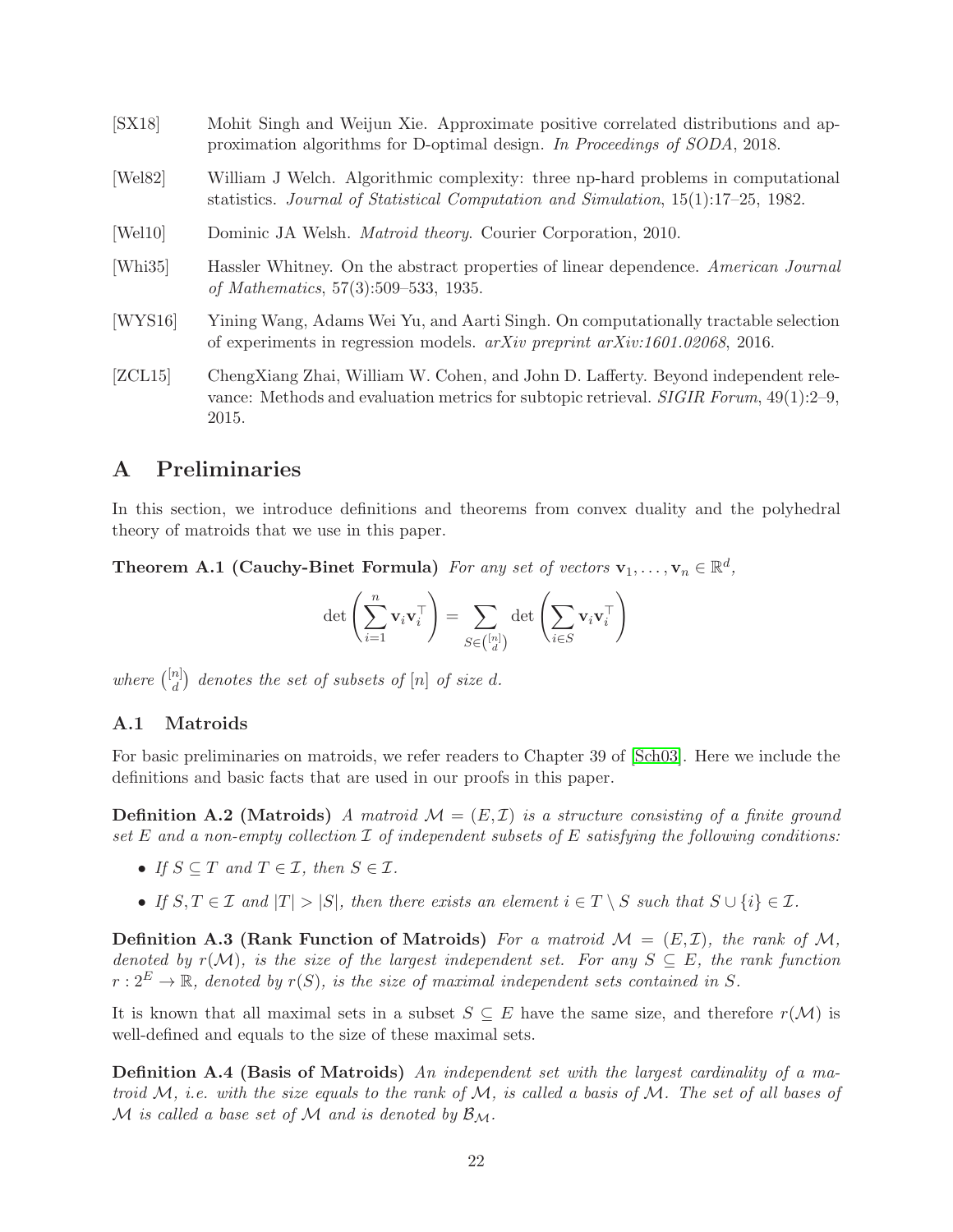**Lemma A.5 (Strong Basis Exchange Property)** (Theorem 39.12 of  $|Sch03|$ ) Let  $B_1, B_2$  be distinct bases of a matroid M. Then for all  $x \in B_2 \setminus B_1$ , there exists  $y \in B_1 \setminus B_2$  such that  $B_1 + x - y$ ,  $B_2 + y - x \in \mathcal{B}_{\mathcal{M}}$ .

**Definition A.6 (Matroid Base Polytope)** For a matroid  $\mathcal{M} = (E, \mathcal{I})$  and a subset  $S \subseteq E$  the indicator vector  $1_S$  of S is a binary vector in  $\{0,1\}^n$  whose i<sup>th</sup> coordinate is 1 if  $i \in S$  and 0 otherwise. The matroid base polytope  $\mathcal{P}(\mathcal{M})$  is the convex hull of indicator vectors of all the bases of M.

Lemma A.7 (Characterization of Base Polytope) (Corollary 40.2d of  $|Sch03|$ ) For a matroid M, the matroid base polytope  $\mathcal{P}(\mathcal{M})$  is characterized by

$$
\mathcal{P}(\mathcal{M}) = \left\{ x \in \mathbb{R}^E : \sum_{e \in S} x_e \le r(S), \ \forall S \subseteq [n] \ and \ \sum_{e \in E} x_e = r(E) \right\}.
$$
 (20)

Therefore, for any matroid  $\mathcal{M} = (E, \mathcal{I})$  of rank r and  $\mathbf{x} \in \mathcal{P}(\mathcal{M})$ , we have  $\sum_{e \in E} x_e = r$ .

Lemma A.8 (Submodularity of the Rank Function) *(Theorem 39.8 of [\[Sch03\]](#page-21-12))* For a matroid  $\mathcal{M} = (E, \mathcal{I})$ , the rank function r of  $\mathcal{M}$  is submodular. That is, for all sets  $A, B \subseteq E$ ,

$$
r(A) + r(B) \ge r(A \cup B) + r(A \cap B). \tag{21}
$$

Definition A.9 (Basis Generating Polynomial of Matroids) For a matroid  $\mathcal{M} = ([n], \mathcal{I})$ with the base set  $\mathcal{B}_{\mathcal{M}}$ , the basis generating polynomial of matroid  $\mathcal M$  is

$$
g_{\mathcal{M}}(z_1,\ldots,z_n)=\sum_{B\in\mathcal{B}_{\mathcal{M}}}\prod_{i\in B}z_i.
$$

#### <span id="page-23-0"></span>A.2 Optimality Conditions for Convex Programming

In this section, we recall Slater's constraint qualification as a sufficient condition for strong duality to hold for a convex program. Since all constraints in the optimization problems we consider in this paper are affine, we will state the relevant results for this special case.

Consider an optimization problem

<span id="page-23-1"></span>
$$
\inf\{h(\mathbf{z}) : \mathbf{z} \in \mathcal{D}, \mathbf{A}\mathbf{z} \le \mathbf{b}, \mathbf{C}\mathbf{z} = \mathbf{d}\},\tag{22}
$$

.

where h is a convex function defined on a non-empty convex domain  $D \subseteq \mathbb{R}^n$ , **A** and **C** are matrices of dimensions, respectively,  $m \times n$  and  $\ell \times n$ , and  $\mathbf{b} \in \mathbb{R}^m$ ,  $\mathbf{d} \in \mathbb{R}^{\ell}$  are vectors. We allow either m or  $\ell$  to be 0. Then, the Lagrangian associated with  $(22)$  is

$$
L(\mathbf{z}, \boldsymbol{\lambda}) := h(\mathbf{z}) + \sum_{i=1}^{m} \lambda_i (\mathbf{A} \mathbf{z} - \mathbf{b})_i + \sum_{i=1}^{\ell} \lambda_{m+i} (\mathbf{C} \mathbf{z} - \mathbf{d})_i,
$$

defined for  $\mathbf{z} \in \mathcal{D}$  and Lagrange multipliers  $\boldsymbol{\lambda} \in \mathcal{E}$ , where  $\mathcal{E} = {\boldsymbol{\lambda} \in \mathbb{R}^{m+\ell} : \lambda_i \geq 0 \ \forall i = 1, ..., m}.$ It is easy to see that if  $z \in \mathcal{D}$  is feasible, i.e., satisfies  $Az \leq b$  and  $Cz = d$ , and if  $\lambda \in \mathcal{E}$ , then  $L(\mathbf{z},\boldsymbol{\lambda}) \leq h(\mathbf{z})$ . Moreover,

$$
\sup_{\lambda \in \mathcal{E}} L(\mathbf{z}, \lambda) = \begin{cases} h(\mathbf{z}) & \mathbf{A}\mathbf{z} \leq \mathbf{b}, \mathbf{C}\mathbf{z} = \mathbf{d} \\ \infty & \text{otherwise} \end{cases}
$$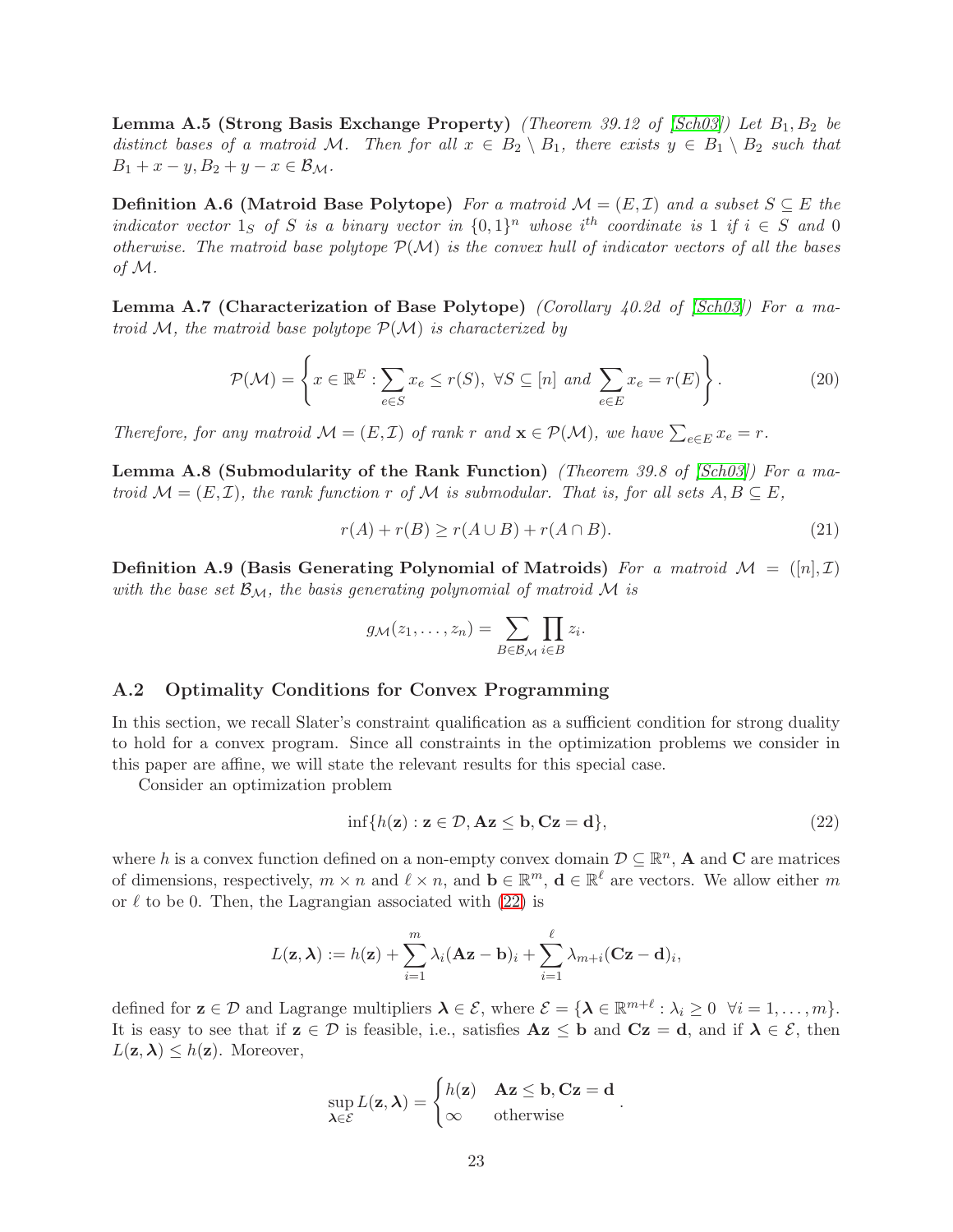Therefore, we have

$$
\sup_{\lambda \in \mathcal{E}} \inf_{\mathbf{z} \in \mathcal{D}} L(\mathbf{z}, \lambda) \leq \sup_{\lambda \in \mathcal{E}} \inf_{\mathbf{z} \in \mathcal{D}} \{ L(\mathbf{z}, \lambda) : \mathbf{A} \mathbf{z} \leq \mathbf{b}, \mathbf{C} \mathbf{z} = \mathbf{d} \}
$$
  
 
$$
\leq \inf \{ h(\mathbf{z}) : \mathbf{z} \in \mathcal{D}, \mathbf{A} \mathbf{z} \leq \mathbf{b}, \mathbf{C} \mathbf{z} = \mathbf{d} \} = \inf_{\mathbf{z} \in \mathcal{D}} \sup_{\lambda \in \mathcal{E}} L(\mathbf{z}, \lambda).
$$

<span id="page-24-0"></span>The next theorem, which is classical, gives a sufficient condition for these inequalities to hold with equality.

Theorem A.10 (Strong Duality) Suppose that h in [\(22\)](#page-23-1) is convex with non-empty convex do-main D. Suppose that the infimum in [\(22\)](#page-23-1) is not  $-\infty$ , and that there exists some **z** in the relative interior of D such that  $Az \leq b$  and  $Cz = d$ . Then there exists a vector  $\lambda^* \in \mathcal{E}$  such that

$$
\inf_{\mathbf{z}\in\mathcal{D}} L(\mathbf{z},\boldsymbol{\lambda}^*)=\inf\{h(\mathbf{z}): \mathbf{z}\in\mathcal{D}, \mathbf{A}\mathbf{z}\leq \mathbf{b}, \mathbf{C}\mathbf{z}=\mathbf{d}\}.
$$

<span id="page-24-1"></span>Furthermore, the same assumptions also imply that the KKT optimality conditions are necessary and sufficient.

**Theorem A.11 (KKT Conditions)** Suppose that the assumptions of Theorem [A.10](#page-24-0) hold and that  $z^* \in \mathcal{D}$  is feasible, i.e.,  $Az^* \leq b$ ,  $Cz^* = d$ , and  $\lambda^* \in \mathcal{E}$ . Then,  $z^*$  achieves the infimum in [\(22\)](#page-23-1) and  $\lambda^*$  achieves  $\inf_{\mathbf{z}\in\mathcal{D}} L(\mathbf{z}, \lambda^*) = h(\mathbf{z}^*)$  if and only if

- <span id="page-24-3"></span><span id="page-24-2"></span>a.  $\lambda_i^{\star}(\mathbf{A}\mathbf{z}^{\star} - b)_i = 0$  for all  $i \in \{1, ..., m\}$ , and
- b.  $0 \in \partial h(\mathbf{z}^*) + \mathbf{M}^\top \boldsymbol{\lambda},$

where  $\partial h(\mathbf{z}^*)$  is the subgradient of f at  $\mathbf{z}^*$  and **M** is the matrix  $\mathbf{M} = \begin{pmatrix} \mathbf{C} \\ \mathbf{D} \end{pmatrix}$ D  $\overline{ }$ .

For proofs of Theorem [A.10](#page-24-0) and Theorem [A.11,](#page-24-1) see e.g. Theorems 28.2 and 28.3 in [\[Roc97\]](#page-21-13).

### A.3 Complete Log-Concavity

In this section, we review some of the results by Anari, Gharan, and Vinzant [\[AGV18\]](#page-18-0) on log-concave polynomials and their implications for our problem. For vectors  $y, p \in \mathbb{R}^n$ , we let  $y^p := \prod_{i=1}^n y_i^{p_i}$ and  $\mathbf{y}^{1-\mathbf{p}} := \prod_{i=1}^n y_i^{1-p_i}$ . We define a vector multiplied and divided by another vector or a scalar coordinate-wise. For a vector  $\boldsymbol{\alpha} \in \mathbb{R}^n$ , we also denote  $|\boldsymbol{\alpha}| := \sum_{i=1}^n \alpha_i$ .

**Definition A.12 (Log-Concave Polynomials)** A polynomial  $g \in \mathbb{R}[z_1, \ldots, z_n]$  with non-negative coefficients is log-concave if  $log(g)$  is concave over  $\mathbb{R}^n_{>0}$ . Equivalently, g is log-concave if for any two vectors  $\mathbf{v}, \mathbf{w} \in \mathbb{R}_{\geq 0}^n$  and  $\lambda \in [0, 1]$ , we have

$$
g(\lambda \mathbf{v} + (1 - \lambda)\mathbf{w}) \ge g(\mathbf{v})^{\lambda} \cdot g(\mathbf{w})^{1 - \lambda}.
$$

<span id="page-24-4"></span>**Lemma A.13** (Proposition 2.2 in  $[AGV18]$ )

- For any two log-concave polynomials g, h, the polynomial  $g \cdot h$  is log-concave.
- For any log-concave polynomial  $g(z_1, \ldots, z_n)$ , the polynomial  $c \cdot g(\lambda_1 z_1, \ldots, \lambda_n z_n)$  is log-concave if  $c, \lambda_1, \ldots, \lambda_n \geq 0$ .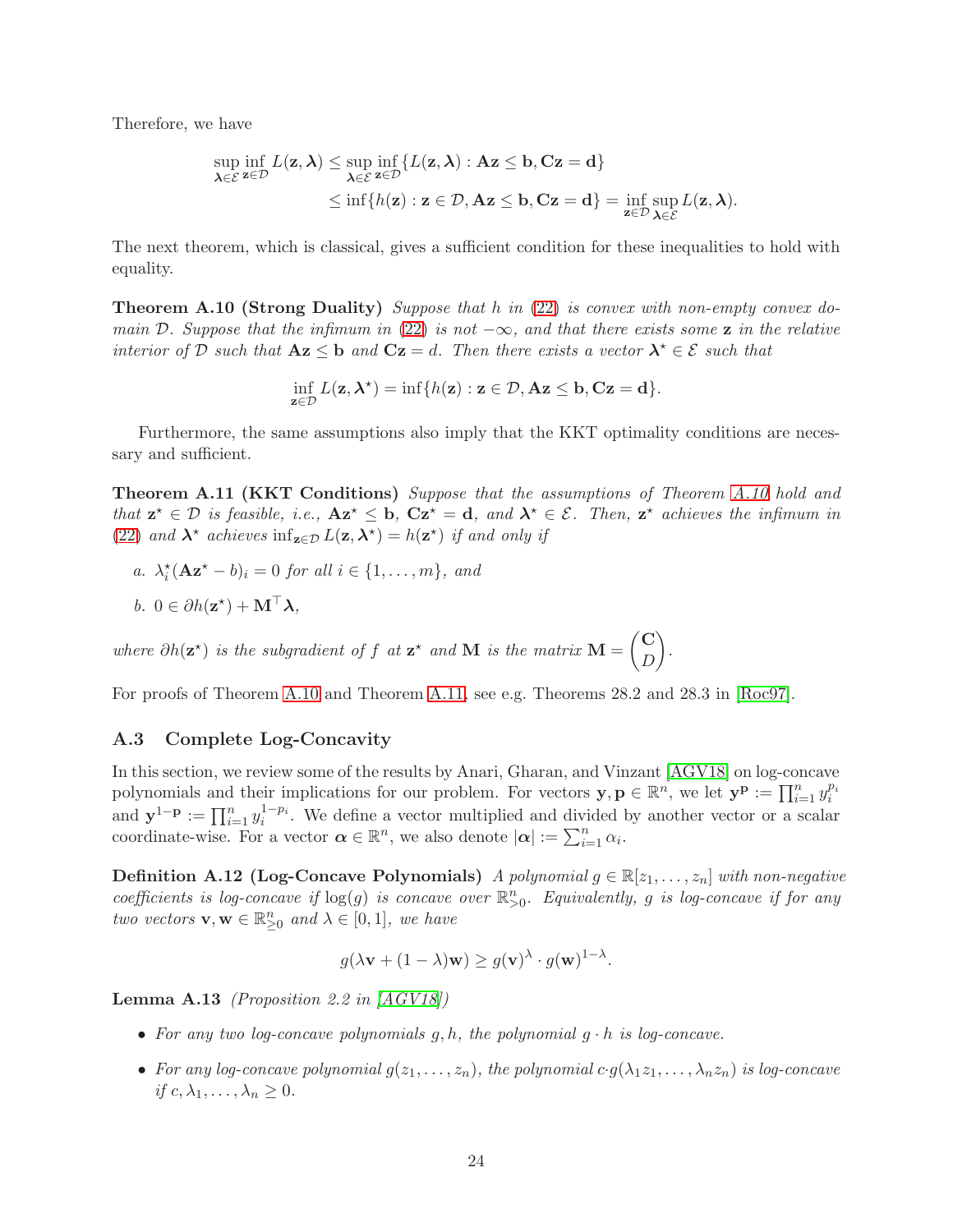Definition A.14 (Completely Log-Concave Polynomial) A polynomial  $g \in \mathbb{R}[z_1, \ldots, z_n]$  is completely log-concave if for every  $k \geq 0$  and nonnegative matrix  $\mathbf{V} \in \mathbb{R}_{\geq 0}^{n \times k}$ ,  $D_{\mathbf{V}}g(\mathbf{z})$  is nonnegative and log-concave as a function over  $\mathbb{R}^n_{>0}$ , where

$$
D_{\mathbf{V}}g(\mathbf{z}) = \left(\Pi_{j=1}^k \sum_{i=1}^n V_{ij}\partial_i\right)g(\mathbf{z}).
$$

<span id="page-25-2"></span>**Lemma A.15** (Theorem 4.2 in  $[AGV18]$ ) For any matroid M, the basis generating polynomial  $g_{\mathcal{M}}(\mathbf{z})$  is completely log-concave over the positive orthant.

<span id="page-25-1"></span>**Lemma A.16** (Corollary 7.2 in  $[AGV18]$ ) For any completely log-concave multi-affine polynomial  $g \in \mathbb{R}[y_1, \ldots, y_n, z_1, \ldots, z_n]$  and  $\mathbf{p} \in [0, 1]^n$ , the following inequality holds:

$$
\left(\Pi_{i=1}^n(\partial_{y_i}+\partial_{z_i})\right)g(\mathbf{y},\mathbf{z})|_{\mathbf{y}=\mathbf{z}=0}\geq \left(\frac{\mathbf{p}}{e^2}\right)^{\mathbf{p}}\inf_{\mathbf{y},\mathbf{z}\in\mathbb{R}_{>0}^n}\frac{g(\mathbf{y},\mathbf{z})}{\mathbf{y}^{\mathbf{p}}\mathbf{z}^{1-\mathbf{p}}}.
$$

<span id="page-25-3"></span>**Lemma A.17** (Corollary 1.8 in [\[ALGV19\]](#page-18-1)) For any set of vectors  $\mathbf{v}_1, \ldots, \mathbf{v}_n \in \mathbb{R}^d$ , the polynomial  $\det(\sum_{i=1}^n x_i \mathbf{v}_i \mathbf{v}_i^{\top})$  is a completely log-concave polynomial in **x**.

<span id="page-25-4"></span>Lemma A.18 (Follows from Theorem 5.3 and Corollary 5.5 in [\[BH19\]](#page-19-5)) For any two completely log-concave homogenous polynomials  $g \in \mathbb{R}[y_1,\ldots,y_n]$  and  $h \in \mathbb{R}[z_1,\ldots,z_m]$ ,  $g \cdot h$  is completely log-concave.

<span id="page-25-5"></span>**Lemma A.19** (Implied by Theorem 2.10 in [\[AGV18\]](#page-18-0)) Let  $\zeta = \{S_1, \ldots, S_t \subseteq [n]\}\$  and P be the convex closure of  $1_{S_1},\ldots,1_{S_t}$ . Then, for any point **p** strictly inside P, there exists  $\lambda_1,\ldots,\lambda_n>0$ and a distribution  $\mu$  over  $S_i$ 's such that  $\mu(S_i) \propto \lambda^{S_i}$  and  $p_i = \mathbb{P}_{S \sim \mu}[i \in S].$ 

For a distribution  $\mu : 2^{[n]} \to \mathbb{R}_+$ , the generating polynomial of  $\mu$  is defined as  $g_{\mu}(z) =$  $\sum_{S\subseteq[n]}\mu(S)\Pi_{i\in S}z_i$ . We also call  $\mathbb{P}_{S\sim\mu}[i\in S]$  the *marginal probability* of an element *i* of the distribution  $\mu$ . A distribution  $\mu$  is called *log-concave* if the generating polynomial of  $\mu$  is log-concave.

<span id="page-25-6"></span>**Lemma A.20** (Theorem 5.2 in [\[AGV18\]](#page-18-0)) For any log-concave distribution  $\mu : 2^{[n]} \to \mathbb{R}_+$  with marginal probabilities  $\mu_1, \ldots, \mu_n \geq 0$ , we have

$$
\mathcal{H}(\mu) := \sum_{S \subseteq [n]} \mu(S) \log \frac{1}{\mu(S)} \ge \sum_{i=1}^n \mu_i \log \frac{1}{\mu_i}.
$$

#### A.4 Convex Relaxation

<span id="page-25-0"></span>Here, we show that the convex program  $(3)$  is a relaxation of DETERMINANT MAXIMIZATION.

**Lemma A.21** The optimization  $(3)$ :

$$
\sup_{\mathbf{x}\in\mathcal{P}(\mathcal{M})} \inf_{\mathbf{z}\in\mathcal{Z}} g(\mathbf{x}, \mathbf{z}) := \log \det \left( \sum_{i\in[n]} x_i e^{z_i} \mathbf{v}_i \mathbf{v}_i^\top \right)
$$

is a relaxation of DETERMINANT MAXIMIZATION problem  $(1)$ :

$$
\max \left\{ \det \left( \sum_{i \in S} \mathbf{v}_i \mathbf{v}_i^\top \right) : S \in \mathcal{B} \right\}.
$$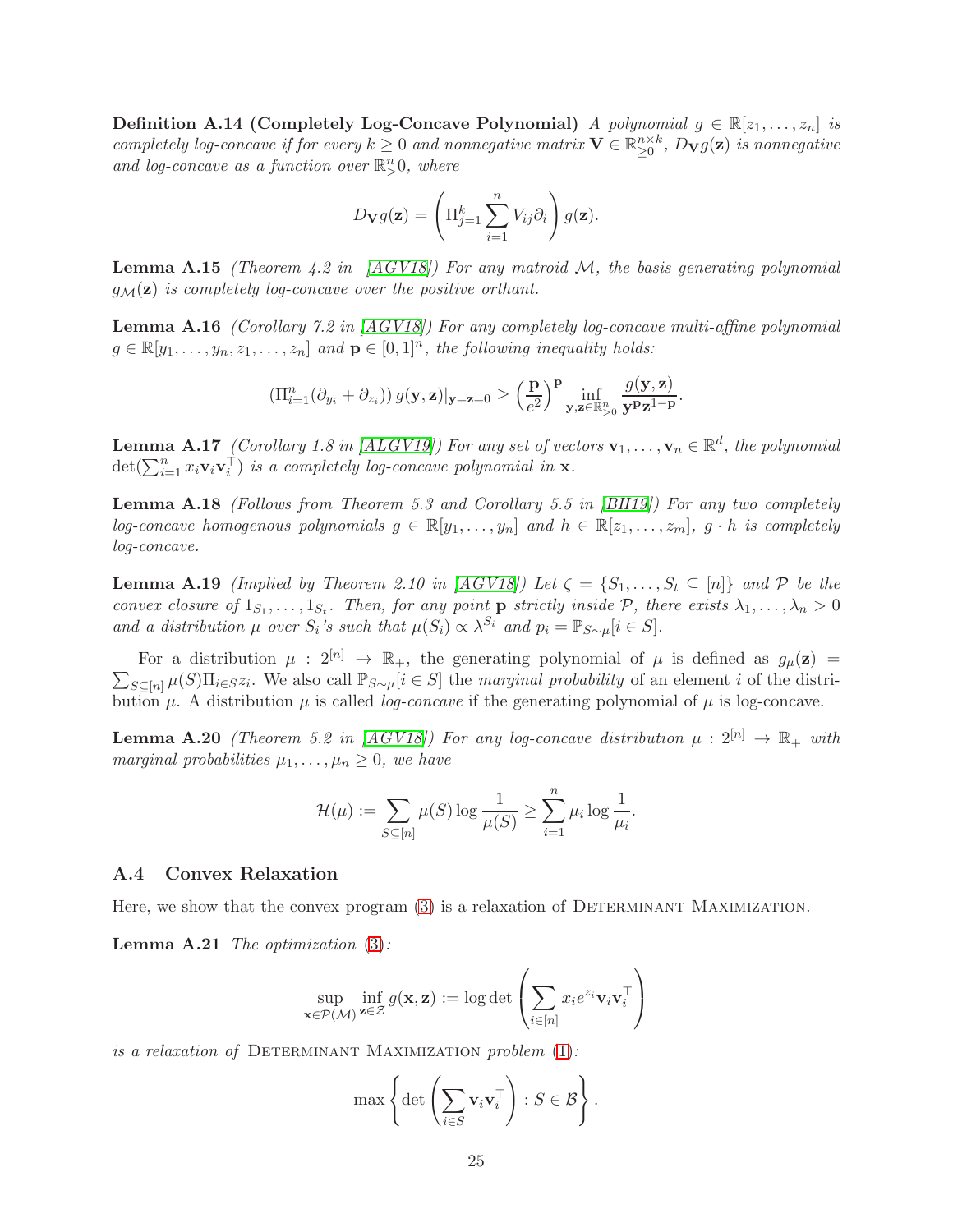More specifically,  $OPT \leq \exp(OPT_{CP})$ .

**Proof:** Let  $S^* \subseteq [n]$  denote an optimal set for DETERMINANT MAXIMIZATION and  $\mathbf{x}^*$  denote the indicator vector of  $S^*$ . We have

$$
\text{OPT}_{\text{CP}} = \sup_{\mathbf{x} \in \mathcal{P}(\mathcal{M})} \inf_{\mathbf{z} \in \mathcal{Z}} g(\mathbf{x}, \mathbf{z}) \ge \inf_{\mathbf{z} \in \mathcal{Z}} g(\mathbf{x}^*, \mathbf{z}).
$$

For each  $z \in \mathcal{Z}$ , we have

$$
\exp(g(\mathbf{x}^{\star}, \mathbf{z})) = \det \left( \sum_{i=1}^{n} x_i^{\star} e^{z_i} \mathbf{v}_i \mathbf{v}_i^{\top} \right) = \det \left( \sum_{i \in S^{\star}} e^{z_i} \mathbf{v}_i \mathbf{v}_i^{\top} \right) = \sum_{R \subseteq S^{\star} : |R| = d} \det \left( \sum_{i \in R} e^{z_i} \mathbf{v}_i \mathbf{v}_i^{\top} \right)
$$

where we use the Cauchy-Binet formula for the last equality. For each  $R \subseteq S^*$  of size d, we have

$$
\det\left(\sum_{i\in R} e^{z_i} \mathbf{v}_i \mathbf{v}_i^\top\right) = \left(\prod_{i\in R} e^{z_i}\right) \det\left(\sum_{i\in R} \mathbf{v}_i \mathbf{v}_i^\top\right) \ge \det\left(\sum_{i\in R} \mathbf{v}_i \mathbf{v}_i^\top\right)
$$

where the last inequality follows from the constraint  $z(S) \geq 0, \forall S \in I_d(\mathcal{M})$  in the definition of Z and  $R \in \mathcal{I}_d(\mathcal{M})$ . Therefore, we obtain

<span id="page-26-1"></span>
$$
\exp(g(\mathbf{x}^*, \mathbf{z})) \ge \sum_{R \subseteq S^* : |R| = d} \det \left( \sum_{i \in R} \mathbf{v}_i \mathbf{v}_i^\top \right) = \det \left( \sum_{i \in S^*} \mathbf{v}_i \mathbf{v}_i^\top \right) = \text{OPT} \tag{23}
$$

where we apply the Cauchy-Binet formula again for the first equality. Since  $(23)$  holds for each  $z \in \mathcal{Z}$ , we have  $\exp(\inf_{\mathbf{z} \in \mathcal{Z}} g(\mathbf{x}^*, \mathbf{z})) \ge \text{OPT}$ , and therefore  $\exp(\text{OPT}_{\text{CP}}) \ge \exp(\inf_{\mathbf{z} \in \mathcal{Z}} g(\mathbf{x}^*, \mathbf{z})) \ge$  $OPT.$ 

## <span id="page-26-0"></span>B Preprocessing and Solvability

In this section, we show how to transform the matroid and the input vectors so that Lemma [2.2](#page-8-3) holds. We first prove Lemma [2.1,](#page-8-4) which gives sufficient conditions for the inf<sub>z∈Z</sub>  $g(x, z)$  to attain its infimum. This motivates the modifications to the input, which we carry out next. Finally, we argue that the appropriately modified input gives an efficiently solvable convex relaxation.

### B.1 Attaining the Infimum

In this section, we prove Lemma [2.1.](#page-8-4) We first prove an auxiliary lemma, from which the result will follow. For notational convenience, let us define vectors  $\hat{\mathbf{v}}_i = x_i \mathbf{v}_i$ , and let us denote by  $\mathcal V$  the bases of the linear matroid generated by the  $\{\hat{\mathbf{v}}_i\}_{i=1}^n$ , i.e.

$$
\mathcal{V} = \left\{ S \subseteq [n] : |S| = d \text{ and } \det \left( \sum_{i \in S} \hat{\mathbf{v}}_i \hat{\mathbf{v}}_i^\top \right) \neq 0 \right\}.
$$

<span id="page-26-2"></span>Recall that  $\mathcal{P}(\mathcal{V})$  is the convex hull of indicator vectors of sets in  $\mathcal{V}$ . We denote by relint  $\mathcal{P}(\mathcal{V})$ the relative interior of  $\mathcal{P}(\mathcal{V})$ . Equivalently, relint  $P(\mathcal{V})$  is the set of all points that can be written as a convex combination of indicator vectors of  $\mathcal V$  such that all coefficients in the convex combination are positive. We claim the following lemma.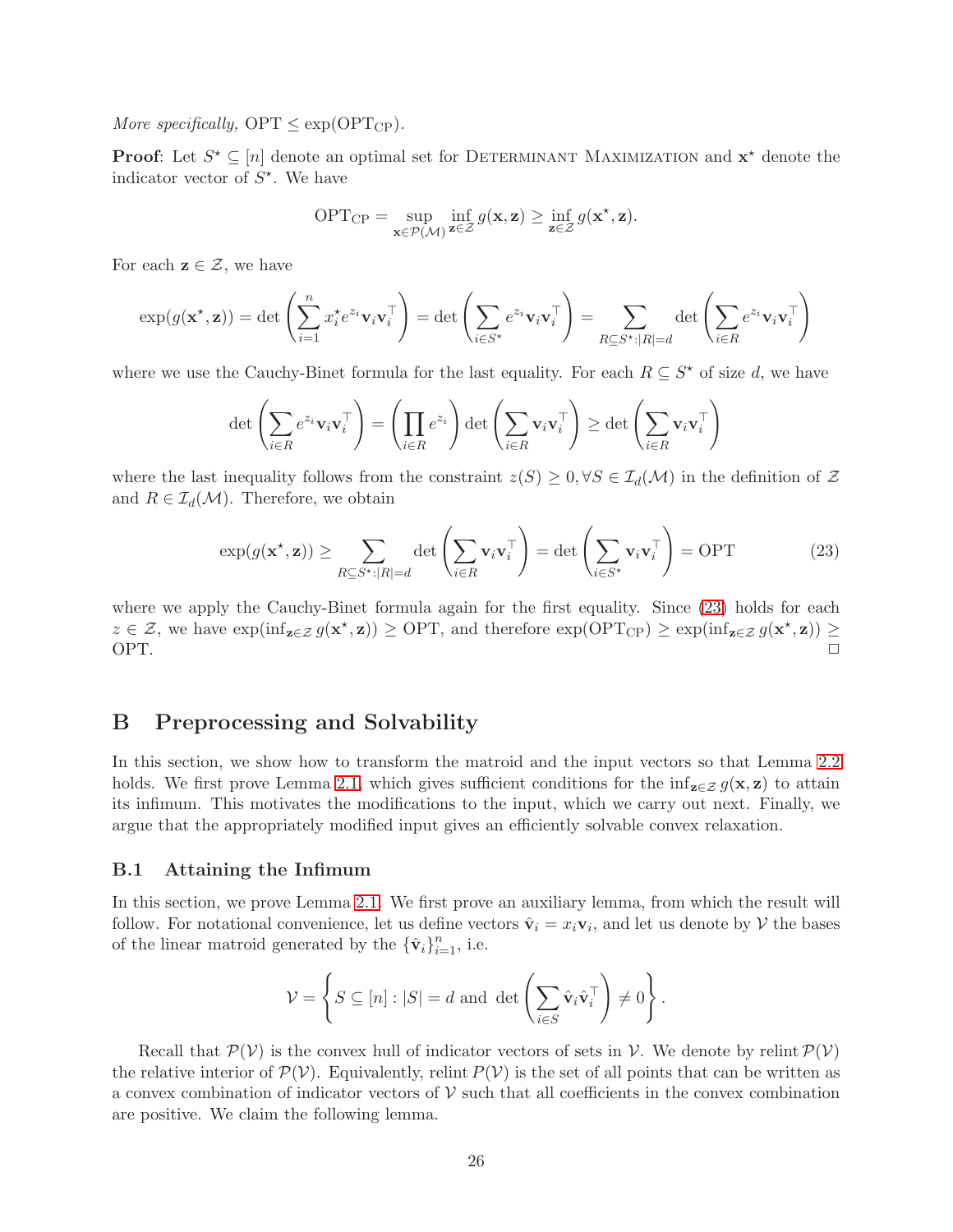**Lemma B.1** Suppose that  $\mathcal{P}(\mathcal{I}_d(\mathcal{M})) \cap$  relint  $\mathcal{P}(\mathcal{V}) \neq \emptyset$ . Then,  $\inf_{\mathbf{z} \in \mathcal{Z}} g(\mathbf{x}, \mathbf{z})$  is achieved at some  $\mathbf{z}^{\star} \in \mathcal{Z}$ , and  $-g(\mathbf{x}, \mathbf{z}^{\star})$  is equal to

<span id="page-27-0"></span>
$$
\inf_{\mu \in \mathcal{D}, \nu \in \mathbb{R}^{\mathcal{I}_{d}(\mathcal{M})}} \left\{ \sum_{S \in \mathcal{V}} \mu_{S} \log \left( \frac{\mu_{S}}{c_{S}} \right) : \sum_{I \in \mathcal{I}_{d}(\mathcal{M})} \nu_{I} 1_{I} = \sum_{S \in \mathcal{V}} \mu_{S} 1_{S}, \sum_{S \in \mathcal{V}} \mu_{S} = 1, \nu \ge 0 \right\},\tag{24}
$$

where  $c_S = \det \left( \sum_{e \in S} \hat{\mathbf{v}}_i \hat{\mathbf{v}}_i^\top \right)$  and  $\mathcal{D} = \{ \boldsymbol{\mu} \in \mathbb{R}^\mathcal{V} : \mu_S > 0 \ \forall S \in \mathcal{V} \}.$ 

**Proof:** The objective function  $h(\mu) := \sum_{S \in \mathcal{V}} \mu_S \log \left( \frac{\mu_S}{c_S} \right)$  $c_S$ ) is easily seen to be convex in  $\mu$ , and  $D$  is a non-empty convex set. Moreover, since  $D$  is open, it is equal to its relative interior. Let  $\mathbf{x}' \in \mathcal{P}(\mathcal{I}_d(\mathcal{M})) \cap \mathrm{relint} \mathcal{P}(\mathcal{V})$ . Then, we can write

$$
\mathbf{x}' = \sum_{I \in \mathcal{I}_d(\mathcal{M})} \nu_I \mathbf{1}_I = \sum_{S \in \mathcal{V}} \mu_S \mathbf{1}_S
$$

for some  $\boldsymbol{\nu} \in \mathbb{R}_{\geq 0}^{\mathcal{I}_d(\mathcal{M})}$  $\sum_{l\in\mathcal{I}}\mathcal{L}_d(\mathcal{M})$  such that  $\sum_{I\in\mathcal{I}_d(\mathcal{M})}\nu_I=1$  and  $\mu\in\mathcal{D}$  such that  $\sum_{S\in\mathcal{V}}\mu_S=1$ . Therefore, [\(24\)](#page-27-0) is feasible, and the assumptions of Theorem [A.10](#page-24-0) are satisfied. We claim that  $-\inf_{z\in\mathcal{Z}} g(x, z) =$  $\sup_{\mathbf{z}\in\mathcal{Z}}-g(\mathbf{x},\mathbf{z})$  is equivalent to the dual problem of [\(24\)](#page-27-0).

We can write the Lagrangian of [\(24\)](#page-27-0) as

$$
L(\boldsymbol{\mu}, \boldsymbol{\nu}, \mathbf{z}, \boldsymbol{\gamma}, t) = \sum_{S \in \mathcal{V}} \mu_S \log \left(\frac{\mu_S}{c_S}\right) + \sum_{i=1}^n z_i \left(\sum_{I \in \mathcal{I}_d(\mathcal{M}): i \in I} \nu_I - \sum_{S \in \mathcal{V}: i \in S} \mu_S\right) + t \left(\sum_{S \in \mathcal{V}} \mu_S - 1\right) - \sum_{I \in \mathcal{I}_d(\mathcal{M})} \gamma_I \nu_I,
$$

where the Lagrange multipliers are  $\boldsymbol{\lambda} = (\mathbf{z}, \boldsymbol{\gamma}, t)$ , and we have  $\boldsymbol{\gamma} \in \mathbb{R}_{\geq 0}^{\mathcal{I}_d(\mathcal{M})}$  $\geq 0$ , while t and **z** are unconstrained. We will show that  $\sup_{z\in\mathcal{Z}} -g(x, z)$  is equivalent to

<span id="page-27-1"></span>
$$
\sup_{\mathbf{z}\in\mathbb{R}^n,t\in\mathbb{R},\boldsymbol{\gamma}\in\mathbb{R}_{\geq0}^{\mathcal{I}_d(\mathcal{M})}}\inf_{\boldsymbol{\mu}\in\mathcal{D},\boldsymbol{\nu}\in\mathbb{R}^{\mathcal{I}_d(\mathcal{M})}}L(\boldsymbol{\mu},\boldsymbol{\nu},\mathbf{z},\boldsymbol{\gamma},t).
$$
\n(25)

.

In particular, we will show that for any z,

<span id="page-27-2"></span>
$$
\sup_{t \in \mathbb{R}, \boldsymbol{\gamma} \in \mathbb{R}_{\geq 0}^{\mathcal{I}_d(\mathcal{M})}} \inf_{\boldsymbol{\mu} \in \mathcal{D}, \boldsymbol{\nu} \in \mathbb{R}^{\mathcal{I}_d(\mathcal{M})}} L(\boldsymbol{\mu}, \boldsymbol{\nu}, \mathbf{z}, \boldsymbol{\gamma}, t) = \begin{cases} -g(\mathbf{x}, \mathbf{z}) & \mathbf{z} \in \mathcal{Z}, \\ -\infty & \mathbf{z} \notin \mathcal{Z} \end{cases} . \tag{26}
$$

Since, by Theorem [A.10,](#page-24-0) the supremum in [\(25\)](#page-27-1) is achieved and equals [\(24\)](#page-27-0), the lemma will follow.

Let us fix some  $\mu$ ,  $\mathbf{z}$ ,  $\gamma$ ,  $t$ , and first take the infimum over  $\nu$ . The terms in  $L(\mu, \nu, \mathbf{z}, \gamma, t)$  that depend on  $\nu$  are

$$
\sum_{I\in\mathcal{I}_d(\mathcal{M})}\nu_I(z(I)-\gamma_I).
$$

We see that

$$
\inf_{\nu \in \mathbb{R}^{\mathcal{I}_{d}(\mathcal{M})}} \sum_{I \in \mathcal{I}_{d}(\mathcal{M})} \nu_{I}(\gamma_{I} - z(I)) = \begin{cases} 0 & z(I) = \gamma_{I} \ \forall I \\ -\infty & \text{otherwise} \end{cases}
$$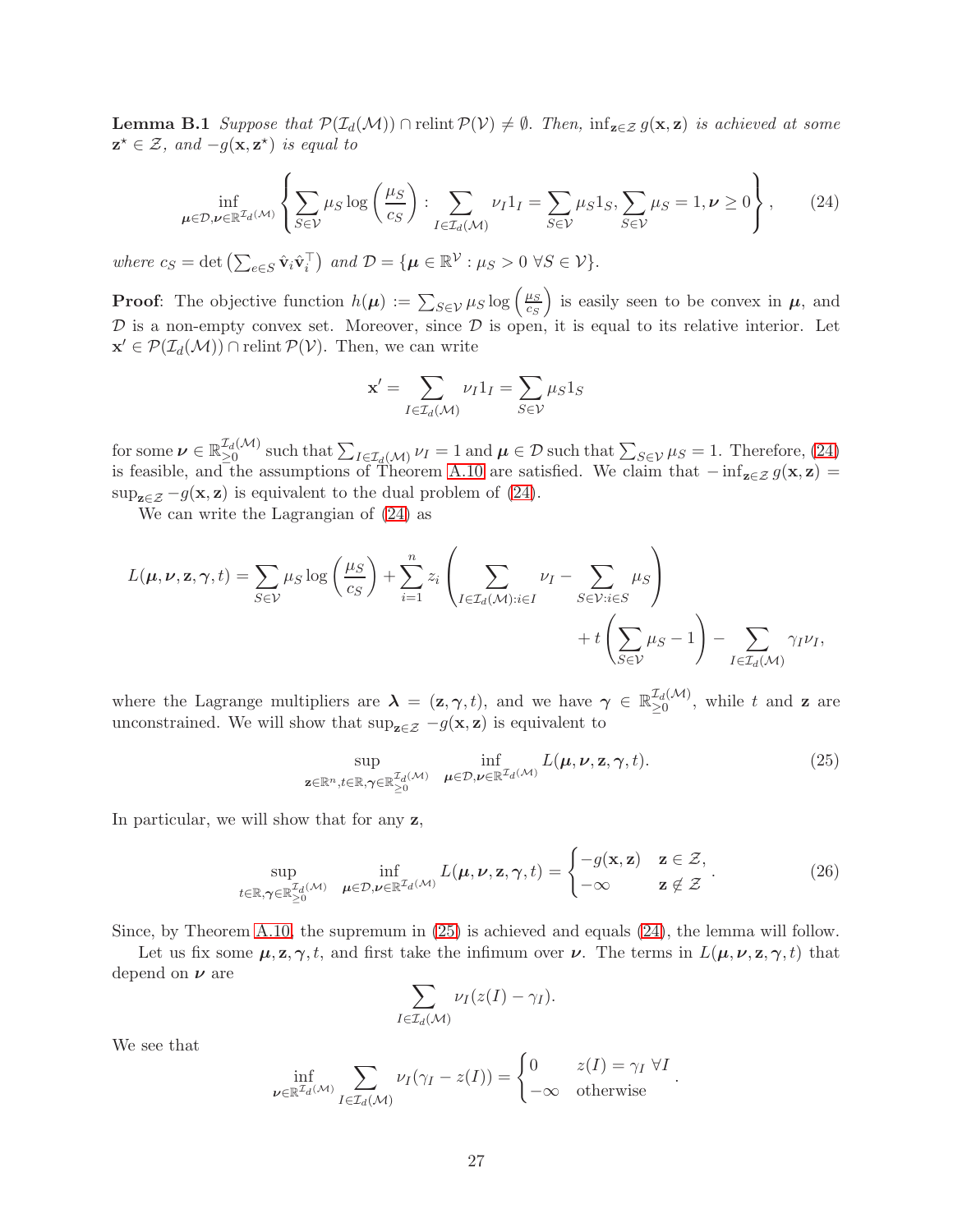Recall that  $\mathcal{Z} = {\mathbf{z} : z(I) \geq 0 \; \forall I \in \mathcal{I}_d(\mathcal{M}) }$ . If  $\mathbf{z} \notin \mathcal{Z}$  and  $\boldsymbol{\gamma} \in \mathbb{R}_{\geq 0}^{\mathcal{I}_d(\mathcal{M})}$  $\mathcal{Z}_d^{(N)}$ , then  $z(I) \neq \gamma_I$  for some  $I \in$  $\mathcal{I}_d(\mathcal{M})$ , and we have  $\inf_{\boldsymbol{\nu} \in \mathbb{R}^{\mathcal{I}_d(\mathcal{M})}} L(\boldsymbol{\mu}, \boldsymbol{\nu}, \mathbf{z}, \boldsymbol{\gamma}, t) = -\infty$ . If  $\mathbf{z} \in \mathcal{Z}$ , then  $\inf_{\boldsymbol{\nu} \in \mathbb{R}^{\mathcal{I}_d(\mathcal{M})}} L(\boldsymbol{\mu}, \boldsymbol{\nu}, \mathbf{z}, \boldsymbol{\gamma}, t) =$  $-\infty$  unless  $z(I) = \gamma_I$  for every  $I \in \mathcal{I}_d(\mathcal{M})$ . So, we may restrict the domain of **z** to  $\mathcal Z$  and simplify  $L(\boldsymbol{\mu}, \boldsymbol{\nu}, \mathbf{z}, \boldsymbol{\gamma}, t)$  to

$$
L'(\boldsymbol{\mu}, \mathbf{z}, t) := \sum_{S \in \mathcal{V}} \mu_S \log \left( \frac{\mu_S}{c_S} \right) - \sum_{i=1}^n z_i \sum_{S \in \mathcal{V}: i \in S} \mu_S + t \left( \sum_{S \in \mathcal{V}} \mu_S - 1 \right)
$$
  
= 
$$
\sum_{S \in \mathcal{V}} \mu_S \log \left( \frac{\mu_S}{c_S} \right) + \sum_{S \in \mathcal{V}} \mu_S (t - z(S)) - t.
$$

In other words, either  $\inf_{\nu \in \mathbb{R}^{T_d(\mathcal{M})}} L(\mu, \nu, \mathbf{z}, \gamma, t) = -\infty$ , or else we have  $\mathbf{z} \in \mathcal{Z}$  and

$$
\inf_{\boldsymbol{\nu}\in\mathbb{R}^{\mathcal{I}_d(\mathcal{M})}}L(\boldsymbol{\mu},\boldsymbol{\nu},\mathbf{z},\boldsymbol{\gamma},t)=L'(\boldsymbol{\mu},\mathbf{z},t).
$$

Let us next fix t and z, and compute  $\inf_{\mu \in D} L'(\mu, \mathbf{z}, t)$ . By taking derivatives over  $\mu$ , we see that the infimum is achieved for  $\mu_S := c_S e^{z(S)-t-1}$  and is equal to

$$
\inf_{\mu \in D} L'(\mu, \mathbf{z}, t) = -e^{-t-1} \sum_{S \in \mathcal{V}} c_S e^{z(S)} - t.
$$

Taking the derivative over t, we see that the right-hand side is maximized for  $t = \log (\sum_{S \in \mathcal{V}} c_S e^{z(S)}) -$ 1, and we have, for every z,

$$
\sup_{t \in \mathbb{R}} \inf_{\mu \in D} L'(\mu, \mathbf{z}, t) = -\log \left( \sum_{S \in \mathcal{V}} c_S e^{z(S)} \right) = -\log \det \left( \sum_{i=1}^n \hat{\mathbf{v}}_i \hat{\mathbf{v}}_i^\top \right) = -g(\mathbf{x}, \mathbf{z}),
$$

where the penultimate equality follows by the Cauchy-Binet formula. This establishes [\(26\)](#page-27-2) and proves the lemma.  $\Box$ 

We can now prove Lemma [2.1.](#page-8-4)

Proof of Lemma [2.1](#page-8-4): By Lemma [B.1,](#page-26-2) we only need to show that

<span id="page-28-0"></span>
$$
\mathcal{P}(\mathcal{I}_d(\mathcal{M})) \cap \mathrm{relint}\,\mathcal{P}(\mathcal{V}) \neq \emptyset.
$$

Since we assumed that the vectors are in general position, we have  $V = \{S \subseteq \text{supp}(\mathbf{x}) : |S| = d\},\$ and therefore

$$
\text{relint}\,\mathcal{P}(\mathcal{V}) = \left\{ \mathbf{x}' \in \mathbb{R}^n : 0 < x'_i < 1 \,\,\forall i \in \text{supp}(\mathbf{x}) \text{ and } x'_i = 0 \,\,\forall i \notin \text{supp}(\mathbf{x}) \text{ and } \sum_{i=1}^n x'_i = d \right\}.
$$

We first claim the following.

Claim B.2 For any  $\mathbf{x} \in \mathcal{P}(\mathcal{M})$  such that  $\max_{i \in [n]} x_i < 1$ , we have that for all  $i \in \text{supp}(\mathbf{x})$ ,

- 1. there exists  $S \in \mathcal{I}_d(\mathcal{M})$  such that  $S \subseteq \text{supp}(\mathbf{x})$  and  $i \in S$ , and
- 2. there exists  $S' \in \mathcal{I}_d(\mathcal{M})$  such that  $S' \subseteq \text{supp}(\mathbf{x})$  and  $i \notin S$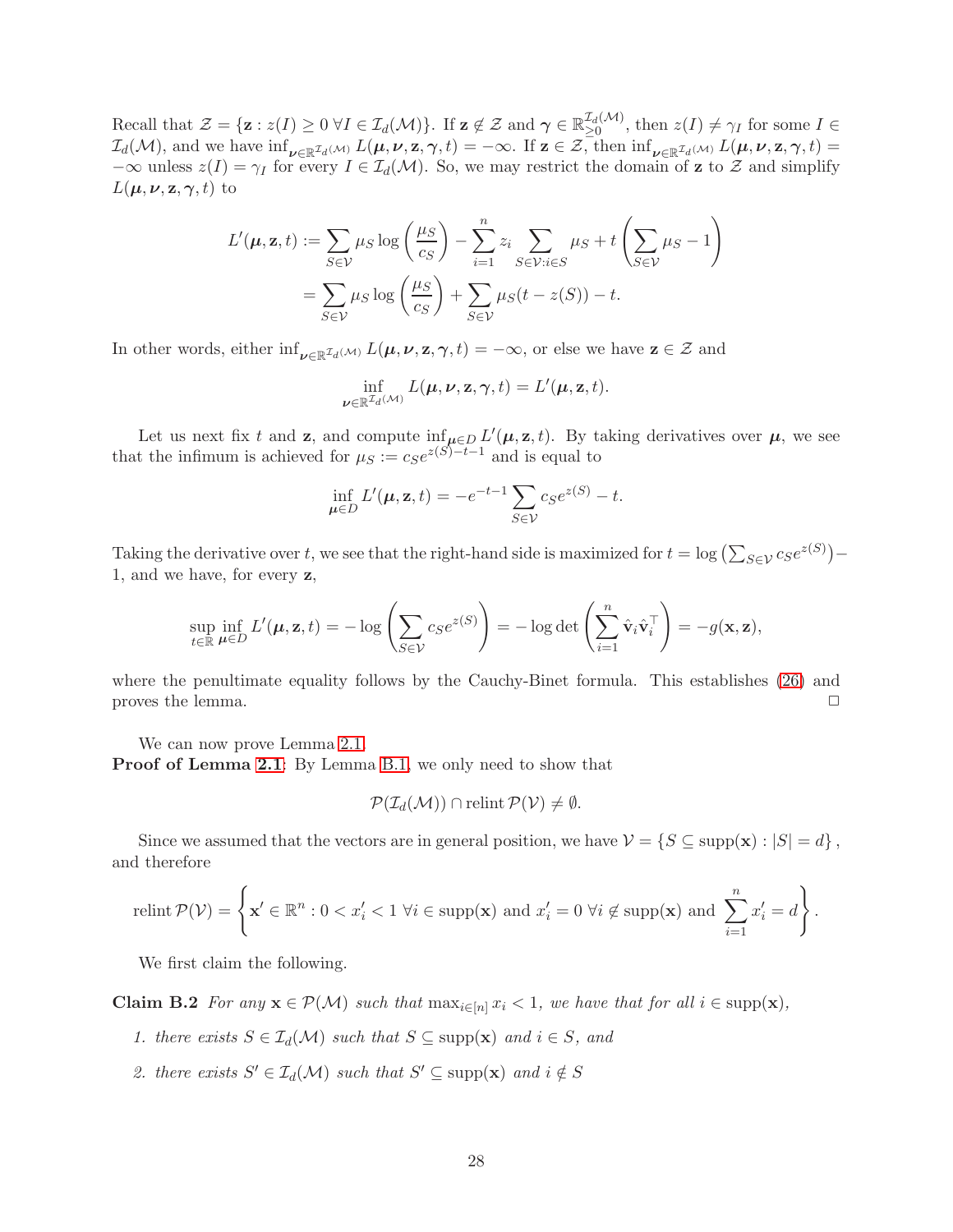**Proof:** Since  $x \in \mathcal{P}(\mathcal{M})$ , x is a convex combination of indicator vectors of sets  $\{S_j\}_{j\in J}$  in  $\mathcal{I}_d(\mathcal{M})$ . For each  $i \in \text{supp}(\mathbf{x})$ , we have  $0 < x_i < 1$ . Hence, there exist  $S, S' \in \{S_j\}_{j \in J}$  such that  $i \in S$  and  $i \notin S'$ . Since **x** is a convex combination of indicator vectors of  $\{S_j\}_{j\in J}$ , we must have  $S, S' \subseteq \text{supp}(\mathbf{x})$ .  $\mathcal{L}' \subseteq \text{supp}(\mathbf{x}).$ 

We now construct a point  $\mathbf{x}'$  in  $\mathcal{P}(\mathcal{I}_d(\mathcal{M})) \cap$  relint  $\mathcal{P}(\mathcal{V})$ . For each  $i \in \text{supp}(\mathbf{x})$ , we apply Claim [B.2](#page-28-0) to obtain  $S_i, S'_i \in \mathcal{I}_d(\mathcal{M})$  such that  $i \in S_i$  and  $i \notin S'_i$ . Let  $\mathbf{x}' \in \mathcal{P}(\mathcal{I}_d(\mathcal{M}))$  be the average of all indicator vectors of  $\{S_i\}_{i \in \text{supp}(\mathbf{x})} \cup \{S'_i\}_{i \in \text{supp}(\mathbf{x})}$ . Then, we have that  $0 < x'_i < 1$  for all  $i \in \text{supp}(\mathbf{x})$ ,  $\text{supp}(\mathbf{x}') = \text{supp}(\mathbf{x}), \text{ and } \sum_{i=1}^d x'_i = d. \text{ Therefore, } \mathbf{x}' \in \text{relint } \mathcal{P}(\mathcal{V}).$ 

## B.2 Transforming the Input

In order to guarantee that the assumptions of Lemma [2.1](#page-8-4) hold, we transform the input to our problem Determinant Maximization. The transformation will preserve the values of integral solutions. It consists of two steps: first we construct a new matroid and corresponding new vectors, and then we perturb the vectors to ensure that they are in general position.

We define the new matroid  $\mathcal{M}' = (\mathcal{U}', \mathcal{I}')$  to be derived from the original matroid  $\mathcal{M} = ([n], \mathcal{I})$ by introducing two copies for each element, forming a circuit. In particular, we let  $\mathcal{U}' = [n] \times [2]$ and

$$
\mathcal{I}' := \{ S \subseteq \mathcal{U}' : \forall i \in [n], \{(i, 1), (i, 2)\} \nsubseteq S \text{ and } \{ j \subseteq [n] : (j, 1) \in S \text{ or } (j, 2) \in S \} \in \mathcal{I} \}.
$$
 (27)

We also create new vectors, corresponding to the elements of  $\mathcal{U}'$ , by setting  $\mathbf{v}'_{(i,j)} = \mathbf{v}_i$  for any  $i \in [n]$  and  $j \in [2]$ .

<span id="page-29-1"></span>The next claim shows that if  $M$  is a matroid, then so is  $M'$ , and that the objective value of DETERMINANT MAXIMIZATION on the new instance is preserved.

**Claim B.3** For any  $M = ([n], \mathcal{U})$ , the set system  $\mathcal{M}' = (\mathcal{U}', \mathcal{I}')$  constructed by  $\mathcal{U}' = [n] \times [2]$  and  $\mathcal{I}'$  defined as in [\(27\)](#page-29-0) is a matroid. Moreover, the vectors  $\{ \mathbf{v}'_{(i,j)} : (i,j) \in \mathcal{U}' \}$  defined by  $\mathbf{v}'_{i,j} = \mathbf{v}_i$ for all i and j satisfy

<span id="page-29-0"></span>
$$
\max_{S \in \mathcal{B}} \det \left( \sum_{i \in S} \mathbf{v}_i \mathbf{v}_i^{\top} \right) = \max_{S' \in \mathcal{B}'} \det \left( \sum_{e \in S} \mathbf{v}'_e (\mathbf{v}'_e)^{\top} \right),
$$

where  $\mathcal{B}'$  are the bases of  $\mathcal{M}'$ .

**Proof:** We first show that  $\mathcal{M}'$  is a matroid. If  $B \in \mathcal{I}'$  and  $A \subseteq B$ , then  $A \in \mathcal{I}'$  by the hereditary property of *I*. Let  $A, B \in \mathcal{I}'$  be such that  $|B| > |A|$ . Define  $A_{\mathcal{M}} = \{j \subseteq [n] : (j, 1) \in A$  or  $(j, 2) \in A\}$ and similarly for  $B_{\mathcal{M}}$ . Then, by the definition of  $\mathcal{I}'$ , we have  $|A| = |A_{\mathcal{M}}|, |B| = |B_{\mathcal{M}}|$ , and  $A_{\mathcal{M}}, B_{\mathcal{M}} \in \mathcal{I}$ . Therefore, there exists  $b \in B_{\mathcal{M}} \setminus A_{\mathcal{M}}$  such that  $A_{\mathcal{M}} + b \in \mathcal{I}$ . Suppose  $(b, 1) \in B$ . Then,  $(b, 1) \in B \setminus A$  and  $A + (b, 1) \in \mathcal{I}'$ , finishing the proof. The other case  $(b, 2) \in B$  is similar.

To show that the optimal value of Determinant Maximization is preserved, observe that, for any  $S \in \mathcal{B}$ , the set  $S' = \{(i, 1) : i \in S\}$  is a basis of  $\mathcal{M}'$ , and observe that

$$
\det\left(\sum_{i\in S} \mathbf{v}_i \mathbf{v}_i^\top\right) = \det\left(\sum_{e\in S'} \mathbf{v}'_e(\mathbf{v}')_e^\top\right).
$$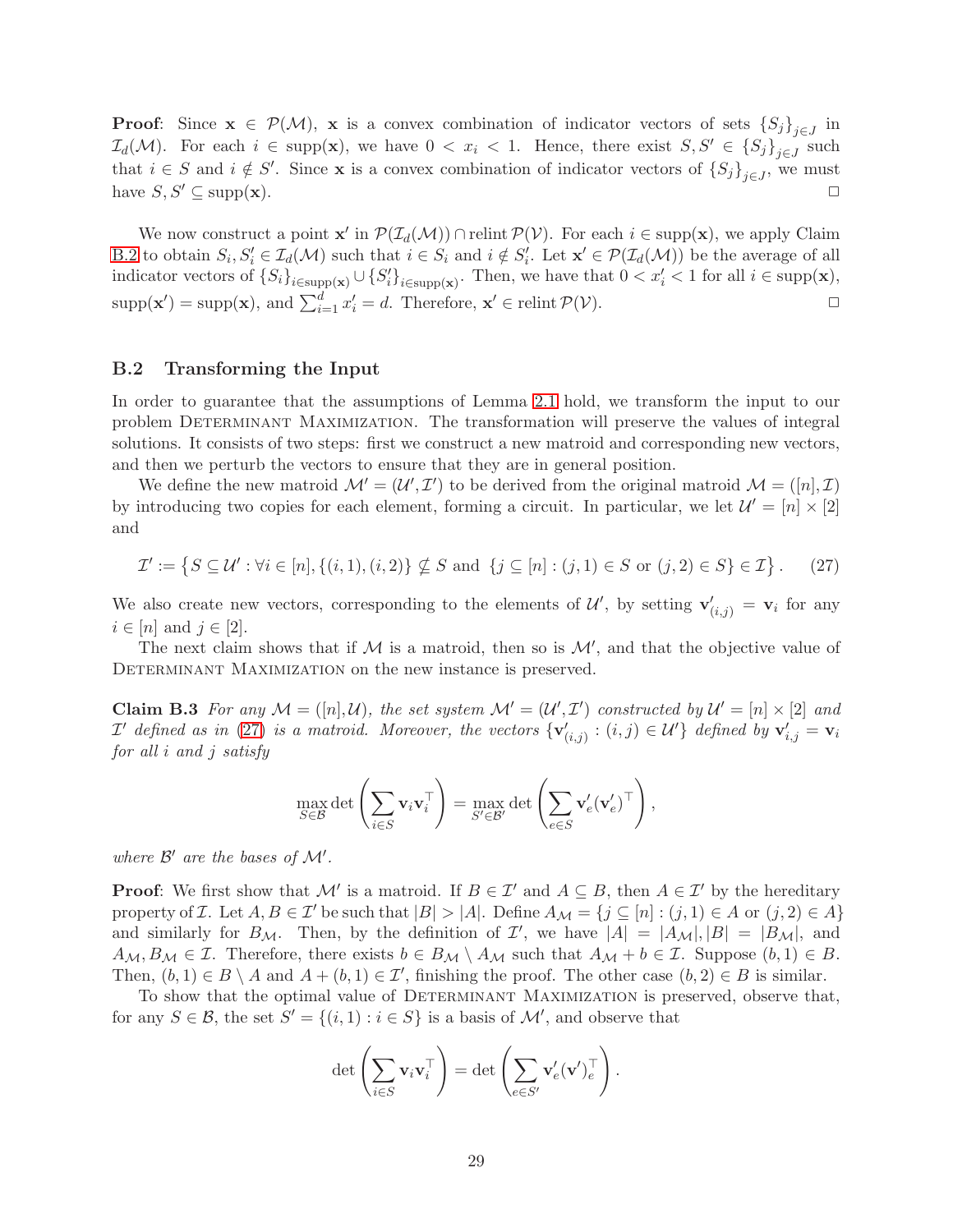In the other direction, we have that, by the definition of  $\mathcal{M}'$ , for any  $S' \in \mathcal{B}$ , the set  $S = \{i : (i, 1) \in \mathcal{A}\}$  $S'$  or  $(i,1) \in S'$  is a basis of M, and the equality above is, again, satisfied.  $\Box$ 

<span id="page-30-3"></span>The next step is to transform the vectors so that they are in general position. We use the following lemma.

**Lemma B.4** Let  $V' = \{v'_e\}_{e \in \mathcal{U}'}$  be a collection of vectors in  $\mathbb{R}^d$ . For any  $\delta, \gamma > 0$ , there exists a collection  $V'' = \{v''_e\}_{e \in \mathcal{U}'}$  of vectors in  $\mathbb{R}^d$ , computable in randomized polynomial time in the bit complexity of V',  $\log(1/\delta)$ , and  $\log \log(1/\gamma)$  such that, with probability at least  $1 - \gamma$ , the vectors  $V''$  are in general position, and that for all  $S \subseteq \mathcal{U}'$  of size  $|S| = d$ ,

<span id="page-30-0"></span>
$$
\left| \det \left( \sum_{e \in S} \mathbf{v}'_e (\mathbf{v}'_e)^\top \right) - \det \left( \sum_{e \in S} \mathbf{v}''_e (\mathbf{v}''_e)^\top \right) \right| \le \delta. \tag{28}
$$

**Proof:** Let  $\sigma > 0$  be a constant, to be determined shortly. For each vector  $\mathbf{v}'_e$ , we add a Gaussian vector with mean 0 and covariance matrix  $\sigma \cdot I_d$  to obtain  $\mathbf{v}_e^{\prime\prime}$  which has mean  $\mathbf{v}_e^{\prime}$  and covariance  $\sigma \cdot I_d$ . For any  $\sigma > 0$ , any subset of d vectors of  $\{v''_e\}_{e \in \mathcal{U}'}$  are linearly independent with probability 1 (because the set of singular matrices has Lebesgue measure 0 on  $\mathbb{R}^{d \times d}$  [\[CT05b\]](#page-20-13), and the multivariate Gaussian distribution is absolutely continuous with respect to Lebesgue measure). Therefore, by the union bound, all  $\binom{n}{d}$  $\binom{n}{d}$  such subsets are simultaneously linearly independent with probability 1, proving that  $V''$  are in general position.

We now show [\(28\)](#page-30-0). Let  $S \subseteq \mathcal{U}'$  with  $|S| = d$ . Let  $\mathbf{V}'_S, \mathbf{V}''_S$  be  $d \times d$  matrices whose columns are  $\mathbf{v}'_e, \mathbf{v}''_e$  for  $e \in S$ , respectively. Let  $\mathbf{W} = \mathbf{V}''_S - \mathbf{V}'_S$ . The following inequality is an easy consequence of the Brunn-Minkowski inequality [B<sup>+</sup>[97\]](#page-18-12): for any  $d \times d$  matrices **A** and **B**,

$$
|\det(\mathbf{A} + \mathbf{B})|^{1/d} \ge |\det(\mathbf{A})|^{1/d} + |\det(\mathbf{B})|^{1/d}.
$$

We set  $\mathbf{A} = \mathbf{V}'_S$  and  $\mathbf{B} = \mathbf{W}$  to obtain

$$
\det(\mathbf{V}_S'')^{1/d} \geq \det(\mathbf{V}_S')^{1/d} + |\det(\mathbf{W})|^{1/d}
$$

and set  $\mathbf{A} = \mathbf{V}_S''$  and  $\mathbf{B} = -\mathbf{W}$  to obtain

$$
\det(\mathbf{V}'_S) \ge \det(\mathbf{V}''_S)^{1/d} + |\det(-\mathbf{W})|^{1/d}.
$$

Therefore, we have

<span id="page-30-1"></span>
$$
\left| \det(\mathbf{V}_S'')^{1/d} - \det(\mathbf{V}_S')^{1/d} \right| \leq |\det(\mathbf{W})|^{1/d} \tag{29}
$$

We now bound the determinant of  $W$  with high probability. Note that  $W$  is a random matrix whose entries  ${w_{ij}}_{i,j\in[d]}$  are independently sampled from the Gaussian distribution with mean zero and variance  $\sigma$ . From a standard tail bound of a Gaussian, we have that for each  $i, j$ ,

<span id="page-30-2"></span>
$$
\mathbb{P}[|w_{ij}| > t] \le \sqrt{\frac{2}{\pi}} \cdot \frac{\sigma e^{-t^2/2\sigma^2}}{t} \le \frac{\sigma e^{-t^2/2\sigma^2}}{t}.
$$

By union bound, all entries  $w_{ij}$  satisfy  $|w_{ij}| \leq t$  with probability at least  $1 - \frac{d^2 \sigma e^{-t^2/2\sigma^2}}{t}$  $\frac{t}{t}$ .

In this event of probability  $1 - \frac{d^2 \sigma e^{-t^2/2\sigma^2}}{t}$  $t^{\frac{1}{20}}$ , we have from the Leibniz formula for determinants that

$$
|\det(\mathbf{W})| = \left| \sum_{\tau \in \text{perm}(S)} \text{sgn}(\tau) \prod_{e \in S} w_{i,\tau(i)} \right| \le d! \cdot t^d \le (dt)^d. \tag{30}
$$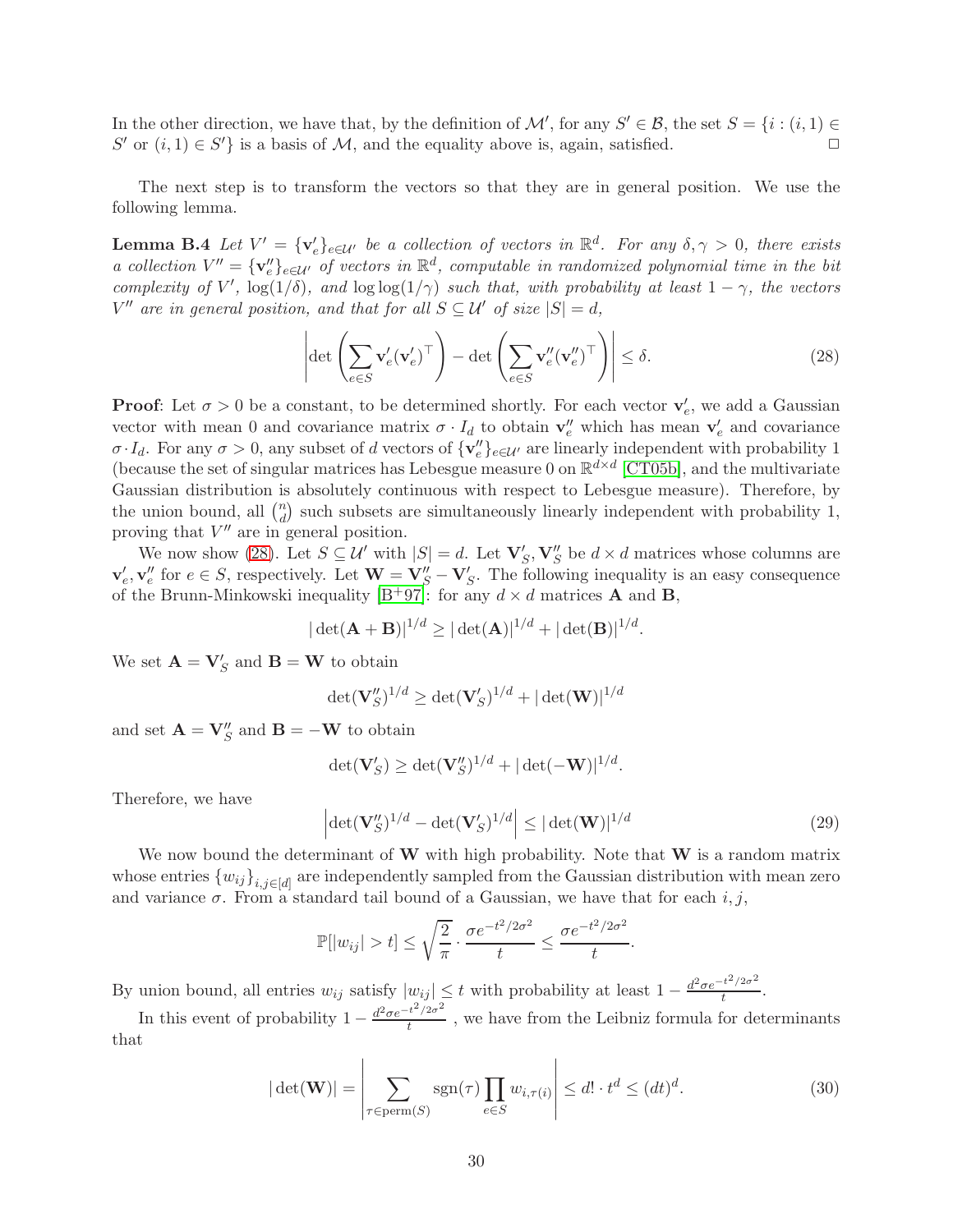Also, using the convexity of the function  $h(x) = x^{2d}$ , we have that for all  $a, b \ge 0$ ,

$$
|a^{2d} - b^{2d}| \le |a - b| \cdot [h'(x)]_{x = \max\{a, b\}} = 2d |a - b| \max\{a, b\}^{2d - 1}.
$$

Setting  $a = \det(\mathbf{V}'_S)^{1/d}$ ,  $b = \det(\mathbf{V}''_S)^{1/d}$  and using [\(29\)](#page-30-1), we obtain

$$
\left| \det \left( \sum_{e \in S} \mathbf{v}'_e(\mathbf{v}'_e)^\top \right) - \det \left( \sum_{e \in S} \mathbf{v}''_e(\mathbf{v}''_e)^\top \right) \right| = \left| \left( \det(\mathbf{V}'_S)^{1/d} \right)^{2d} - \left( \det(\mathbf{V}''_S)^{1/d} \right)^{2d} \right|
$$
  

$$
\leq 2d \left| \det(\mathbf{W})^{1/d} \right| \left( \det(\mathbf{V}'_S)^{1/d} + |\det(\mathbf{W})|^{1/d} \right)^{2d-1}
$$
  

$$
\leq 2d(dt) \left( \det(\mathbf{V}'_S)^{1/d} + dt \right)^{2d-1}, \tag{31}
$$

where the first equality is by  $\det \left( \sum_{e \in S} \mathbf{v}'_e(\mathbf{v}'_e)^\top \right) = \det \left( \mathbf{V}'_S \mathbf{V}'_S^\top \right) = \det \left( \mathbf{V}'_S \right)^2$  and similarly where the liftst equality is by det  $(\sum_{e \in S} \mathbf{v}_e(\mathbf{v}_e))$  = det  $(\mathbf{v}_S \mathbf{v}_S)$  = det  $(\mathbf{v}_S \mathbf{v}_S)$ <br>det  $(\sum_{e \in S} \mathbf{v}_e''(\mathbf{v}_e'')^\top)$  = det  $(\mathbf{V}_S'')^2$ , and the last equality is by [\(30\)](#page-30-2).

Let L be the bit complexity of V'. Then we have  $\det(\mathbf{V}'_S) \leq 2^{2L}$  [\[Sch98\]](#page-21-14). Hence, we set  $t = d^{-2}\delta^{-1}2^{-8L}$  so that [\(31\)](#page-31-0) implies

<span id="page-31-0"></span>
$$
\left|\det\left(\sum_{e\in S}\mathbf{v}'_e(\mathbf{v}'_e)^\top\right)-\det\left(\sum_{e\in S}\mathbf{v}''_e(\mathbf{v}''_e)^\top\right)\right|\leq \delta
$$

as desired.

Recall that this desired bound happens with probability  $1 - \frac{d^2 \sigma e^{-t^2/2\sigma^2}}{t}$  $\frac{t^{2}/2\sigma^{2}}{t}$ . Set  $\sigma = \frac{t}{d^{2}\sqrt{2\log t}}$  $\frac{t}{d^2\sqrt{2\log(1/\gamma)}}=$  $\left(d^4\delta 2^{8L+\frac{1}{2}}\log^{1/2}(1/\gamma)\right)^{-1}$  so that

$$
\frac{d^2\sigma e^{-t^2/2\sigma^2}}{t} \le e^{-\log(1/\gamma)d^2} \log^{-1/2}(1/\gamma) \le \gamma
$$

as required. The bit complexity of  $\sigma$  is poly  $\left(\log \frac{1}{\delta}, \log \log \frac{1}{\gamma}, L\right)$ . Therefore, the algorithm also runs in time poly  $\left(\log \frac{1}{\delta}, \log \log \frac{1}{\gamma}, L\right)$ . ✷

<span id="page-31-1"></span>The next lemma shows that we can, without modifying the optimal value, replace the original instance by  $\mathcal{M}'$  and  $V'$ .

**Lemma B.5** Suppose that  $\max_{S \in \mathcal{B}} \det \left( \sum_{i \in S} \mathbf{v}_i \mathbf{v}_i^{\top} \right) \neq 0$ . Then for any  $\epsilon > 0$ , there exists a value of  $\delta > 0$  such that  $\log(1/\delta)$  is polynomial in the bit complexity of V and in  $\log(1/\epsilon)$ , and that the vectors V'' constructed in Lemma [B.4](#page-30-3) from V' and the matroid  $\mathcal{M}' = (\mathcal{U}', \mathcal{I}')$  with bases  $\mathcal{B}'$ constructed above satisfy

$$
(1-\epsilon)\max_{S\in\mathcal{B}}\det\left(\sum_{i\in S}\mathbf{v}_i\mathbf{v}_i^\top\right)\leq \max_{S'\in\mathcal{B}'}\det\left(\sum_{e\in S}\mathbf{v}_e''(\mathbf{v}_e'')^\top\right)\leq (1+\epsilon)\max_{S\in\mathcal{B}}\det\left(\sum_{i\in S}\mathbf{v}_i\mathbf{v}_i^\top\right).
$$

Moreover, if  $S^*$  achieves the maximum over M and we let  $S_1 := \{(i,1) : i \in S^*\}, S_2 := \{(i,2) : i \in S^*\}$  $S^{\star}\},\, then$ 

$$
\det\left(\frac{1}{2}\sum_{e\in S_1} \mathbf{v}_e''(\mathbf{v}_e'')^\top + \frac{1}{2}\sum_{e\in S_2} \mathbf{v}_e''(\mathbf{v}_e'')^\top\right) \ge (1-\epsilon)\det\left(\sum_{i\in S^\star} \mathbf{v}_i \mathbf{v}_i^\top\right).
$$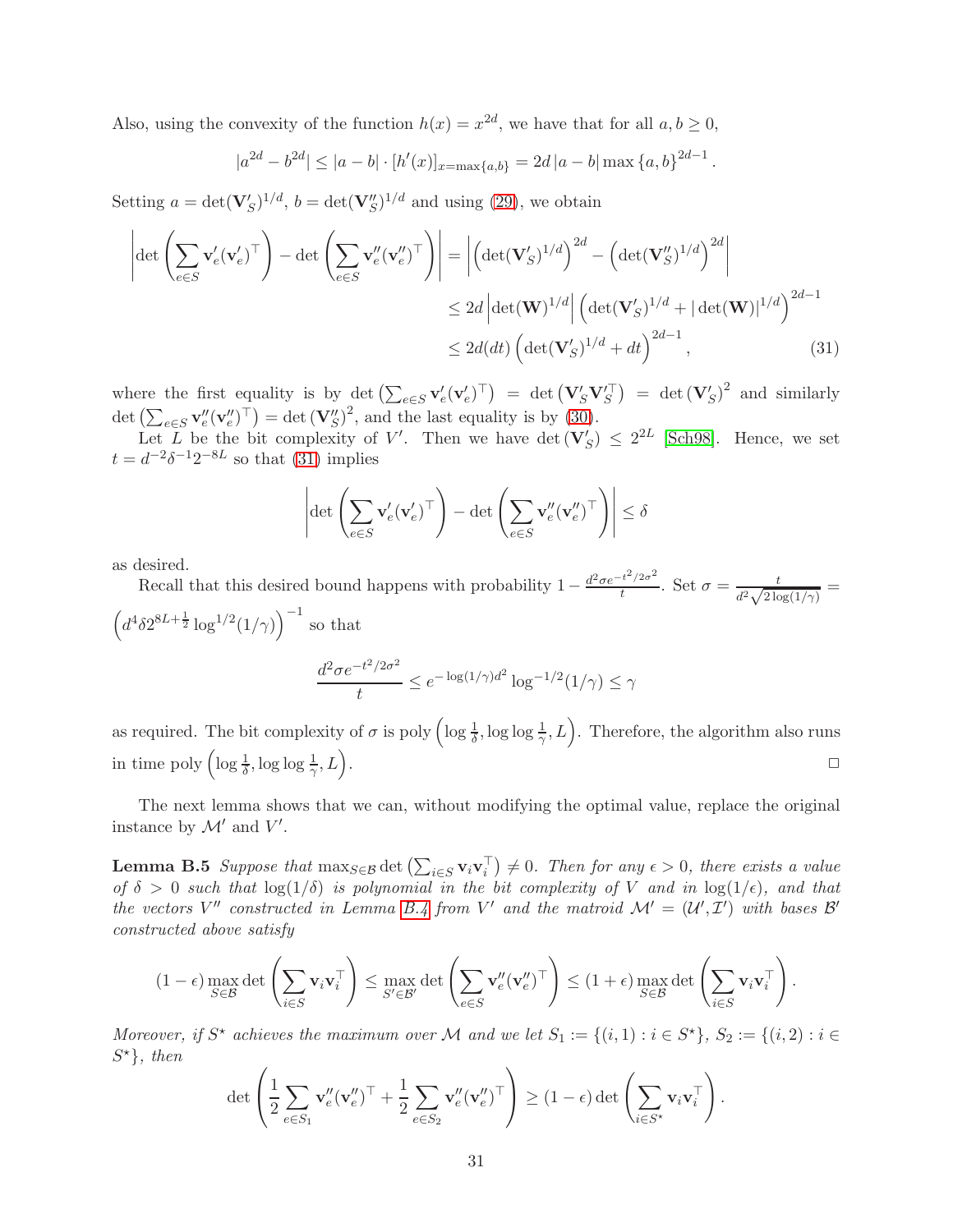**Proof:** Note that, since  $\max_{S \in \mathcal{B}} \det \left( \sum_{i \in S} \mathbf{v}_i \mathbf{v}_i^{\top} \right) \neq 0$ , by Claim [B.3](#page-29-1) we must have

$$
\max_{S \in \mathcal{B}} \det \left( \sum_{i \in S} \mathbf{v}_i \mathbf{v}_i^\top \right) = \max_{S \in \mathcal{B}'} \det \left( \sum_{e \in S} \mathbf{v}_e (\mathbf{v}'_e)^\top \right) \ge 2^{-\text{poly}(L)}.
$$

where L is the bit complexity of V. For any  $S \subseteq [n]$  of size k, by Lemma [B.4](#page-30-3) and the Cauchy-Binet formula, we have

$$
\left|\det\left(\sum_{e\in S}\mathbf{v}'_e(\mathbf{v}'_e)^\top\right)-\det\left(\sum_{e\in S}\mathbf{v}''_e(\mathbf{v}''_e)^\top\right)\right|\leq \delta\binom{k}{d}.
$$

We can then choose  $\delta$  sufficiently small so that

$$
\delta \binom{k}{d} \leq \epsilon \max_{S \in \mathcal{B}} \det \left( \sum_{i \in S} \mathbf{v}_i \mathbf{v}_i^\top \right).
$$

This choice of  $\delta$  suffices for the claim after "moreover" by an analogous reasoning.

We are now ready to prove Lemma [2.2,](#page-8-3) except for the polynomial time solvability of  $\text{OPT}_{\text{CP}}$ , which is deferred to the next section. The following lemma captures the non-algorithmic statements in Lemma [2.2,](#page-8-3) when the original instance  $(M, V)$  is replaced by  $(M', V'')$ .

<span id="page-32-0"></span>**Lemma B.6** Let  $\mathcal{M}'$  be as constructed above, and let  $V''$  be as in Lemma [B.5.](#page-31-1) Let  $\mathcal{Z}(\mathcal{M}') = \{z \in$  $\mathbb{R}^{\mathcal{U}'} : \forall S \in \mathcal{I}_d(\mathcal{M}'), z(S) \geq 0\}$ . Then there exists  $a \mathbf{x}^* \in \mathcal{P}(\mathcal{M}') \cap [0, \frac{1}{2}]^{\mathcal{U}'}$  such that

$$
\inf_{\mathbf{z}\in\mathcal{Z}(\mathcal{M}')} \log \det \left( \sum_{f\in\mathcal{U}'} x_f e^{z_f} \mathbf{v}_f''(\mathbf{v}_f'')^\top \right) \ge \log \max_{S\in\mathcal{B}'} \det \left( \sum_{i\in S} \mathbf{v}_i \mathbf{v}_i^\top \right) - O(\epsilon)
$$

$$
\ge \log \max_{S\in\mathcal{B}'} \det \left( \sum_{f\in S} \mathbf{v}_f''(\mathbf{v}_f'')^\top \right) - O(\epsilon).
$$

Moreover, there exists  $z^*$  attaining the infimum on the left hand side.

**Proof:** Let  $S^* \in \mathcal{B}$  achieve the maximum in the middle expression. Let  $\mathbf{x}^* \in \mathbb{R}^{\mathcal{U}'}$  be defined by  $x_{(i,j)} = \frac{1}{2}$  $\frac{1}{2}$  if  $i \in S^*$  and 0 otherwise. To see that  $x^* \in \mathcal{P}(\mathcal{M}')$ , observe that  $S_1 := \{(i,1) : i \in S^*\}$ and  $S_2 := \{(i, 2) : i \in S^*\}$  are both bases in  $\mathcal{M}'$ , and that  $\mathbf{x}^*$  is a convex combination of indicator vectors of those two sets.

For each  $z \in \mathcal{Z}$ , we have

$$
\det \left( \sum_{f \in \mathcal{U}'} \hat{x}_f e^{z_f} \mathbf{v}''_f(\mathbf{v}''_f)^\top \right) = \det \left( \frac{1}{2} \sum_{f \in S_1} e^{z_f} \mathbf{v}''_f(\mathbf{v}''_f)^\top + \frac{1}{2} \sum_{f \in S_2} e^{z_f} \mathbf{v}''_f(\mathbf{v}''_f)^\top \right)
$$
  

$$
= \sum_{R \subseteq S_1 \cup S_2 : |R| = d} e^{z(R)} 2^{-d} \left( \sum_{f \in R} \mathbf{v}''_f(\mathbf{v}''_f)^\top \right),
$$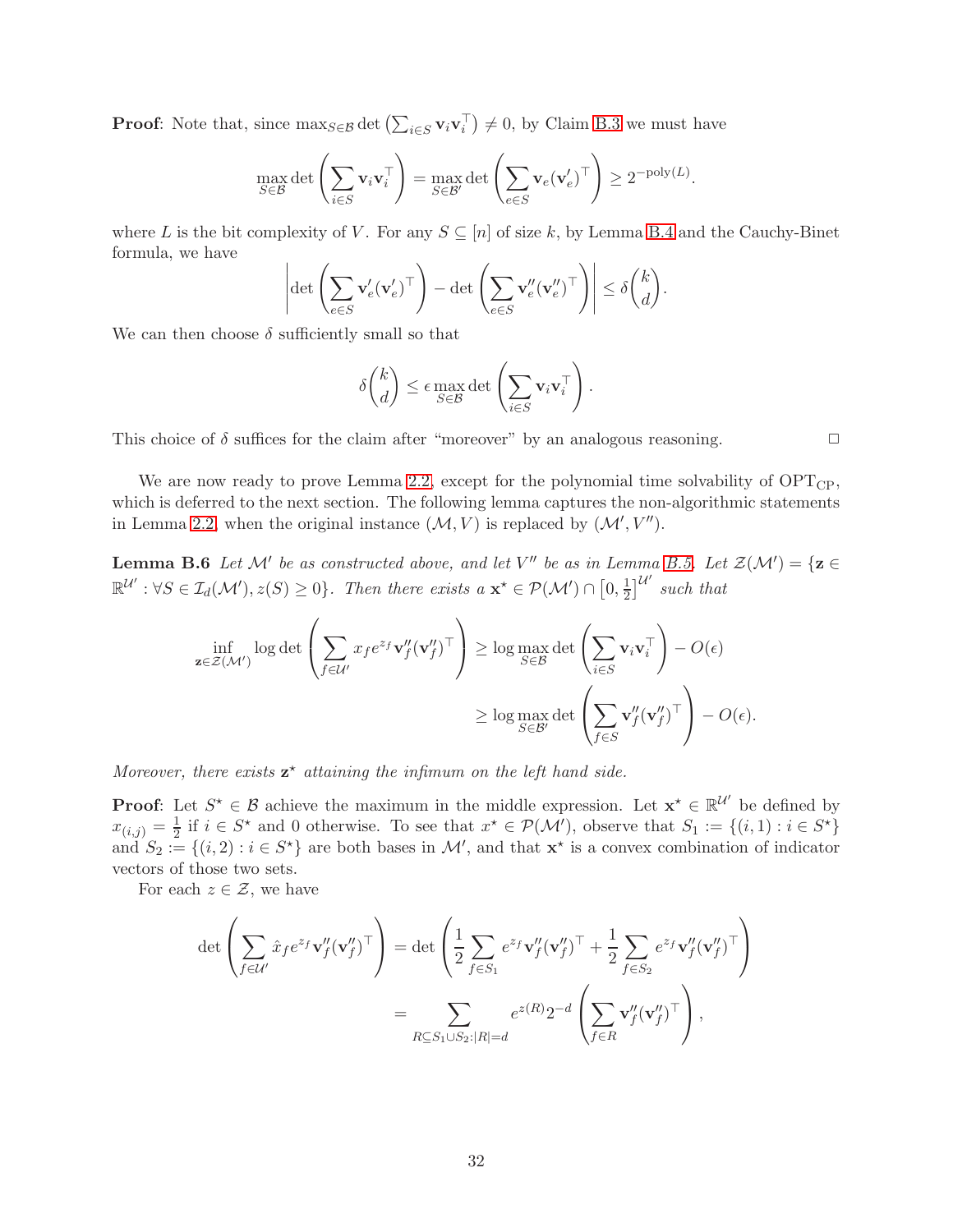where we use the Cauchy-Binet formula for the last equality. For each  $R \subseteq S_1 \cup S_2$  of size d, we have  $R \in \mathcal{I}_d(\mathcal{M}')$ , and therefore  $e^{z(R)} \geq 1$ , so the right-hand side above is at least

$$
\sum_{R \subseteq S_1 \cup S_2 : |R| = d} 2^{-d} \left( \sum_{f \in R} \mathbf{v}_f''(\mathbf{v}_f'')^\top \right) = \det \left( \frac{1}{2} \sum_{f \in S_1} e^{z_f} \mathbf{v}_f''(\mathbf{v}_f'')^\top + \frac{1}{2} \sum_{f \in S_2} e^{z_f} \mathbf{v}_f''(\mathbf{v}_f'')^\top \right)
$$
  

$$
\geq (1 - \epsilon) \det \left( \sum_{i \in S^\star} \mathbf{v}_i \mathbf{v}_i^\top \right),
$$

where we used the Cauchy-Binet formula for the equality and Lemma [B.5](#page-31-1) for the inequality. This and Lemma [B.5](#page-31-1) prove the claim before "moreover".

The fact that the infimum is attained at some  $z^*$  is guaranteed by Lemma [2.1](#page-8-4) and applied to the vectors  $V''$  and to the matroid  $\mathcal{M}'$ . Indeed, the vectors in  $V''$  can be assumed to be in general position by Lemma [B.4,](#page-30-3) and  $\mathbf{x}^*$  satisfies  $x_e \leq \frac{1}{2} < 1$  for all  $e \in \mathcal{U}'$ . Therefore, the assumptions of Lemma [2.1](#page-8-4) hold, and the infimum is achieved.  $\Box$ 

Lemma [B.6](#page-32-0) allows us to replace  $\mathcal M$  and  $V$  with  $\mathcal M'$  and  $V''$ , respectively, for the rest of the paper. In particular, it allows us to assume that the input vectors are in general position, which will be useful in the next section, when we address polynomial time solvability of the relaxation CP.

### B.3 Solvability of the Convex Program

The next theorem shows that CP can be solved approximately to any degree of accuracy. This will complete the proof of Lemma [2.2.](#page-8-3) For conciseness we denote  $\mathcal{X} = \mathcal{P}(\mathcal{M}) \cap [0, \frac{1}{2}]^n$ ,  $\mathcal{I}_d = \mathcal{I}_d(\mathcal{M})$ , and  $\mathcal{P}(\mathcal{I}_d)$  the base polytope of the matroid  $([n], \mathcal{I}_d)$ .

**Theorem B.7** There is an algorithm that, given input vectors  $\mathbf{v}_1, \ldots, \mathbf{v}_n \in \mathbb{R}^d$  and  $\epsilon > 0$ , either shows that the optimal value of DETERMINANT MAXIMIZATION is 0, or returns a solution  $(\tilde{\mathbf{x}}, \tilde{\mathbf{z}}) \in$  $\mathcal{X} \times \mathcal{Z}$  such that

- <span id="page-33-0"></span>1.  $f(\tilde{\mathbf{x}}) \ge f(\mathbf{x}^*) - \epsilon$ , and
- 2.  $q(\tilde{\mathbf{x}}, \tilde{\mathbf{z}}) \leq \inf_{\mathbf{z} \in \mathcal{Z}} q(\tilde{\mathbf{x}}, \mathbf{z}) + \epsilon.$

The algorithm runs in time polynomial in the size of the input and  $\log(\frac{1}{\epsilon})$  $\frac{1}{\epsilon}$ .

<span id="page-33-1"></span>The goal of this section is to prove Theorem [B.7.](#page-33-0) First, we provide an algorithm to check whether  $OPT = 0$ .

**Lemma B.8** There exists a polynomial time algorithm that, given input vectors  $\mathbf{v}_1, \ldots, \mathbf{v}_n \in \mathbb{R}^d$ , correctly decides if  $OPT = 0$ .

**Proof:** Observe that, by the Cauchy-Binet formula, for any set S of size k,  $\det \left( \sum_{i \in S} \mathbf{v}_i \mathbf{v}_i^\top \right) > 0$ if and only if there exists a subset  $R \subseteq S$  of size d such that  $\det \left( \sum_{i \in R} \mathbf{v}_i \mathbf{v}_i^\top \right) > 0$ , i.e. the set of vectors  $\{v_i : i \in R\}$  is linearly independent. Let V be the collection of subsets R of size d of [n] such that  $\{v_i : i \in R\}$  is linearly independent. We have that  $\text{OPT} > 0$  if and only if  $\mathcal{I}_d(\mathcal{M})$ and  $V$  have a non-empty intersection. This can be checked in polynomial time using a matroid intersection algorithm (see, for example, Chapter 41.2 of [\[Sch03\]](#page-21-12)), since both  $\mathcal{I}_d(\mathcal{M})$  and V are the collections of bases of matroids.  $\Box$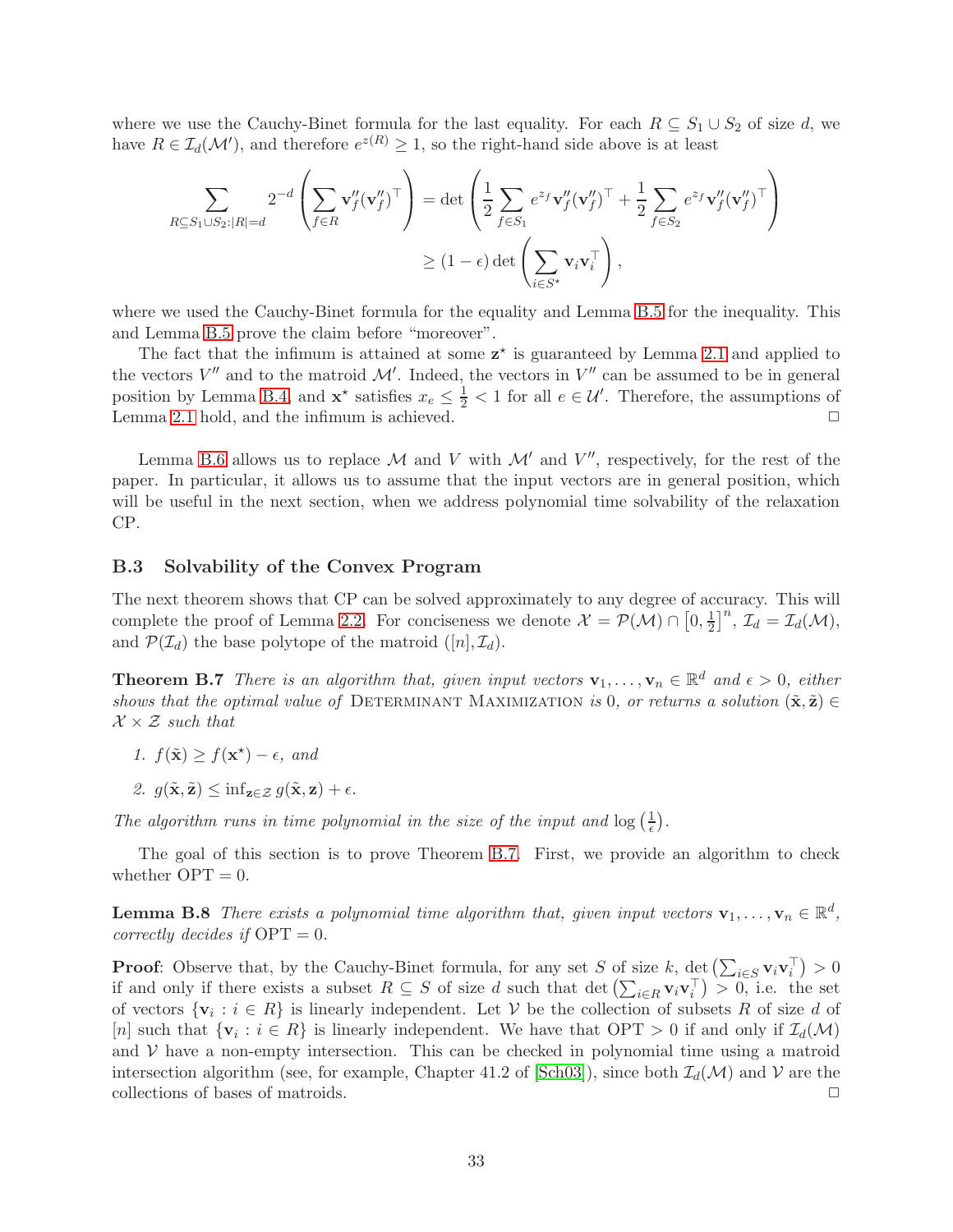Since it is polynomial-time to check if  $OPT = 0$ , we may now assume  $OPT > 0$  for the rest of this section. Let  $L$  denote the bit complexity of the input. Since the size of OPT is bounded by poly $(L)$  ([\[Sch98\]](#page-21-14)), we have  $\text{OPT} \in [2^{-p(L)}, 2^{p(L)}]$  for some polynomial  $p$ . Therefore, by binary search on OPT, the problem of maximizing  $f(\mathbf{x})$  reduces to the feasibility problem DET-FEASIBILITY:

- Input:  $\beta \in \mathbb{R}$
- Output: 'yes' if there exists  $\mathbf{x} \in \mathcal{P}(\mathcal{M})$  such that  $f(\mathbf{x}) \geq \beta$ , 'no' otherwise.

We will solve DET-FEASIBILITY by the ellipsoid method. We will first show that the feasible set can be bounded with a small loss of accuracy so that the starting ellipsoid contains the feasible set. Then, we will note some properties of the continuous function  $g(\mathbf{x}, \mathbf{z}) = \log \det \left( \sum_{i=1}^n x_i e^{z_i} \mathbf{v}_i \mathbf{v}_i^{\top} \right)$ , show an oracle to solve the inner problem  $f(\mathbf{x}) = \inf_{\mathbf{z} \in \mathcal{Z}} g(\mathbf{x}, \mathbf{z})$ , and finally present an algorithm to DET-FEASIBILITY.

<span id="page-34-0"></span>**Lemma B.9** For all  $\epsilon > 0$ , we have

$$
\sup_{\mathbf{x}\in\mathcal{X}:\mathbf{x}\geq\frac{1}{M}}\inf_{\mathbf{z}\in\mathcal{Z}:\ -M\leq\mathbf{z}\leq M}g(\mathbf{x},\mathbf{z})-\epsilon \leq \sup_{\mathbf{x}\in\mathcal{X}}\inf_{\mathbf{z}\in\mathcal{Z}}g(\mathbf{x},\mathbf{z})\leq \sup_{\mathbf{x}\in\mathcal{X}:\mathbf{x}\geq\frac{1}{M}}\inf_{\mathbf{z}\in\mathcal{Z}:\ -M\leq\mathbf{z}\leq M}g(\mathbf{x},\mathbf{z})+\epsilon \qquad (32)
$$

for some M with bit complexity  $\log M = \text{poly}(L, \log(\frac{1}{\epsilon}))$ .

The key to the proof of Lemma [B.9](#page-34-0) is to relate  $\inf_{z \in \mathcal{Z}} g(x, z)$  with

<span id="page-34-1"></span>
$$
\sup_{\mathbf{\alpha} \in \mathcal{P}(\mathcal{I}_d)} \inf_{\mathbf{z}} g(\mathbf{x}, \mathbf{z}) - \langle \mathbf{\alpha}, \mathbf{z} \rangle \tag{33}
$$

and then apply Lemma 3.4 of [\[AG17\]](#page-18-2), which states that the supreme over the infimum [\(33\)](#page-34-1) can be well-approximated when the feasible set is made bounded. We now state several claims, setting up for the proof of Lemma [B.9.](#page-34-0)

<span id="page-34-5"></span>**Claim B.10** Let  $D \subseteq \mathbb{R}^n$  be a compact set and  $D' \subseteq \mathbb{R}^n$  be a convex set. Then,

$$
\inf_{\mathbf{z}\in\mathcal{D}'}\sup_{\alpha\in\mathcal{D}}g(\mathbf{x},\mathbf{z}) - \langle\alpha,\mathbf{z}\rangle = \sup_{\alpha\in\mathcal{D}}\inf_{\mathbf{z}\in\mathcal{D}'}g(\mathbf{x},\mathbf{z}) - \langle\alpha,\mathbf{z}\rangle.
$$
\n(34)

**Proof:** The function  $g(x, z) - \langle \alpha, z \rangle$  is continuous and concave in z (see [\(43\)](#page-37-0) in the proof of Lemma [B.12\)](#page-36-0) and linear in  $\alpha$ . Moreover, the domain of  $\alpha$  is compact. The claim now follows from Sion's minimax theorem  $\text{[Sio58]}$ .

The claim above implies, in particular, that

<span id="page-34-2"></span>
$$
\inf_{\mathbf{z}} \sup_{\mathbf{\alpha} \in \mathcal{P}(\mathcal{I}_d)} g(\mathbf{x}, \mathbf{z}) - \langle \mathbf{\alpha}, \mathbf{z} \rangle = \sup_{\mathbf{\alpha} \in \mathcal{P}(\mathcal{I}_d)} \inf_{\mathbf{z}} g(\mathbf{x}, \mathbf{z}) - \langle \mathbf{\alpha}, \mathbf{z} \rangle.
$$
 (35)

We now relate  $\inf_{\mathbf{z}\in\mathcal{Z}} g(\mathbf{x}, \mathbf{z})$  with  $\sup_{\alpha\in\mathcal{P}(\mathcal{I}_d)} \inf_{\mathbf{z}} g(\mathbf{x}, \mathbf{z}) - \langle \alpha, \mathbf{z}\rangle$  by claiming that they are equal.

Claim B.11 We have

<span id="page-34-4"></span><span id="page-34-3"></span>
$$
\inf_{\mathbf{z}\in\mathcal{Z}} g(\mathbf{x}, \mathbf{z}) = \sup_{\mathbf{\alpha}\in\mathcal{P}(\mathcal{I}_d)} \inf_{\mathbf{z}} g(\mathbf{x}, \mathbf{z}) - \langle \mathbf{\alpha}, \mathbf{z} \rangle.
$$
\n(36)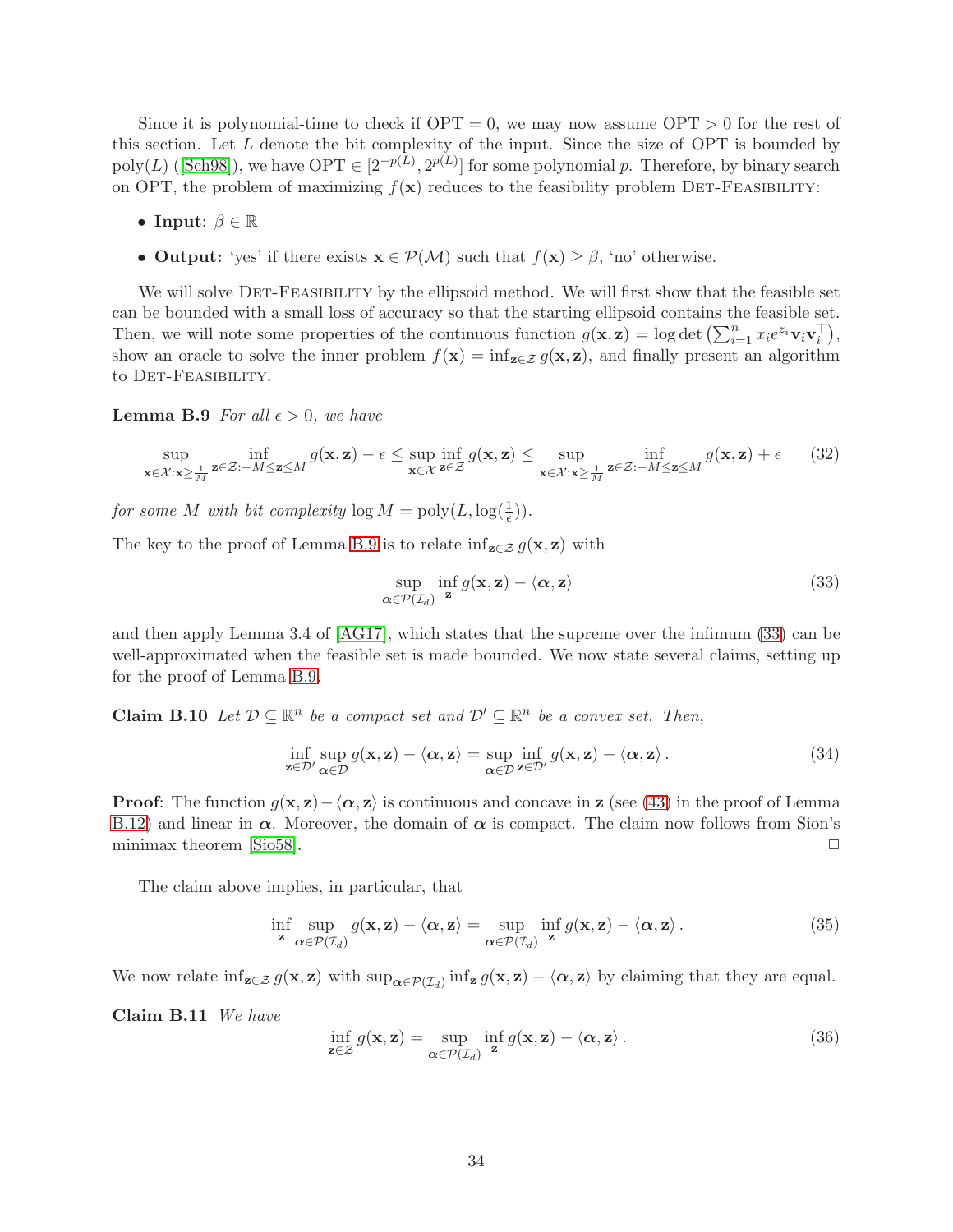**Proof:** Let  $z^*$  achieve the infimum in  $\inf_{z \in \mathcal{Z}} g(x, z)$ . Then, for all  $\alpha \in \mathcal{P}(\mathcal{I}_d)$ , we can write  $\alpha = \sum_{S \in \mathcal{I}_d} \lambda_S 1_S$  for  $\lambda_S \geq 0$ , and we have

$$
\langle \alpha, \mathbf{z}^{\star} \rangle = \sum_{S \in \mathcal{I}_d} \lambda_S \langle 1_S, \mathbf{z}^{\star} \rangle = \sum_{S \in \mathcal{I}_d} \lambda_S z^{\star}(S) \ge 0
$$
\n(37)

where the inequality is by  $z^* \in \mathcal{Z}$ . Hence,

$$
\sup_{\alpha \in \mathcal{P}(\mathcal{I}_d)} \inf_{\mathbf{z}} g(\mathbf{x}, \mathbf{z}) - \langle \alpha, \mathbf{z} \rangle \leq \sup_{\alpha \in \mathcal{P}(\mathcal{I}_d)} g(\mathbf{x}, \mathbf{z}^*) - \langle \alpha, \mathbf{z}^* \rangle \leq g(\mathbf{x}, \mathbf{z}^*) = \inf_{\mathbf{z} \in \mathcal{Z}} g(\mathbf{x}, \mathbf{z}).
$$

We now show the other direction of the inequality. By  $(35)$ , we switch the order of infimum and supremum in  $\sup_{\alpha \in \mathcal{P}(\mathcal{I}_d)} \inf_{\mathbf{z}} g(\mathbf{x}, \mathbf{z}) - \langle \alpha, \mathbf{z} \rangle$  to  $\inf_{\mathbf{z}} \sup_{\alpha \in \mathcal{P}(\mathcal{I}_d)} g(\mathbf{x}, \mathbf{z}) - \langle \alpha, \mathbf{z} \rangle$  and let  $\mathbf{z}^*$  achieve the *outer* infimum. Since  $g(\mathbf{x}, \mathbf{z}^*) - \langle \alpha, \mathbf{z}^* \rangle$  is linear in  $\alpha$ , the supremum  $\sup_{\alpha \in \mathcal{P}(\mathcal{I}_d)} g(\mathbf{x}, \mathbf{z}^*) - \langle \alpha, \mathbf{z}^* \rangle$ can be attained at  $\alpha^* = 1_S$  for some  $S \in \mathcal{I}_d$  such that  $\langle S, z^* \rangle \leq \langle T, z^* \rangle$  for all  $T \in \mathcal{I}_d$ . Let  $\hat{\mathbf{z}} = \mathbf{z}^{\star} - \frac{\mathbf{z}^{\star}(S)}{d}$  $\frac{d(S)}{d}$ . Then, for all  $T \in \mathcal{I}_d$ , we have  $\hat{z}(T) = \langle T, z^* \rangle \ge \langle S, z^* \rangle = z^*(S)$ , and therefore  $\hat{\mathbf{z}} \in \mathcal{Z}$ . The feasible solution  $\hat{\mathbf{z}}$  gives

$$
g(\mathbf{x}, \hat{\mathbf{z}}) = \log \det \left( \sum_{i=1}^{n} x_i e^{z_i^* - \frac{z^* \langle S \rangle}{d}} \mathbf{v}_i \mathbf{v}_i^\top \right) = \log \left( \det \left( \sum_{i=1}^{n} x_i e^{z_i^*} \mathbf{v}_i \mathbf{v}_i^\top \right) \cdot e^{-z^* \langle S \rangle} \right) = g(\mathbf{x}, \mathbf{z}^*) - \langle 1_S, \mathbf{z}^* \rangle
$$

which is the same as the right-hand side of [\(36\)](#page-34-3). Therefore, we have

$$
\inf_{\mathbf{z}\in\mathcal{Z}} g(\mathbf{x}, \mathbf{z}) \leq \sup_{\boldsymbol{\alpha}\in\mathcal{P}(\mathcal{I}_d)} \inf_{\mathbf{z}} g(\mathbf{x}, \mathbf{z}) - \langle \boldsymbol{\alpha}, \mathbf{z} \rangle
$$

finishing the proof of the claim.  $\Box$ 

We are now ready to prove Lemma [B.9.](#page-34-0)

**Proof of Lemma [B.9](#page-34-0):** First, we show that the outer supremum is well-approximated after putting a bound on the feasible set:

<span id="page-35-1"></span>
$$
\sup_{\mathbf{x}\in\mathcal{X}}\inf_{\mathbf{z}\in\mathcal{Z}}g(\mathbf{x},\mathbf{z}) \ge \sup_{\mathbf{x}\in\mathcal{X}:\mathbf{x}\ge \frac{1}{M_1}}\inf_{\mathbf{z}\in\mathcal{Z}}g(\mathbf{x},\mathbf{z}) - \epsilon
$$
\n(38)

for  $M_1 = \text{poly}(L, \frac{1}{\epsilon})$ <sup>1</sup>/<sub> $\epsilon$ </sub>). Let  $\mathbf{x}^* \in \sup_{\mathbf{x} \in \mathcal{X}} \inf_{\mathbf{z} \in \mathcal{Z}} g(\mathbf{x}, \mathbf{z})$ . Then, we scale  $\tilde{\mathbf{x}} \leftarrow (1 - \frac{n}{kM_1}) \mathbf{x}^*$  and add the mass  $\frac{n}{M_1}$  to some coordinates of  $\tilde{\mathbf{x}}$  so that  $\frac{1}{M_1} \leq \tilde{\mathbf{x}} \leq \frac{1}{2}$  $\frac{1}{2}$ . Then for any  $z \in \mathcal{Z}$ , we have  $g(\tilde{\mathbf{x}}, \mathbf{z}) \geq \tilde{g}(\mathbf{x}^*, \mathbf{z}) - d \log(1 - \frac{n}{kM})$  $\frac{n}{kM_1}$ ). We can bound the error term  $d\log(1-\frac{n}{kM_1})$  $\frac{n}{kM_1}$ ) by  $\epsilon$  by setting  $M_1 = \text{poly}(L, \frac{1}{\epsilon})$  $(\frac{1}{\epsilon}).$ 

Next, we show that the inner infimum problem is well-approximated after putting a bound on the feasible set. Let  $\mathbf{x} \in \mathcal{X}$  such that  $\mathbf{x} \geq \frac{1}{M}$ . By Claim [B.11,](#page-34-4) we have  $\inf_{\mathbf{z} \in \mathcal{Z}} g(\mathbf{x}, \mathbf{z}) =$  $\sup_{\alpha \in \mathcal{P}(\mathcal{I}_d)} \inf_{\mathbf{z}} g(\mathbf{x}, \mathbf{z}) - \langle \alpha, \mathbf{z} \rangle$ . Now, observe that

$$
\exp(g(\mathbf{x}, \log \mathbf{y})) = \det \left( \sum_{i=1}^{n} x_i y_i \mathbf{v}_i \mathbf{v}_i^{\top} \right) = \sum_{R \subseteq [n]: |R| = d} \mathbf{x}^R \mathbf{y}^R \det \left( \sum_{i \in R} \mathbf{v}_i \mathbf{v}_i^{\top} \right) \tag{39}
$$

is a polynomial of degree d in y. By Lemma 3.4 of  $[AG17]$ ,

<span id="page-35-0"></span>
$$
\sup_{\alpha \in \mathcal{P}(\mathcal{I}_d)} \inf_{\mathbf{z}} g(\mathbf{x}, \mathbf{z}) - \langle \alpha, \mathbf{z} \rangle \ge \sup_{\alpha \in \mathcal{P}(\mathcal{I}_d)} \inf_{\mathbf{z} : -M_2 \le \mathbf{z} \le M_2} g(\mathbf{x}, \mathbf{z}) - \langle \alpha, \mathbf{z} \rangle - \epsilon \tag{40}
$$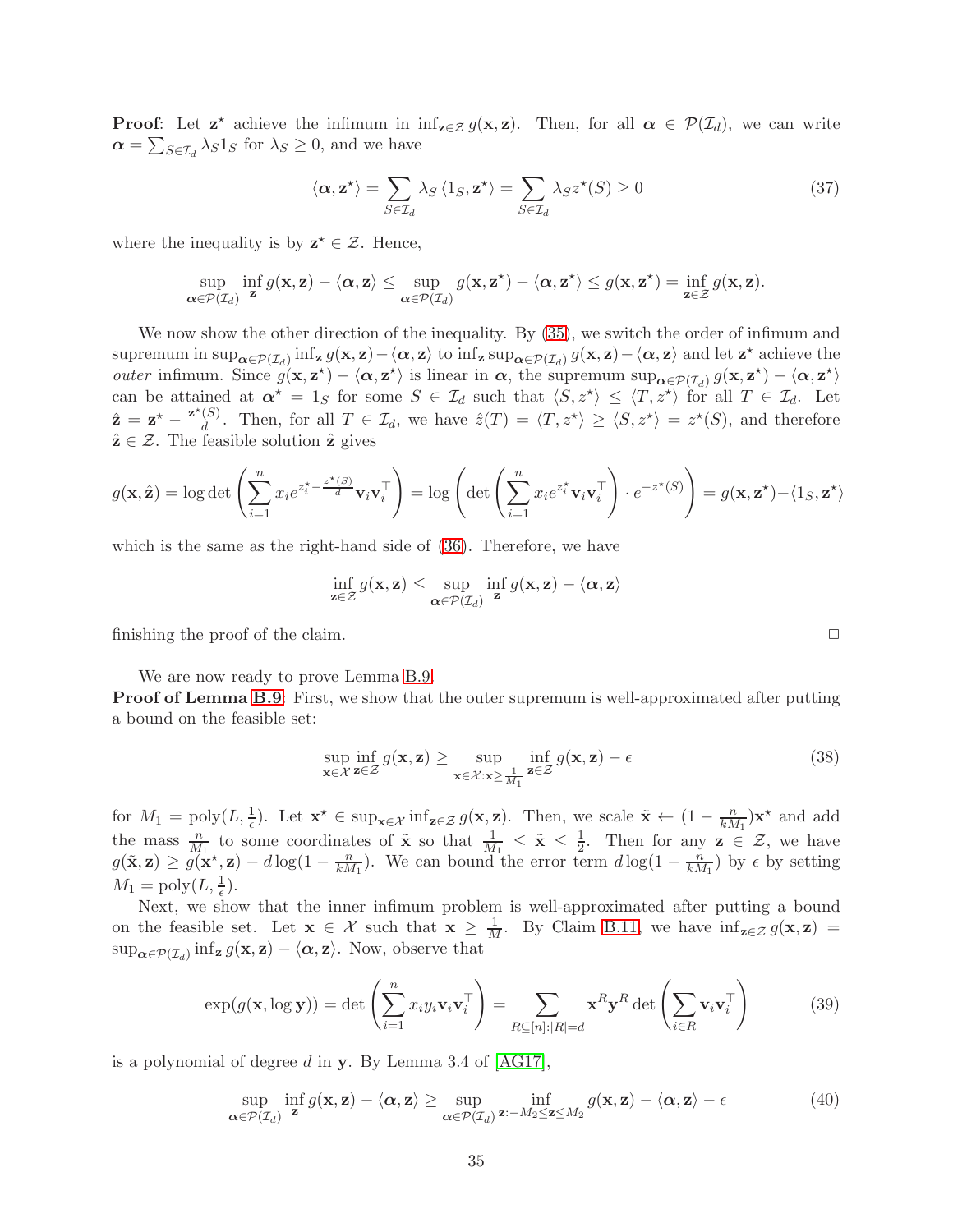for some  $M_2 = \text{poly}(L, \log \frac{1}{\epsilon})$ . We now claim that

<span id="page-36-1"></span>
$$
\sup_{\mathbf{\alpha} \in \mathcal{P}(\mathcal{I}_d)} \inf_{\mathbf{z}: -M_2 \leq \mathbf{z} \leq M_2} g(\mathbf{x}, \mathbf{z}) - \langle \mathbf{\alpha}, \mathbf{z} \rangle \geq \inf_{\mathbf{z} \in \mathcal{Z}: -M_3 \leq \mathbf{z} \leq M_3} g(\mathbf{x}, \mathbf{z})
$$
\n(41)

for some  $M_3 = \text{poly}(L, \log \frac{1}{\epsilon}).$ 

The proof is similar to the proof of Claim [B.11](#page-34-4) as follow(s). First, we switch the supremum and infimum on the left-hand side of  $(41)$  using Claim [B.10.](#page-34-5) Second, we fix a solution  $z^*$  of the *outer* infimum and observe that  $\alpha^*$  achieving *inner* supremum is in the form of  $1_S$  for some  $S \in \mathcal{I}_d$ . Next, we construct  $\hat{\mathbf{z}} = \mathbf{z}^* - \frac{\mathbf{z}^*(S)}{d}$  $\frac{d^{(3)}}{d}$  and argue that  $\hat{\mathbf{z}}$  is feasible to the right-hand side of [\(41\)](#page-36-1) and achieves the same objective  $g(\mathbf{x}, \hat{\mathbf{z}})$  as the left-hand side of [\(41\)](#page-36-1). This same argument follows here except that the feasibility constraint on the right-hand side of [\(41\)](#page-36-1) contains  $-M_3 \le z \le M_3$ . To remedy, we first set  $M_3 = 2M_2$ . By  $-M_2 \leq z \leq M_2$ , we have that  $2M_2 \leq z^* - \frac{z^*(S)}{d} \leq 2M_2$ , and therefore  $\hat{z}$  is now feasible for the right-hand side of  $(41)$ .

Combining  $(36)$ ,  $(40)$ , and  $(41)$ , we obtain

<span id="page-36-2"></span><span id="page-36-0"></span>
$$
\inf_{\mathbf{z}\in\mathcal{Z}} g(\mathbf{x}, \mathbf{z}) \ge \inf_{\mathbf{z}\in\mathcal{Z}:\ -M_3 \le \mathbf{z} \le M_3} g(\mathbf{x}, \mathbf{z}) - \epsilon.
$$
\n(42)

Therefore, the statement to be proved follows from [\(38\)](#page-35-1) and [\(42\)](#page-36-2) with  $M = \max\{M_1, M_3\}$ .  $\Box$ 

By Lemma [B.9,](#page-34-0) we now assume that the feasible region are bounded in  $[-M, M]^n$  for some M of polynomial size, which allows us to set the initial ellipsoid of the ellipsoid algorithm. Consequently, the size of x, z during the run of the algorithm are polynomial in input size.

Next, we show Lipschitz property of  $q(x, z)$  and that its Lipschitz constant is bounded by the complexity of the input.

**Lemma B.12** Let  $\mathbf{v}_1, \ldots, \mathbf{v}_n \in \mathbb{R}^d$ . The function  $g(\mathbf{x}, \mathbf{z}) = \log \det \left( \sum_{i=1}^n x_i e^{z_i} \mathbf{v}_i \mathbf{v}_i^\top \right)$  is concave in  $x$  and convex in  $z$ . Furthermore, for  $x_0$  and  $z_0$  of size polynomial in the input size L such that inf<sub>z∈Z</sub>  $g(\mathbf{x}_0, \mathbf{z})$  is finite, there exists a polynomial  $p(L)$  such that  $g(\mathbf{x}, \mathbf{z}_0)$  as a function of  $\mathbf{x}$  is  $2^{p(L)}$ -Lipschitz, and that  $g(\mathbf{x}_0, \mathbf{z})$  as a function of  $\mathbf{z}$  is  $p(L)$ -Lipschitz.

We note that it is required for the Lipschitz constants of  $g(\mathbf{x}, \mathbf{z})$  in x and in z to be at most  $2^{poly(L)}$ so that the ellipsoid algorithm to be introduced has small error.

**Proof:** The proof of concavity of  $g(x, z)$  in x follows from the concavity of log-determinant function [\[BV04\]](#page-19-12). The Lipschitz property in x follows from the calculation of gradient of log-determinant function in the proof in [\[BV04\]](#page-19-12): for a matrix  $X \in S^n$  and symmetric matrix Y of Frobenius norm 1, the function  $h(t) = \log \det(\mathbf{X} + t\mathbf{Y})$  (on t such that  $X + tY \succeq 0$ ) has derivative

$$
\frac{d}{dt}h(t) = \frac{d}{dt}\left(\log \det(\mathbf{X}) + \log \det\left(I + t\mathbf{X}^{-\frac{1}{2}}\mathbf{Y}\mathbf{X}^{-\frac{1}{2}}\right)\right)
$$

$$
= \frac{d}{dt}\left(\log \left(\prod_{i=1}^{n} (1 + t \cdot \lambda_i \left(\mathbf{X}^{-\frac{1}{2}}\mathbf{Y}\mathbf{X}^{-\frac{1}{2}}\right)\right)\right)
$$

$$
= \sum_{i=1}^{n} \frac{\lambda_i \left(\mathbf{X}^{-\frac{1}{2}}\mathbf{Y}\mathbf{X}^{-\frac{1}{2}}\right)}{1 + t \cdot \lambda_i \left(\mathbf{X}^{-\frac{1}{2}}\mathbf{Y}\mathbf{X}^{-\frac{1}{2}}\right)}
$$

where  $\lambda_i(\mathbf{M})$  is the *i*th eigenvalues of matrix **M**. For any  $\mathbf{z} = \text{poly}(L)$ , we have that the Frobenius norm of  $\mathbf{X} = \sum_{i=1}^{n} x_i e^{z_i} \mathbf{v}_i \mathbf{v}_i^\top$  is at most  $2^{\text{poly}(L)}$  (due to the exponent in  $z_i$ ). Hence, for a symmetric matrix Y of Frobenius norm 1, the Frobenius norm of  $X^{-\frac{1}{2}}YX^{-\frac{1}{2}}$  is at most  $2^{\text{poly}(L)}$ . Hence,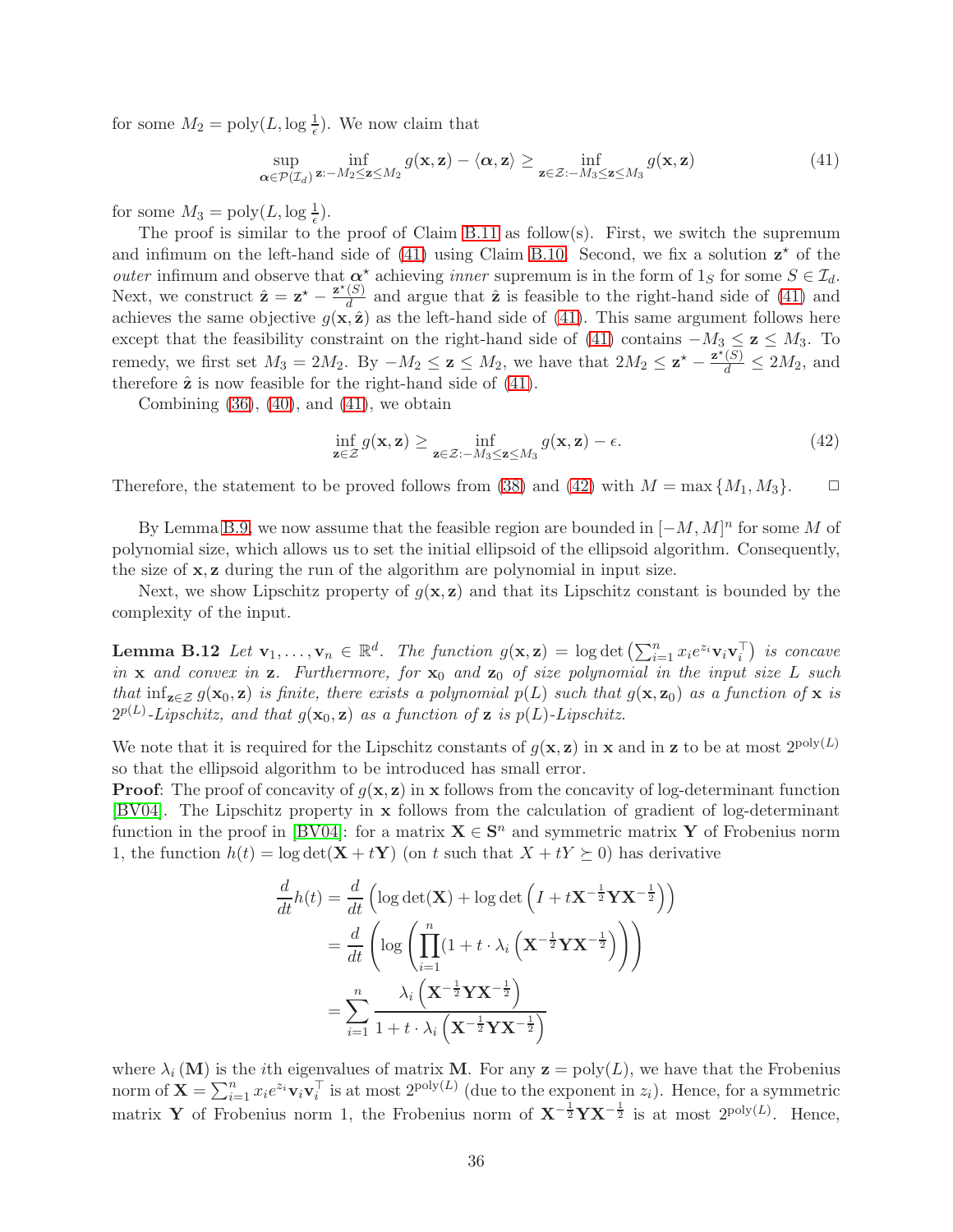$\left|\lambda_i\left(\mathbf{X}^{-\frac{1}{2}}\mathbf{Y}\mathbf{X}^{-\frac{1}{2}}\right)\right| \leq 2^{\text{poly}(L)}$  for each i, and therefore  $\frac{d}{dt}h(t) \leq 2^{\text{poly}(L)}$ . The  $2^{\text{poly}(L)}$ -Lipschitz property on  $h(\lambda)$  implies  $2^{poly(L)}$ -Lipschitz property on  $g(\mathbf{x}, \mathbf{z})$  by the chain rule of derivative.

Observe that, by the Cauchy-Binet formula,

<span id="page-37-0"></span>
$$
g(\mathbf{x}, \mathbf{z}) = \log \left( \sum_{R \subseteq [n]:|R|=d} \det \left( \sum_{i \in R} x_i e^{z_i} \mathbf{v}_i \mathbf{v}_i^\top \right) \right) = \log \left( \sum_{R \subseteq [n]:|R|=d} e^{z(R)} c_R \right) \tag{43}
$$

where  $c_R = \det \left( \sum_{i \in R} x_i \mathbf{v}_i \mathbf{v}_i^\top \right)$ , showing that  $g(\mathbf{x}, \mathbf{z})$  as a function of **z** is a log-sum-exponential function. The convexity in z of log-sum-exponential functions is proven in [\[BV04\]](#page-19-12).

The Lipschitz property of  $g(x, z)$  in z can be shown by a direct calculation of gradient. Let  $x_0$ be such that  $\inf_{\mathbf{z}\in\mathcal{Z}} g(\mathbf{x}_0, \mathbf{z})$  is finite. Then,

$$
\frac{\partial}{\partial z_i} g(\mathbf{x}, \mathbf{z}) = \frac{\sum_{R \subseteq [n]:|R| = d, i \in R} e^{z(R)} c_R}{\sum_{R \subseteq [n]:|R| = d} e^{z(R)} c_R}
$$

which implies  $0 \leq \frac{\partial}{\partial z}$  $\frac{\partial}{\partial z_i} g(\mathbf{x}, \mathbf{z}) \leq 1$  as  $c_R \geq 0$  for all R. Hence,  $||\nabla_{\mathbf{z}}(\mathbf{x}, \mathbf{z}) \leq 1||_2 \leq \sqrt{n}$ .

Since  $g(x, z)$  as a function of z is convex, we obtain an efficient oracle F to solving the inner infimum problem using an ellipsoid method:

- Input:  $x_0 \in \mathcal{X}$ , error  $\epsilon$ .
- Output:  $z \in \mathcal{Z}$  such that  $g(x_0, z) \leq \inf_{z \in \mathcal{Z}} g(x_0, z) + \epsilon$ .

Because the sizes of the infima and Lipschitz constants are bounded by  $poly(L)$ , the oracle F runs in time  $\text{poly}(L, \log(\frac{1}{\epsilon}))$ .

We now present an oracle  $\mathcal G$  for solving the feasibility problem of CP, namely DET-FEASIBILITY, using the oracle  $\mathcal{F}.$ 

**Lemma B.13** There exists an oracle  $\mathcal G$  for the following problem:

- Input: target  $\beta \in \mathbb{R}$ , error  $\epsilon$ .
- **Output:**  $\bar{\mathbf{x}} \in \mathcal{X}$  such that  $\inf_{\mathbf{z} \in \mathcal{Z}} g(\bar{\mathbf{x}}, \mathbf{z}) \geq \beta \epsilon$ , or a proof that  $\sup_{\mathbf{x} \in \mathcal{X}} \inf_{\mathbf{z} \in \mathcal{Z}} g(\mathbf{x}, \mathbf{z}) < \beta$ .

Moreover, the oracle  $\mathcal G$  runs in  $\text{poly}(L, \log(\frac{1}{\epsilon}))$  time.

**Proof:** We assume without loss of generality that for all  $\mathbf{x} \in \mathcal{X}$ ,  $\inf_{\mathbf{z} \in \mathcal{Z}} g(\mathbf{x}, \mathbf{z})$  is finite (by Lemma [B.8](#page-33-1) and we can check in polynomial time if  $\inf_{z \in \mathcal{Z}} g(x, z)$  is finite) and that  $f(x)$  attains its minimum at a finite z (by Lemma [2.1\)](#page-8-4).

We initiate the oracle G as an ellipsoid algorithm with an ellipsoid containing  $\mathcal{X}$ . At an iteration t of the algorithm, we denote  $x_t$  the center of the ellipsoid. If  $x_t \notin \mathcal{X}$ , then we can efficiently find a violating constraint in X due to the structure of X to get a separating hyperplane and continue. If  $\mathbf{x}_t \in \mathcal{X}$ , we call the oracle  $\mathcal{F}$  with input  $\mathbf{x}_t$  and  $\frac{\epsilon}{4}$ . Let  $\mathcal{F}$  return  $\mathbf{z}_t$  such that

$$
g(\mathbf{x}_t, \mathbf{z}_t) \leq \inf_{z \in \mathcal{Z}} g(\mathbf{x}_t, \mathbf{z}) + \frac{\epsilon}{4}.
$$

If  $g(\mathbf{x}_t, \mathbf{z}_t) \geq \beta - \frac{\epsilon}{2}$  $\frac{\epsilon}{2}$ , then let G return  $\mathbf{x}_t$ . In this case, we have

$$
\inf_{z \in \mathcal{Z}} g(\mathbf{x}_t, \mathbf{z}) \ge g(\mathbf{x}_t, \mathbf{z}_t) - \frac{\epsilon}{4} \ge \beta - \frac{\epsilon}{2} - \frac{\epsilon}{4} \ge \beta - \epsilon
$$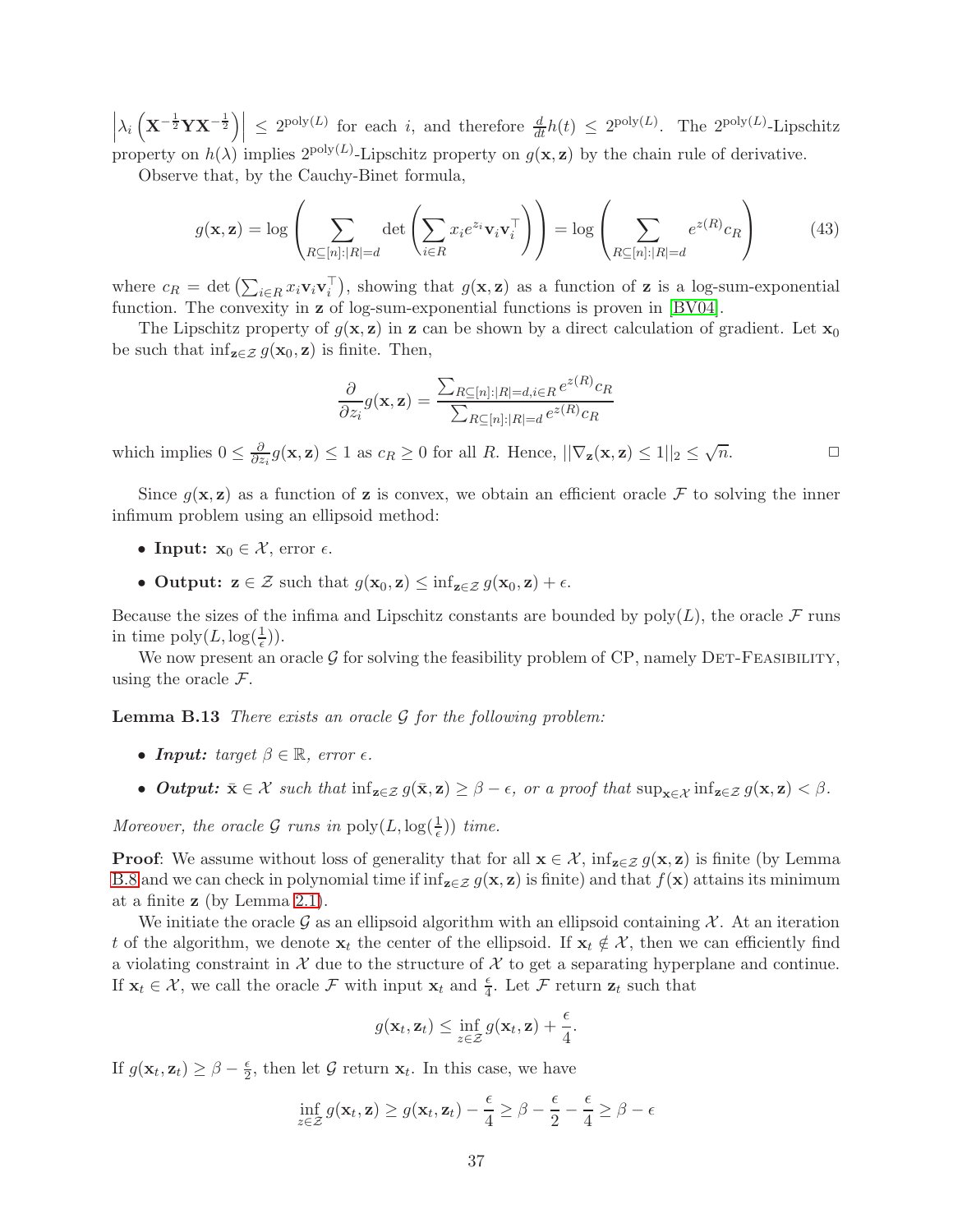as needed.

Otherwise, if  $g(\mathbf{x}_t, \mathbf{z}_t) < \beta - \frac{\epsilon}{2}$  $\frac{\epsilon}{2}$ , then return the separating hyperplane { $\mathbf{x}$  :  $\langle \nabla_{\mathbf{x}} g(\mathbf{x}_t, \mathbf{z}_t), x - \mathbf{x}_t \rangle \ge$ 0} to the ellipsoid algorithm (note that  $\nabla_{\mathbf{x}} g(\mathbf{x}, \mathbf{z})$ ) has a closed-form expression and can be efficiently calculated). We now claim that the returned hyperplane is valid, i.e. that any point  $x^*$  such that  $\inf_{z\in\mathcal{Z}} g(\mathbf{x}^*, \mathbf{z}) \geq \beta$  satisfies the constraint as given by the separating hyperplane. Let  $\mathbf{x}^*$  be such that  $\inf_{z \in \mathcal{Z}} g(\mathbf{x}^*, \mathbf{z}) \geq \beta$ . Thus  $g(\mathbf{x}^*, \mathbf{z}_t) \geq \beta$ , and therefore  $g(\mathbf{x}^*, \mathbf{z}_t) - g(\mathbf{x}_t, \mathbf{z}_t) \geq 0$ . By concavity of  $q(\mathbf{x}, \mathbf{z})$  in x,

<span id="page-38-1"></span>
$$
0 \leq g(\mathbf{x}^*, \mathbf{z}_t) - g(\mathbf{x}_t, \mathbf{z}_t) \leq \langle \nabla_{\mathbf{x}} g(\mathbf{x}_t, \mathbf{z}_t), \mathbf{x}^* - \mathbf{x}_t \rangle
$$

as claimed.

Finally, if the ellipsoid algorithm  $\mathcal G$  ends without returning any point after the tth iteration, then we have  $g(\mathbf{x}_t, \mathbf{z}_t) < \beta - \frac{\epsilon}{2}$  $\frac{\epsilon}{2}$ . Moreover, if there exists  $\mathbf{x}^* \in \mathcal{X}$  such that  $g(\mathbf{x}^*, \mathbf{z}_t) \geq \beta$ , then  $\|\mathbf{x}_t - \mathbf{x}^*\|_2 \leq \eta_t$  where  $\eta_t$  denotes the radius of the ellipsoid at iteration t. But then we have

$$
\frac{\epsilon}{2} < g(\mathbf{x}^*, \mathbf{z}_t) - g(\mathbf{x}_t, \mathbf{z}_t) \le 2^{p(L)} \|\mathbf{x}^* - \mathbf{x}_t\|_2 \le 2^{p(L)} \cdot \eta_t \tag{44}
$$

where  $2^{p(L)}$  is the Lipschitz constant (Lemma [B.12\)](#page-36-0). We run the algorithm until  $2^{p(L)} \cdot \eta_t < \frac{\epsilon}{2}$  $\frac{\epsilon}{2}$ , so that we get a contradiction in [\(44\)](#page-38-1). This is the proof that  $\sup_{\mathbf{x}\in\mathcal{X}}\inf_{\mathbf{z}\in\mathcal{Z}} g(\mathbf{x}, \mathbf{z}) < \beta$ , as claimed.

It remains to run the algorithm until  $2^{p(L)} \cdot \eta_t < \frac{\epsilon}{2}$  $\frac{\epsilon}{2}$ , which is equivalent to  $\frac{1}{\eta_t} = 2^{\text{poly}(L)} \cdot \text{poly}(\frac{1}{\epsilon}).$ Since in an ellipsoid algorithm, the radius  $\eta_t$  shrinks exponentially in t, we only need  $T = O(\log \frac{M}{\eta_t})$ iterations, where  $M$  is the size of the initial ellipsoid. By Lemma [B.9,](#page-34-0) we may choose  $M$  such that  $\log M = \text{poly}(L, \log(\frac{1}{\epsilon}))$ . Therefore, we have  $T = O(\log M + \log \frac{1}{\eta_t}) = \text{poly}(L, \log(\frac{1}{\epsilon}))$ . Each of these T iterations runs in  $poly(L, \log(\frac{1}{\epsilon}))$  time, so the total runtime of the ellipsoid algorithm is  $poly(L, \log(\frac{1}{\epsilon}))$ )).  $\Box$ 

The existence of the polynomial-time algorithm for DET-FEASIBILITY finishes the proof of Theorem [B.7.](#page-33-0)

# <span id="page-38-0"></span>C Optimality Conditions

In this section, we prove Lemma [2.4.](#page-9-2) We use Theorem [A.10](#page-24-0) (Strong Duality) with

$$
h(\mathbf{z}) = g(\mathbf{x}, \mathbf{z}) = \log \det \left( \sum_{i=1}^{n} x_i e^{z_i} \mathbf{v}_i \mathbf{v}_i^\top \right),
$$

where **x** will be either  $x^*$  or  $\hat{x}$ . For any fixed **x**,  $g(x, z)$  is convex in **z** (Lemma [B.12\)](#page-36-0). We can write  $\mathcal{Z} = {\mathbf{z} \in \mathbb{R}^n : z(S) \ge 0 \quad \forall S \in \mathcal{I}_d(\mathcal{M})\}$  as  $\mathcal{Z} = {\mathbf{z} \in \mathbb{R}^n : \mathbf{Az} \ge 0}$  for a matrix **A** whose rows are indicator vectors of sets in  $\mathcal{I}_d(\mathcal{M})$ . Thus, for any x, the optimization problem inf<sub>z∈Z</sub> g(x, z) can be written as  $\inf\{h(\mathbf{z}) : -\mathbf{A}\mathbf{z} \leq 0\}$  where  $h(\mathbf{z}) = g(\mathbf{x}, \mathbf{z})$  is a convex function with domain  $\mathbb{R}^n$ . As we assumed the infimum is achieved, it must also be finite. Since  $\mathcal Z$  contains, for example, the non-negative orthant of  $\mathbb{R}^n$ , it is not empty, and the assumptions of Theorems [A.10](#page-24-0) and [A.11](#page-24-1) hold. Note that we apply the theorems with  $\ell = 0$ .

Let us first show Lemma [2.4](#page-9-2) before "moreover". Observe, first, that by condition [3.](#page-9-4) of Lemma [2.4,](#page-9-2) we have that  $g(\mathbf{x}^*, \mathbf{z}^*) = g(\hat{\mathbf{x}}, \mathbf{z}^*)$ . Therefore, to show that  $f(\hat{\mathbf{x}}) = f(\mathbf{x}^*)$ , it is enough to show that  $z^*$  achieves an infimum in  $\inf_{z \in \mathcal{Z}} g(\hat{x}, z)$ . We do so by verifying that conditions [a.](#page-24-2) and [b.](#page-24-3) of Theorem [A.11](#page-24-1) hold for  $z^*$  and  $\lambda$ . Indeed, condition [1.](#page-9-5) of Lemma [2.4](#page-9-2) is exactly the condition [a.](#page-24-2)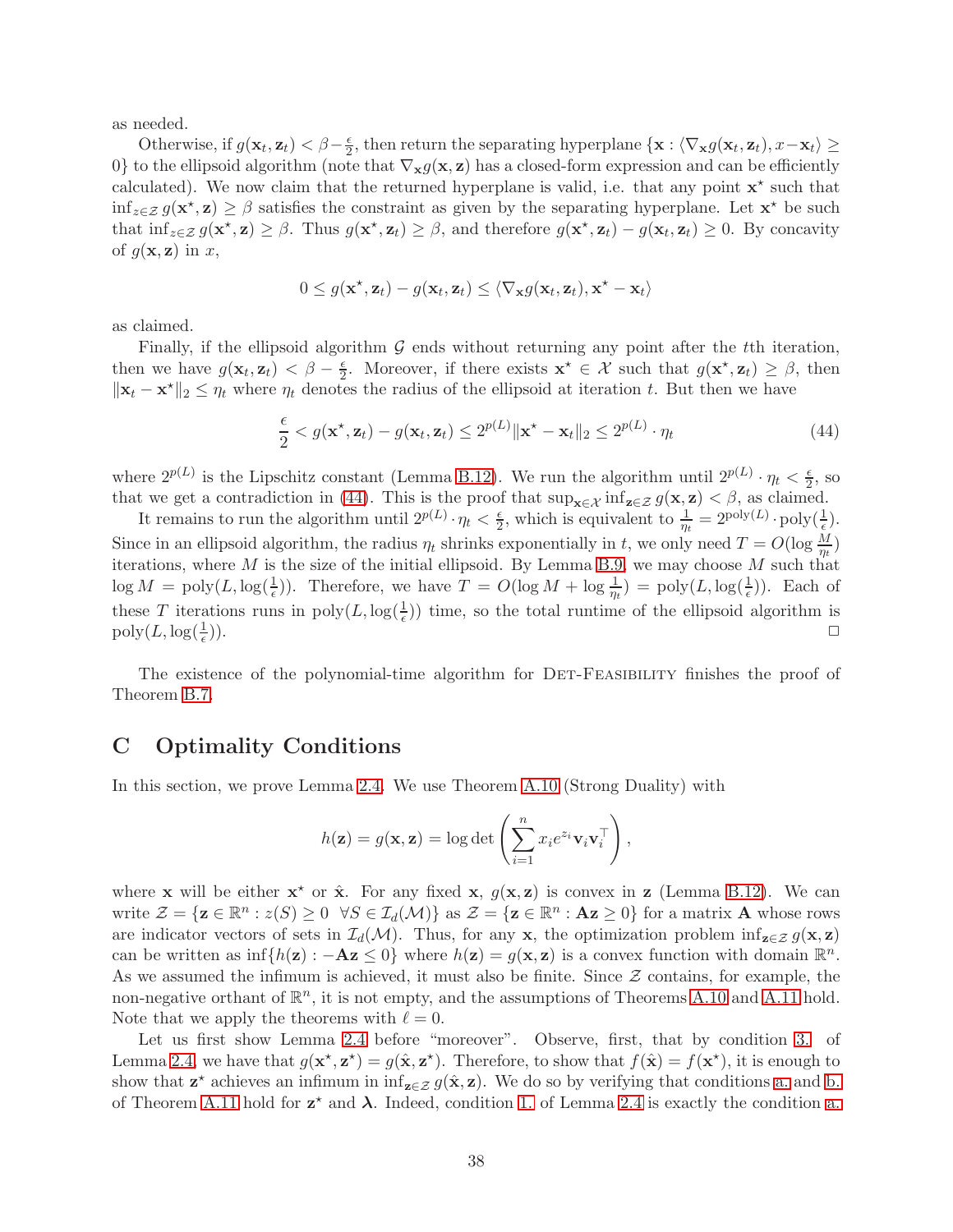of Theorem [A.11.](#page-24-1) Moreover, the function  $g(\hat{\mathbf{x}}, \mathbf{z})$  is differentiable in  $\mathbf{z}$ , and its partial derivatives at  $z^*$  are given by

$$
\frac{\partial g}{\partial z_i}(\hat{\mathbf{x}}, \mathbf{z}^{\star}) = \hat{x}_i e^{z_i^{\star}} \mathbf{v}_i^{\top} \mathbf{X}^{-1} \mathbf{v}_i,
$$

for  $\mathbf{X} = \sum_{i=1}^n \hat{x}_i e^{z_i^*} \mathbf{v}_i \mathbf{v}_i^\top$ . We also have  $(\mathbf{M}^\top \boldsymbol{\lambda})_i = -(\mathbf{A}^\top \boldsymbol{\lambda})_i = -\sum_{S \in \mathcal{I}_d(\mathcal{M}): i \in S} \lambda_S$ , and, therefore, condition [2.](#page-9-6) of Lemma [2.4](#page-9-2) is exactly condition [b.](#page-24-3) of Theorem [A.11.](#page-24-1) Lemma [2.4](#page-9-2) before "moreover" now follows by Theorem [A.11.](#page-24-1)

Next we establish Lemma [2.4](#page-9-2) after "moreover". The Lagrangian of  $\inf_{\mathbf{z}\in\mathcal{Z}} g(\mathbf{x}^*, \mathbf{z})$  equals

$$
L(\mathbf{z}, \lambda) = g(\mathbf{x}^*, \mathbf{z}) - \sum_{S \in \mathcal{I}_d(M)} \lambda_S z(S).
$$

Theorem [A.10](#page-24-0) implies that there exists  $\lambda^* \in \mathbb{R}_{\geq 0}^{\mathcal{I}_d(\mathcal{M})}$  $\geq 0$  such that

$$
\inf_{\mathbf{z}\in\mathbb{R}^n} L(\mathbf{z},\boldsymbol{\lambda}^\star)=\inf_{\mathbf{z}\in\mathcal{Z}} g(\mathbf{x}^\star,\mathbf{z})=g(\mathbf{x}^\star,\mathbf{z}^\star).
$$

Therefore, conditions [a.](#page-24-2) and [b.](#page-24-3) hold for  $z^*$  and  $\lambda^*$ , and, as we argued above, they are equivalent to conditions [1.](#page-9-5) and [2.](#page-9-6) of Lemma [2.4.](#page-9-2)

# <span id="page-39-0"></span>D Proofs from Section [3](#page-10-0)

For a vector  $\mathbf{x} \in \mathbb{R}^n$  over the ground set  $[n]$  and a smaller ground set  $\tilde{\mathcal{U}} \subseteq [n]$ , we denote by  $\mathbf{x}_{\vert \tilde{U}} \in \mathbb{R}^{\tilde{U}}$  the vector x restricted to  $\tilde{U}$ . We show that restricting the ground set to the support of a solution of CP preserves the optimal value and optimal solutions (after restricting to the support of the inner infimum.

**Lemma D.1** Let  $\mathbf{x}^*$  be a feasible solution to CP. Let  $\tilde{\mathcal{U}} = \text{supp}(\mathbf{x})$  and let  $\tilde{\mathbf{x}}^* = \mathbf{x}_{|\tilde{\mathcal{U}}}^*$ . Let  $\tilde{\mathcal{M}} =$  $(\tilde{U}, \tilde{T})$  be a matroid where

<span id="page-39-1"></span>
$$
\tilde{\mathcal{I}} = \left\{ S \subseteq \tilde{\mathcal{U}} : S \in \mathcal{I} \right\}.
$$

Define  $\tilde{Z}$  and  $\tilde{g}: \mathbb{R}^{\tilde{\mathcal{U}}} \times \mathbb{R}^{\tilde{\mathcal{U}}} \to \mathbb{R}$  as Z and g restricted to  $\tilde{\mathcal{U}}$  by

$$
\tilde{\mathcal{Z}} = \left\{ \tilde{\mathbf{z}} \in \mathbb{R}^{\tilde{\mathcal{U}}} : \tilde{z}(S) \ge 0 \quad \forall S \in \mathcal{I}_d(\tilde{\mathcal{M}}) \right\}
$$

and

$$
\tilde{g}(\tilde{\mathbf{x}}, \tilde{\mathbf{z}}) = \log \det \left( \sum_{i \in \tilde{\mathcal{U}}} x_i e^{z_i} \mathbf{v}_i \mathbf{v}_i^\top \right).
$$

Then,

$$
\inf_{\mathbf{z}\in\mathcal{Z}} g(\mathbf{x}^*, \mathbf{z}) = \inf_{\tilde{\mathbf{z}}\in\tilde{\mathcal{Z}}} \tilde{g}(\tilde{\mathbf{x}}^*, \tilde{\mathbf{z}}).
$$
\n(45)

Moreover, for any  $z^* \in \inf_{z \in \mathcal{Z}} g(x^*, z)$ , we have  $\hat{z}^*_{|\tilde{\mathcal{U}}} \in \inf_{\tilde{z} \in \tilde{\mathcal{Z}}} \tilde{g}(\tilde{x}^*, \tilde{z})$ .

**Proof:** We first show that  $\inf_{\mathbf{z}\in\mathcal{Z}} g(\mathbf{x}^*, \mathbf{z}) \geq \inf_{\tilde{\mathbf{z}}\in\tilde{\mathcal{Z}}} \tilde{g}(\tilde{\mathbf{x}}^*, \tilde{\mathbf{z}})$ . For any  $\mathbf{z}\in\mathcal{Z}$ , observe that  $\mathbf{z}_{|\tilde{U}} \in$  $\tilde{\mathcal{Z}}$  and that by the definitions of  $g, \tilde{g}$  we have  $g(\mathbf{x}^*, \mathbf{z}) = \tilde{g}(\tilde{\mathbf{x}}^*, \mathbf{z}_{|\tilde{\mathcal{U}}})$ . Hence,  $\inf_{\mathbf{z} \in \mathcal{Z}} g(\mathbf{x}^*, \mathbf{z}) \ge$  $\inf_{\tilde{\mathbf{z}} \in \tilde{\mathcal{Z}}} \tilde{g}(\tilde{\mathbf{x}}^{\star}, \tilde{\mathbf{z}}).$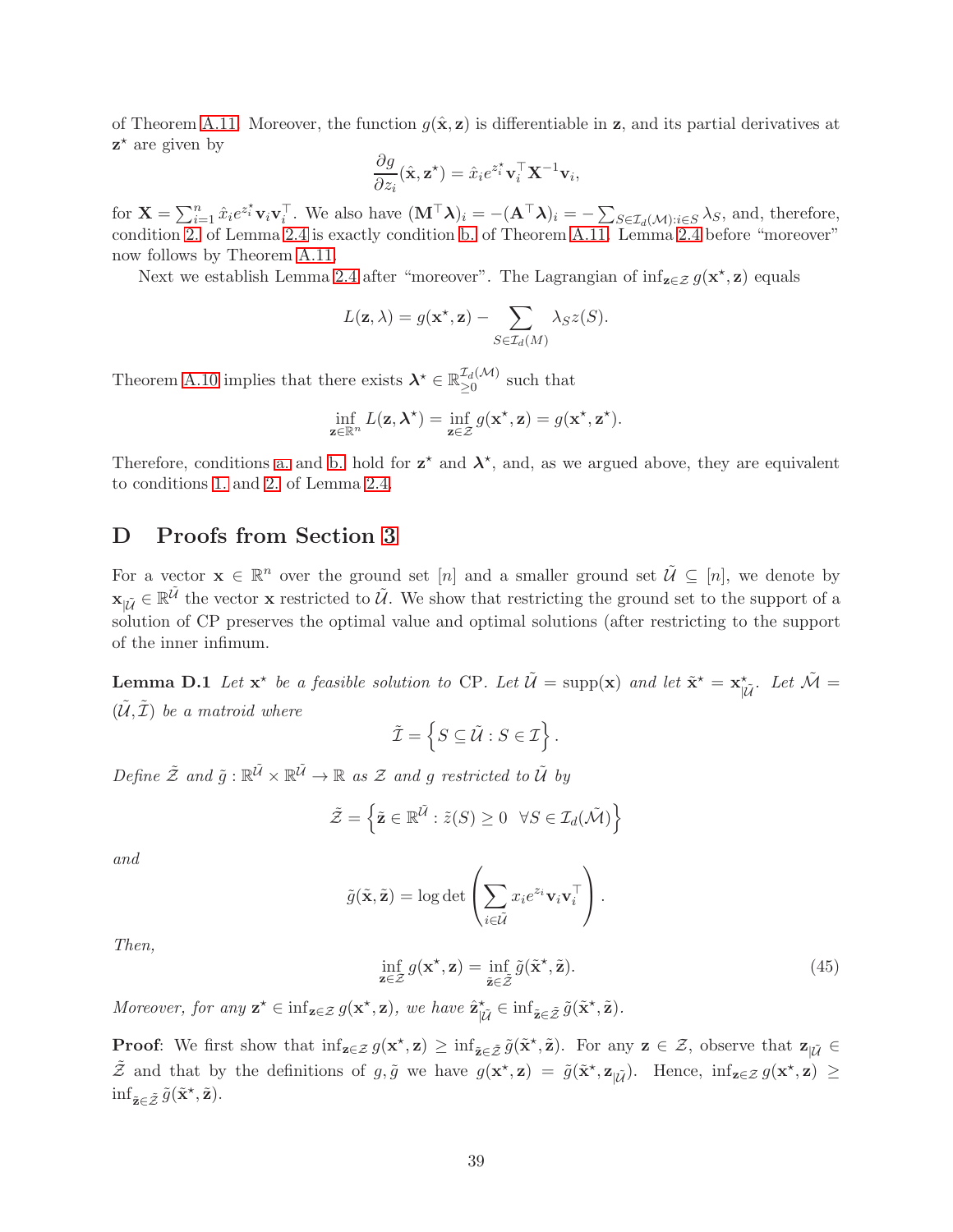To prove the other direction of the inequality, let  $\tilde{\mathbf{z}} \in \tilde{\mathcal{Z}}$ . We then construct  $\mathbf{z} \in \tilde{\mathcal{Z}}$  from  $\tilde{\mathbf{z}}$  by adding  $z_j$  for each  $j \in [n] \setminus \mathcal{U}'$  with value  $z_j \geq \sum_{i \in \mathcal{U}'} |z_i|$ . This ensures that  $z(S) \geq 0$  for all  $S \in$  $\mathcal{I}_d(\mathcal{M})$ , and hence  $\mathbf{z} \in \mathcal{Z}$ . Again,  $g(\mathbf{x}^*, \mathbf{z}) = (\tilde{\mathbf{x}}^*, \tilde{\mathbf{z}})$ , so we have  $\inf_{\mathbf{z} \in \mathcal{Z}} g(\mathbf{x}^*, \mathbf{z}) \leq \inf_{\tilde{\mathbf{z}} \in \tilde{\mathcal{Z}}} \tilde{g}(\tilde{\mathbf{x}}^*, \tilde{\mathbf{z}})$ . Therefore,  $\inf_{\mathbf{z}\in\mathcal{Z}} g(\mathbf{x}^*, \mathbf{z}) = \inf_{\tilde{\mathbf{z}}\in\tilde{\mathcal{Z}}} \tilde{g}(\tilde{\mathbf{x}}^*, \tilde{\mathbf{z}})$ , as claimed.

Next, let  $\mathbf{z}^* \in \inf_{\mathbf{z} \in \mathcal{Z}} g(\mathbf{x}^*, \mathbf{z})$ . Since  $g(\mathbf{x}^*, \mathbf{z}^*) = \tilde{g}(\tilde{\mathbf{x}}^*, \mathbf{z}^*_{|\tilde{\mathcal{U}}})$  and  $\inf_{\mathbf{z} \in \mathcal{Z}} g(\mathbf{x}^*, \mathbf{z}) = \inf_{\tilde{\mathbf{z}} \in \tilde{\mathcal{Z}}} \tilde{g}(\tilde{\mathbf{x}}^*, \tilde{\mathbf{z}})$ , we have  $\hat{\mathbf{z}}_{|\tilde{\mathcal{U}}}\in \inf_{\tilde{\mathbf{z}} \in \tilde{\mathcal{Z}}} \tilde{g}(\tilde{\mathbf{x}}^{\star})$  $,\tilde{\mathbf{z}}$ ).

<span id="page-40-0"></span>The following statement that minimum-weight bases form a matroid is standard; we include its proof for completeness.

**Lemma D.2** Let  $\mathcal{M} = ([n], \mathcal{I})$  be a matroid and let  $\mathcal{B}$  denote the set of bases of  $\mathcal{M}$ . Let  $\mathbf{w} : [n] \to \mathbb{R}$ denote a weight function and let  $\mathcal{B}' = \{S \in \mathcal{B} : w(S) = \min_{T \in \mathcal{B}} w(T)\}\$  denote the set of minimum weight bases of M. Then,  $\mathcal{B}'$  are bases of another matroid  $\mathcal{M}' = ([n], \mathcal{I}')$ . Moreover, if M admits an independence oracle, then <sup>M</sup>′ admits an independence oracle.

**Proof:** A set system  $\mathcal{B}'$  are bases of a matroid if it has an exchange property:  $\forall S_1, S_2 \in \mathcal{B}'$  such that  $S_1 \neq S_2$ , we have that for all  $v \in S_2 \setminus S_1$ , there is  $u \in S_1 \setminus S_2$  such that  $S_1 + v - u \in \mathcal{B}'$ ([\[Whi35\]](#page-22-6)).

Let  $S_1, S_2 \in \mathcal{B}'$  be such that  $S_1 \neq S_2$ . Let  $v \in S_2 \setminus S_1$ . Since  $S_1, S_2$  are bases of matroid M, by the strong basis exchange property, there exists  $u \in S_1 \setminus S_2$  such that  $S_1 + v - u, S_2 + u - v \in \mathcal{B}$ . We consider different cases based on  $w_u, w_v$ .

If  $w_u < w_v$ , then  $w(S_2 + u - v) < w(S_2)$ , a contradiction to  $S_2$  being a minimum-weight basis. If  $w_u > w_v$ , then  $w(S_1 + v - u) > w(S_1)$ , again a contradiction to  $S_1$  being a minimum-weight basis. Therefore,  $w_u = w_v$ , and so  $S_1 + v - u$  is also a minimum weight basis, as desired.

To test if a set Q is an independent set in  $\mathcal{M}'$ , we check if Q is an independent set in  $\mathcal M$  and if the minimum-weight independent set in  $\mathcal{M}/Q$  is equal to min<sub> $\tau \in \mathcal{B}$ </sub> w(T) – w(Q). Here,  $\mathcal{M}/Q$  denote the matroid  $\mathcal M$  after contracting Q. Since we can check if a set is independent in  $\mathcal M$  in polynomial time and optimize a linear function over a matroid constraint in polynomial time, we can check if  $Q$  is independent in  $\mathcal{M}'$  in polynomial time.

We now complete a missing proof of Lemma [3.4](#page-11-6) using the uncrossing technique.

**Proof of Lemma [3.4](#page-11-6)**: Let  $x^*$  be an extreme solution to  $LP_{x\text{-}OPT}$ . A chain  $C_1$  corresponding to tight linearly independent constraints in [\(7\)](#page-11-1)-[\(8\)](#page-11-2) of a matroid base polytope can be obtained by an uncrossing argument (see Lemma 5.2.4 of [\[LRS11\]](#page-21-11)). We will show that a chain  $C_2$  with similar property can be obtained for constraints [\(9\)](#page-11-3)-[\(10\)](#page-11-4). Let  $\mathbf{a} = (e^{z_i^*} \mathbf{v}_i \mathbf{X}^{-1} \mathbf{v}_i)_{i \in [n]}$ . For  $S \subseteq$ [n], we denote  $a_S$  a vector obtained from a by setting  $a_i = 0$  for each coordinate  $i \notin S$ . Let  $\mathcal{F} = \{ \emptyset \subsetneq S \subseteq [n] : \sum_{i \in S} x_i e^{z_i^*} \mathbf{v}_i \mathbf{X}^{-1} \mathbf{v}_i = r^*(S) \}$  be the set of tight constraints in [\(9\)](#page-11-3)-[\(10\)](#page-11-4). The uncrossing argument applies to show that  $\mathcal F$  is also closed under union and intersection as follow(s).

**Lemma D.3** If  $A, B \in \mathcal{F}$ , then  $A \cup B, A \cap B \in \mathcal{F}$ . Moreover,  $a_A + a_B = a_{A \cup B} + a_{A \cap B}$ .

**Proof:** The proof follows similarly from the proof for a base polytope (see Lemma 5.2.2 of [\[LRS11\]](#page-21-11)).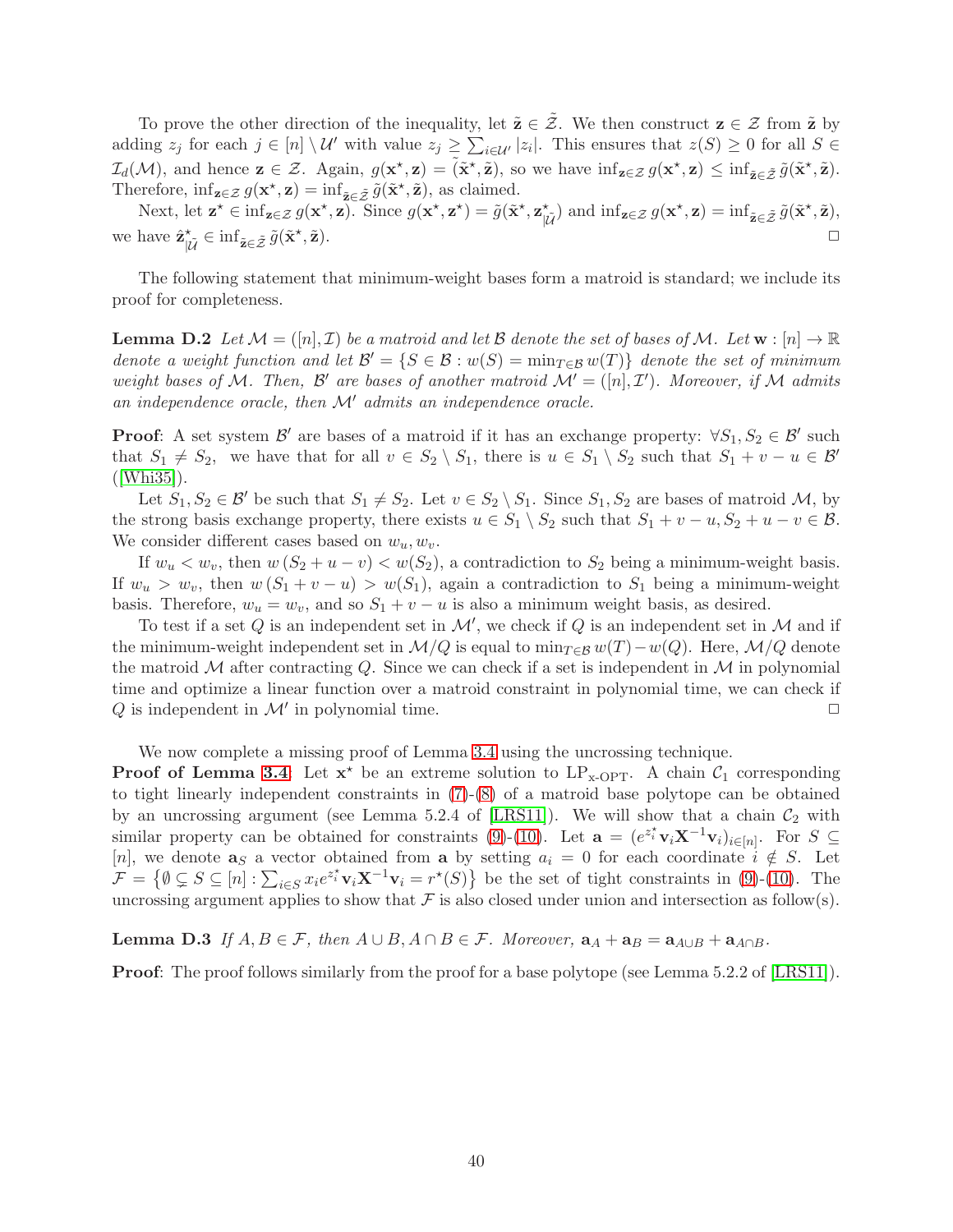We have

$$
r^{\star}(A) + r^{\star}(B) = \sum_{i \in A} x_i a_i + \sum_{i \in B} x_i a_i
$$

$$
= \sum_{i \in A \cup B} x_i a_i + \sum_{i \in A \cap B} x_i a_i
$$

$$
\leq r^{\star}(A \cup B) + r^{\star}(A \cap B)
$$

$$
\leq r^{\star}(A) + r^{\star}(B)
$$

The first equality is by  $A, B \in \mathcal{F}$ . The first inequality follows from constraints [\(9\)](#page-11-3). The last inequality follows from submodularity of rank function of a matroid. The equality  $a_A + a_B = a_{A\cup B} + a_{A\cap B}$ is straight-forward from the basic set property.  $\Box$ 

The rest of the proof to show an existence of  $C_2$  follows similarly from the standard uncrossing argument (Lemma 5.2.4 of [\[LRS11\]](#page-21-11)). Note that chains  $C_1, C_2$  obtained from the uncrossing argument are in the same linear program with some tight constraints  $P$  in [\(11\)](#page-11-5). However, we may remove linearly dependent constraints when we take the set of constraints in  $C_1, C_2, P$  together until we have linearly independent constraints.

Finally,  $LP_{x-OPT}$ , which has n variables, must have n linearly independent constraints to specify an extreme solution. Since the number of tight constraints in  $(7)-(11)$  $(7)-(11)$  is  $|\mathcal{C}_1| + |\mathcal{C}_2| + |P|$ , there are  $n - |\mathcal{C}_1| + |\mathcal{C}_2| + |P|$  tight constraints in [\(12\)](#page-11-7). Therefore,  $|\text{supp}(\mathbf{x})| = |\mathcal{C}_1| + |\mathcal{C}_2| + |P|$ .

## <span id="page-41-0"></span>E Proofs from Section [4](#page-12-0)

**Proof of Lemma [4.3](#page-13-0):** We prove this lemma using the inequality proven for log-concave polynomials in [\[AGV18\]](#page-18-0) (see Lemma [A.16](#page-25-1) in Appendix) by setting up an appropriate polynomial. For a given  $\mathbf{x}^*$ , let  $g(y_1,\ldots,y_n) = \det\left(\sum_{i=1}^n y_i x_i^* \mathbf{v}_i \mathbf{v}_i^\top\right)$ . For a matroid  $\mathcal{M} = ([n], \mathcal{I})$ , let

$$
W = \{ [n] \setminus S \mid S \in \mathcal{I}_d \}.
$$

Let  $\mathcal{I}^*$  be the set of all subsets of sets in W. That is,

<span id="page-41-1"></span>
$$
\mathcal{I}^* = \{ S \subseteq [n] \mid \exists T \in W \text{ such that } S \subseteq T \}. \tag{46}
$$

The following claim follows from the fact that for any matroid, independent sets of a fixed size form a basis of another matroid and that complements of these independent sets form a basis of the dual matroid (see Chapter 2, Theorem 1 in [\[Wel10\]](#page-22-7)).

**Claim E.1** For a matroid  $M = ([n], \mathcal{I})$  and  $\mathcal{I}^*$  defined as in [\(46\)](#page-41-1), the set system  $\mathcal{M}^* = ([n], \mathcal{I}^*)$ is a matroid with basis set  $W = \{ [n] \setminus S \mid S \in \mathcal{I}_d \}.$ 

Let  $h(z_1,...,z_n)$  be the bases generating polynomial of  $\mathcal{M}^*$ . That is,

$$
h(z_1,\ldots,z_n)=\sum_{S\in\mathcal{I}_d}\Pi_{i\in[n]\setminus S}z_i=\sum_{S\in\mathcal{I}_d}z^{[n]\setminus S}
$$

We use several lemmas, which can be found in Appendix [A.](#page-22-4) For a nonzero scalar  $a \in \mathbb{R}$  and a vector  $\mathbf{p} \in \mathbb{R}^n$ , we let  $\frac{\mathbf{p}}{a} := \left[\frac{p_i}{a}\right]_{i=1}^n$  be a vector obtained from element-wise division. For vectors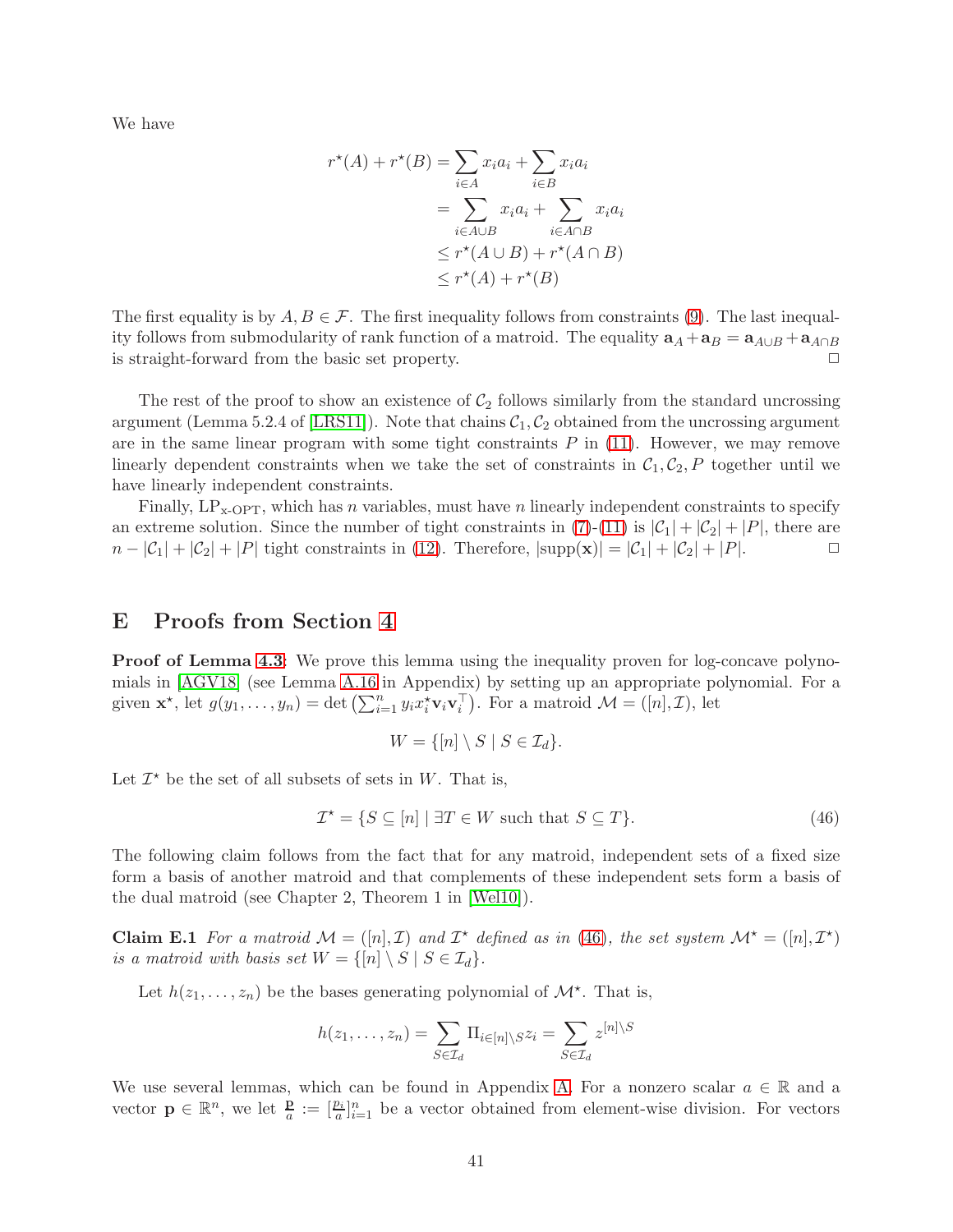$\mathbf{y}, \mathbf{z}, \mathbf{p} \in \mathbb{R}^n$ , we let  $\mathbf{y}^{\mathbf{p}} := \prod_{i=1}^n y_i^{p_i}$  and  $\mathbf{z}^{1-\mathbf{p}} := \prod_{i=1}^n z_i^{1-p_i}$ . By Lemmas [A.15](#page-25-2) and [A.17,](#page-25-3) both g and h are completely log-concave polynomials. By Lemma [A.18,](#page-25-4)  $g(y)h(z)$  is a completely log-concave polynomial. Hence, by Lemma [A.16,](#page-25-1) for any  $\mathbf{p} \in [0,1]^n$ ,

<span id="page-42-0"></span>
$$
\left(\Pi_{i=1}^n(\partial_{y_i} + \partial_{z_i})\right)g(\mathbf{y})h(\mathbf{z})|_{\mathbf{y} = \mathbf{z} = 0} \ge \left(\frac{\mathbf{p}}{e^2}\right)^{\mathbf{p}} \inf_{\mathbf{y},\mathbf{z} \in \mathbb{R}_{\ge 0}^n} \frac{g(\mathbf{y})h(\mathbf{z})}{\mathbf{y}^{\mathbf{p}} \mathbf{z}^{1-\mathbf{p}}}.\tag{47}
$$

 $\lambda$ 

We first simplify the left-hand side of [\(47\)](#page-42-0).

Claim E.2 We have  $(\Pi_{i=1}^n (\partial_{y_i} + \partial_{z_i})) g(y) h(z)|_{y=z=0} = \sum_{S \in \mathcal{I}_d} \det \left( \sum_{i \in S} x_i^* \mathbf{v}_i \mathbf{v}_i^\top \right)$ 

Proof: By the Cauchy-Binet formula,

$$
g(\mathbf{y}) = \det \left( \sum_{i=1}^n y_i x_i^{\star} \mathbf{v}_i \mathbf{v}_i^{\top} \right) = \sum_{S \in \binom{[n]}{d}} \det \left( \sum_{i \in S} y_i x_i^{\star} \mathbf{v}_i \mathbf{v}_i^{\top} \right) = \sum_{S \in \binom{[n]}{d}} y^S \det \left( \sum_{i \in S} x_i^{\star} \mathbf{v}_i \mathbf{v}_i^{\top} \right).
$$

By definition,  $h(\mathbf{z}) = \sum_{S \in \mathcal{I}_d} z^{[n] \setminus S}$ . Hence,

$$
g(\mathbf{y})h(\mathbf{z}) = \sum_{S_1 \in \binom{[n]}{d}} \sum_{S_2 \in \mathcal{I}_d} y^{S_1} z^{[n] \setminus S_2} \det \left( \sum_{i \in S_1} x_i^{\star} \mathbf{v}_i \mathbf{v}_i^{\top} \right).
$$

So, we have

$$
\left(\Pi_{i=1}^{n}(\partial_{y_{i}}+\partial_{z_{i}})\right)g(\mathbf{y})h(\mathbf{z})=\left(\sum_{T\subseteq[n]}\Pi_{i\in T}\partial_{y_{i}}\Pi_{j\in[n]\backslash T}\partial_{z_{j}}\right)\sum_{S_{1}\in\binom{[n]}{d}}\sum_{S_{2}\in\mathcal{I}_{d}}y^{S_{1}}z^{[n]\backslash S_{2}}\det\left(\sum_{i\in S_{1}}x_{i}^{*}\mathbf{v}_{i}\mathbf{v}_{i}^{\top}\right)
$$

$$
=\sum_{S_{1}\in\binom{[n]}{d}}\sum_{S_{2}\in\mathcal{I}_{d}}\left(\sum_{T\subseteq[n]}\left(\Pi_{i\in T}\partial_{y_{i}}\Pi_{j\in[n]\backslash T}\partial_{z_{j}}\right)y^{S_{1}}z^{[n]\backslash S_{2}}\right)\det\left(\sum_{i\in S_{1}}x_{i}^{*}\mathbf{v}_{i}\mathbf{v}_{i}^{\top}\right).
$$

It is easy to see that for  $T \subseteq [n]$  and  $S_1, S_2$  such that  $|S_1| = |S_2|$ ,  $\left(\prod_{i \in T} \partial_i \Pi_{j \in [n] \setminus T} \partial_j\right) y^{S_1} z^{[n] \setminus S_2}$ is equal to 1 if  $T = S_1 = S_2$  and 0 otherwise. Hence,

$$
\left(\Pi_{i=1}^n(\partial_{y_i} + \partial_{z_i})\right)g(\mathbf{y})h(\mathbf{z})|_{\mathbf{y} = \mathbf{z} = 0} = \sum_{S \in \mathcal{I}_d} \det \left(\sum_{i \in S} x_i^* \mathbf{v}_i \mathbf{v}_i^\top\right)
$$

finishing the proof of the claim.  $\Box$ 

Next, we reformulate the right-hand side of [\(47\)](#page-42-0). For vectors  $\mathbf{y}, \mathbf{w}, \mathbf{p} \in \mathbb{R}^n$ , we let  $(\mathbf{y}\mathbf{w})^{\mathbf{p}} :=$  $\prod_{i=1}^n (y_i w_i)^{p_i}$  and  $\mathbf{w}^{\mathbf{p}-1} := \prod_{i=1}^n w_i^{p_i-1}$ .

Claim E.3 We have

$$
\inf_{\mathbf{y},\mathbf{z}\in\mathbb{R}_{>0}^n}\frac{g(\mathbf{y})h(\mathbf{z})}{\mathbf{y}^{\mathbf{p}}\mathbf{z}^{1-\mathbf{p}}}=\inf_{\mathbf{y},\mathbf{w}\in\mathbb{R}_{>0}^n}\frac{\det\left(\sum_{i=1}^nx_i^{\star}y_i\mathbf{v}_i\mathbf{v}_i^{\top}\right)\left(\sum_{S\in\mathcal{I}_d}w^S\right)}{(\mathbf{y}\mathbf{w})^{\mathbf{p}}}
$$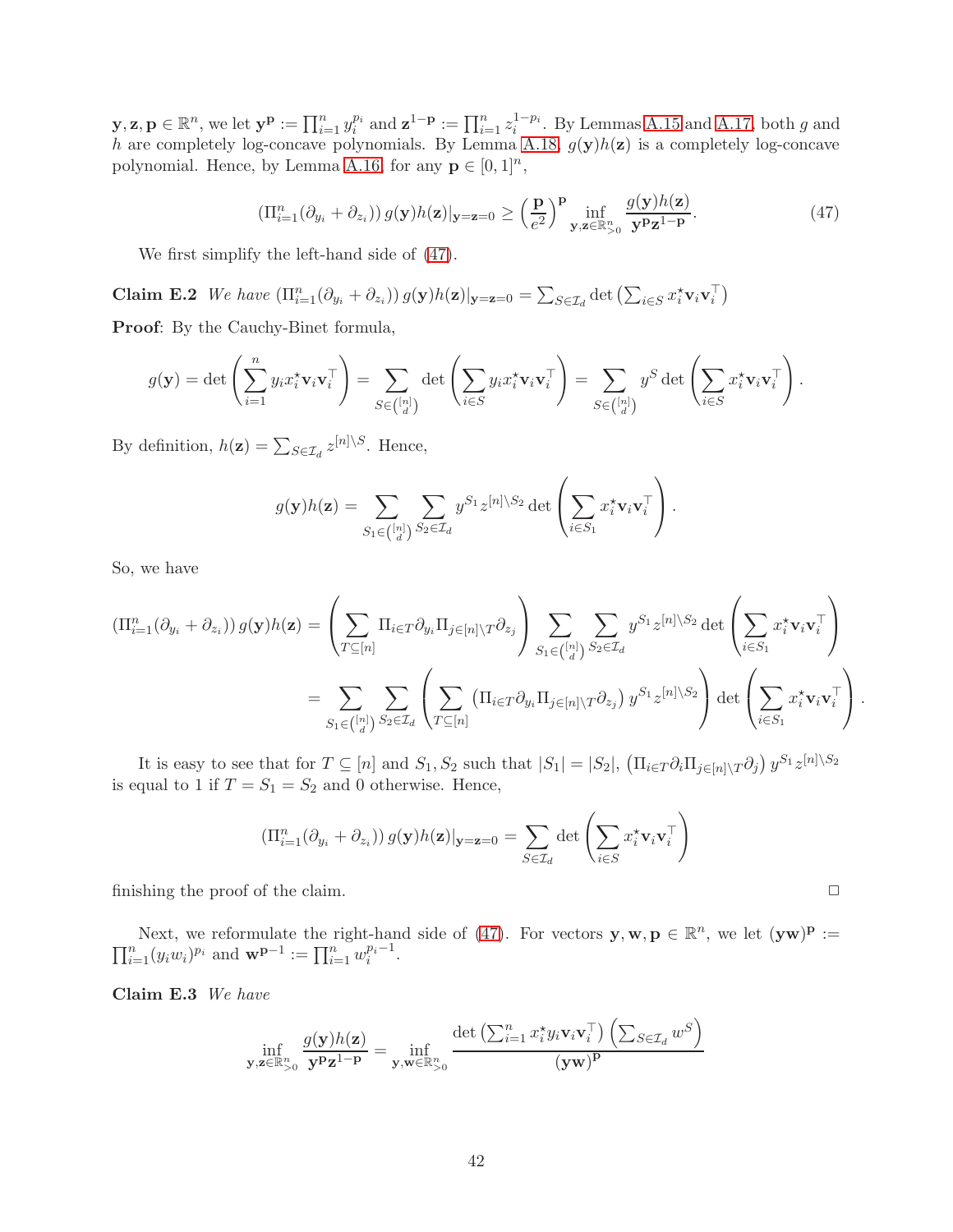**Proof:** By a change of variable  $w = 1/z$  coordinate-wise, we have

$$
\inf_{\mathbf{y},\mathbf{z}\in\mathbb{R}_{>0}^n}\frac{g(\mathbf{y})h(\mathbf{z})}{\mathbf{y}\mathbf{p}\mathbf{z}^{1-\mathbf{p}}}=\inf_{\mathbf{y},\mathbf{w}\in\mathbb{R}_{>0}^n}\frac{g(\mathbf{y})h(1/\mathbf{w})}{\mathbf{y}\mathbf{p}\mathbf{w}\mathbf{p}^{-1}}
$$

Substituting  $g$  and  $h$  by their definitions, we get

$$
\inf_{\mathbf{y},\mathbf{z}\in\mathbb{R}_{>0}^{n}}\frac{g(\mathbf{y})h(\mathbf{z})}{\mathbf{y}^{\mathbf{p}}\mathbf{z}^{1-\mathbf{p}}} = \inf_{\mathbf{y},\mathbf{w}\in\mathbb{R}_{>0}^{n}}\frac{\det\left(\sum_{i=1}^{n}x_{i}^{*}y_{i}\mathbf{v}_{i}\mathbf{v}_{i}^{\top}\right)\left(\sum_{S\in\mathcal{I}_{d}}w^{S}/w^{[n]}\right)}{\mathbf{y}^{\mathbf{p}}\mathbf{w}^{\mathbf{p}-1}}
$$
\n
$$
= \inf_{\mathbf{y},\mathbf{w}\in\mathbb{R}_{>0}^{n}}\frac{\det\left(\sum_{i=1}^{n}x_{i}^{*}y_{i}\mathbf{v}_{i}\mathbf{v}_{i}^{\top}\right)\left(\sum_{S\in\mathcal{I}_{d}}w^{S}\right)}{(\mathbf{y}\mathbf{w})^{\mathbf{p}}}
$$

as claimed.  $\Box$ 

Applying the two claims above to the left- and right-hand sides of [\(47\)](#page-42-0), we get that for any  ${\bf p} \in [0,1]^n,$ 

$$
\sum_{S\in\mathcal{I}_d}\det\left(\sum_{i\in S}x_i^{\star}\mathbf{v}_i\mathbf{v}_i^{\top}\right)\geq \left(\frac{\mathbf{p}}{e^2}\right)^{\mathbf{p}}\inf_{\mathbf{y},\mathbf{w}\in\mathbb{R}_{>0}^n}\frac{\det\left(\sum_{i=1}^nx_i^{\star}y_i\mathbf{v}_i\mathbf{v}_i^{\top}\right)\left(\sum_{S\in\mathcal{I}_d}w^S\right)}{(\mathbf{y}\mathbf{w})^{\mathbf{p}}}.
$$

In particular, if we consider all  $\mathbf{p} \in \mathcal{P}(\mathcal{I}_d)$ , we get

$$
\sum_{S\in\mathcal{I}_d}\det\left(\sum_{i\in S}x_i^{\star}\mathbf{v}_i\mathbf{v}_i^{\top}\right)\geq\sup_{\mathbf{p}\in\mathcal{P}(\mathcal{I}_d)}\left(\frac{\mathbf{p}}{e^2}\right)^{\mathbf{p}}\inf_{\mathbf{y},\mathbf{w}\in\mathbb{R}_{>0}^n}\frac{\det\left(\sum_{i=1}^nx_i^{\star}y_i\mathbf{v}_i\mathbf{v}_i^{\top}\right)\left(\sum_{S\in\mathcal{I}_d}w^S\right)}{(\mathbf{y}\mathbf{w})^{\mathbf{p}}}.
$$

For any  $\mathbf{p} \in \mathcal{P}(\mathcal{I}_d)$ , we have  $\sum_{i=1}^n p_i = d$ . Hence,

$$
\sum_{S\in\mathcal{I}_d}\det\left(\sum_{i\in S}x_i^\star\mathbf{v}_i\mathbf{v}_i^\top\right)\geq e^{-2d}\sup_{\mathbf{p}\in\mathcal{P}(\mathcal{I}_d)}\inf_{\mathbf{y},\mathbf{w}\in\mathbb{R}_{>0}^n}\frac{\det\left(\sum_{i=1}^nx_i^\star y_i\mathbf{v}_i\mathbf{v}_i^\top\right)\left(\sum_{S\in\mathcal{I}_d}w^S\right)}{\left(\frac{\mathbf{y}\mathbf{w}}{\mathbf{p}}\right)^{\mathbf{p}}}.
$$

By changing variable **p** to  $\alpha$ , we get the desired result.  $\Box$ 

**Proof of Lemma [4.4](#page-13-2)**: Let  $R = \inf_{\mathbf{z} \in \mathcal{Z}} \det \left( \sum_{i=1}^n x_i^* e^{z_i} \mathbf{v}_i \mathbf{v}_i^\top \right)$ . By the change of variable  $y_i = e^{z_i}$ , we get

<span id="page-43-0"></span>
$$
R = \inf_{\mathbf{y} > 0: \forall S \in \mathcal{I}_d, \mathbf{y}^S \ge 1} \det \left( \sum_{i=1}^n x_i^{\star} y_i \mathbf{v}_i \mathbf{v}_i^{\top} \right). \tag{48}
$$

We now claim a condition to check the feasibility of y of the infimum  $(48)$ .

Claim E.4 For any  $y \in \mathbb{R}^n_{\geq 0}$ ,

 $y^S \geq 1$  for all  $S \in \mathcal{I}_d$  if and only if  $y^{\alpha} \geq 1$  for all  $\alpha \in \mathcal{P}(\mathcal{I}_d)$ .

**Proof:** Suppose  $y^S \ge 1$  for all  $S \in \mathcal{I}_d$ . Let  $\alpha \in \mathcal{P}(\mathcal{I}_d)$ . Then, there exists  $\lambda \in \mathbb{R}_{\geq 0}^{\mathcal{I}_d}$ <br> $\sum_{S \subset \mathcal{I}} \lambda_S = 1$  and  $\alpha = \sum_{S \subset \mathcal{I}} \lambda_S 1_S$  where  $1_S$  is an indicator vector of a set S. Then such that  $S \in \mathcal{I}_d$   $\lambda_S = 1$  and  $\boldsymbol{\alpha} = \sum_{S \in \mathcal{I}_d} \lambda_S 1_S$  where  $1_S$  is an indicator vector of a set S. Then, we have

$$
y^{\alpha} = y^{\sum_{S \in \mathcal{I}_d} \lambda_S 1_S} = \Pi_{S \in \mathcal{I}_d} (\Pi_{i \in S} y_i)^{\lambda_S} \ge \Pi_{S \in \mathcal{I}_d} 1^{\lambda_S} \ge 1,
$$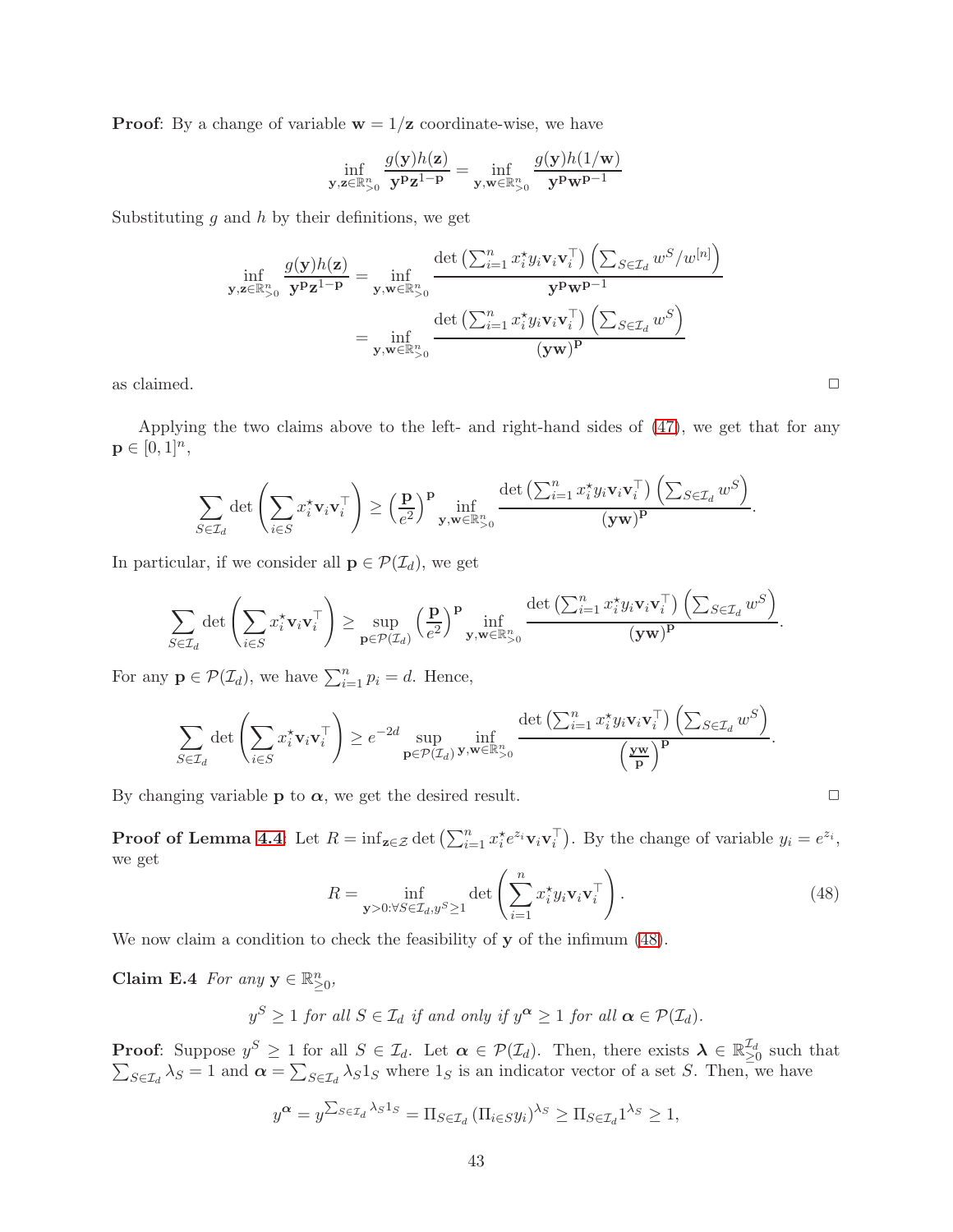proving one direction of the claim. Next, suppose that  $y^{\alpha} \geq 1$  for any  $\alpha \in \mathcal{P}(\mathcal{I}_d)$ . Note that  $1_S \in \mathcal{P}(\mathcal{I}_d)$  for any  $S \in \mathcal{I}_d$ , so we may use  $y^{\alpha} \geq 1$  with  $\alpha = 1_S$ . Hence,  $y^S \geq 1$  for any  $S \in \mathcal{I}_d$ .  $\Box$ 

Applying the above claim to [\(48\)](#page-43-0), we get

<span id="page-44-0"></span>
$$
R = \inf_{\mathbf{y} > 0: \forall \alpha \in \mathcal{P}(\mathcal{I}_d), y^{\alpha} \ge 1} \det \left( \sum_{i=1}^n x_i^* y_i \mathbf{v}_i \mathbf{v}_i^\top \right).
$$

Since det  $\left(\sum_{i=1}^n x_i^* y_i \mathbf{v}_i \mathbf{v}_i^\top\right)$  is a degree d polynomial in y,

$$
R = \inf_{\mathbf{y}>0} \frac{\det\left(\sum_{i=1}^n x_i^* y_i \mathbf{v}_i \mathbf{v}_i^\top\right)}{\inf_{\alpha \in \mathcal{P}(\mathcal{I}_d)} \mathbf{y}^{\alpha}} = \inf_{\mathbf{y}>0} \sup_{\alpha \in \mathcal{P}(\mathcal{I}_d)} \frac{\det\left(\sum_{i=1}^n x_i^* y_i \mathbf{v}_i \mathbf{v}_i^\top\right)}{\mathbf{y}^{\alpha}}.
$$

Applying Claim [B.10](#page-34-5) (Sion's minimax theorem) on  $log R$ , we get

<span id="page-44-1"></span>
$$
R = \inf_{\mathbf{y} > 0} \sup_{\alpha \in \mathcal{P}(\mathcal{I}_d)} \frac{\det \left( \sum_{i=1}^n x_i^* y_i \mathbf{v}_i \mathbf{v}_i^\top \right)}{\mathbf{y}^\alpha} = \sup_{\alpha \in \mathcal{P}(\mathcal{I}_d)} \inf_{\mathbf{y} > 0} \frac{\det \left( \sum_{i=1}^n x_i^* y_i \mathbf{v}_i \mathbf{v}_i^\top \right)}{\mathbf{y}^\alpha}.
$$
(49)

Next, we relate the right-hand side of [\(49\)](#page-44-0) to the left-hand side of the inequality in Lemma [4.4](#page-13-2) by the following claim. We denote  $\left(\frac{\mathbf{w}}{\alpha}\right)^{\alpha} := \prod_{i=1}^{n} \left(\frac{w_i}{\alpha_i}\right)^{\alpha}$ αi  $\Big)^{\alpha_i}.$ 

**Claim E.5** For any  $\mathbf{w} \geq 0$  and  $\boldsymbol{\alpha} \in \mathcal{P}(\mathcal{I}_d)$ , we have  $\sum_{S \in \mathcal{I}_d} w^S \geq \left(\frac{\mathbf{w}}{\boldsymbol{\alpha}}\right)^{\boldsymbol{\alpha}}$ .

**Proof:** We assume that  $\alpha$  is strictly inside the base polytope with the base set  $\mathcal{I}_d$ . If not, we can focus on the matroid with bases corresponding to the vertices of the smallest face in  $\mathcal{P}(\mathcal{I}_d)$ containing  $\alpha$ . By Proposition 2.3 in [\[FS05\]](#page-20-14), every face of a matroid polytope is a matroid polytope.

Setting  $\zeta = \mathcal{I}_d$  and  $\mathbf{p} = \boldsymbol{\alpha}$  in Lemma [A.19,](#page-25-5) we get a distribution  $\mu : 2^{\mathcal{I}_d} \to \mathbb{R}_+$  and  $\lambda_1, \ldots, \lambda_n > 0$ such that  $\mu(S) \propto \lambda^S$  for  $S \in \mathcal{I}_d$ . Moreover,  $\alpha_i = \mathbb{P}_{S \sim \mu}[i \in S]$  and  $\alpha = \sum_{S \in \mathcal{I}_d} \mu(S)1_S$ . The generating polynomial for  $\mu$  is  $g_{\mu}(\mathbf{z}) = \frac{1}{\sum_{S \in \mathcal{I}}}$  $\frac{1}{s \in \mathcal{I}_d} \lambda^S \sum_{S \in \mathcal{I}_d} \lambda^S z^S$ , which we claim to be log-concave. By Lemma [A.15,](#page-25-2)  $\sum_{S\in\mathcal{I}_d} z^S$  is log-concave. By Lemma [A.13,](#page-24-4) substituting  $z_i$  by  $\lambda_i z_i$  in and multiplying with a constant  $\frac{1}{\sum_{S \in \mathcal{I}}}$  $\frac{1}{s \in \mathcal{I}_d}$  to the polynomial  $\sum_{S \in \mathcal{I}_d} z^S$  preserve log-concavity. Hence,  $g_\mu(z)$  is log-concave, as claimed, and so  $\mu$  is a log-concave distribution.

By Lemma [A.20,](#page-25-6)

$$
\sum_{S \in \mathcal{I}_d} \mu(S) \log \frac{1}{\mu(S)} \ge \sum_{i=1}^n \alpha_i \log \frac{1}{\alpha_i}
$$

which is equivalent to

$$
\prod_{S\in\mathcal{I}_d}\frac{1}{(\mu(S))^{\mu(S)}}\geq \prod_{i=1}^n\frac{1}{\alpha_i^{\alpha_i}}=\frac{1}{\alpha^{\alpha}}.
$$

Now, we are ready to prove the claim. We have

$$
\left(\frac{\mathbf{w}}{\alpha}\right)^{\alpha} = \frac{\mathbf{w}^{\alpha}}{\alpha^{\alpha}} = \frac{\mathbf{w}^{\left(\sum_{S \in \mathcal{I}_d} \mu(S)1_S\right)}}{\alpha^{\alpha}}
$$
\n
$$
\leq \frac{\Pi_{S \in \mathcal{I}_d} \mathbf{w}^{\mu(S)1_S}}{\Pi_{S \in \mathcal{I}_d} \mu(S)^{\mu(S)}} = \Pi_{S \in \mathcal{I}_d} \left(\frac{\mathbf{w}^{1_S}}{\mu(S)}\right)^{\mu(S)}
$$
\n
$$
\leq \sum_{S \in \mathcal{I}_d} \mathbf{w}^{1_S} = \sum_{S \in \mathcal{I}_d} w^S.
$$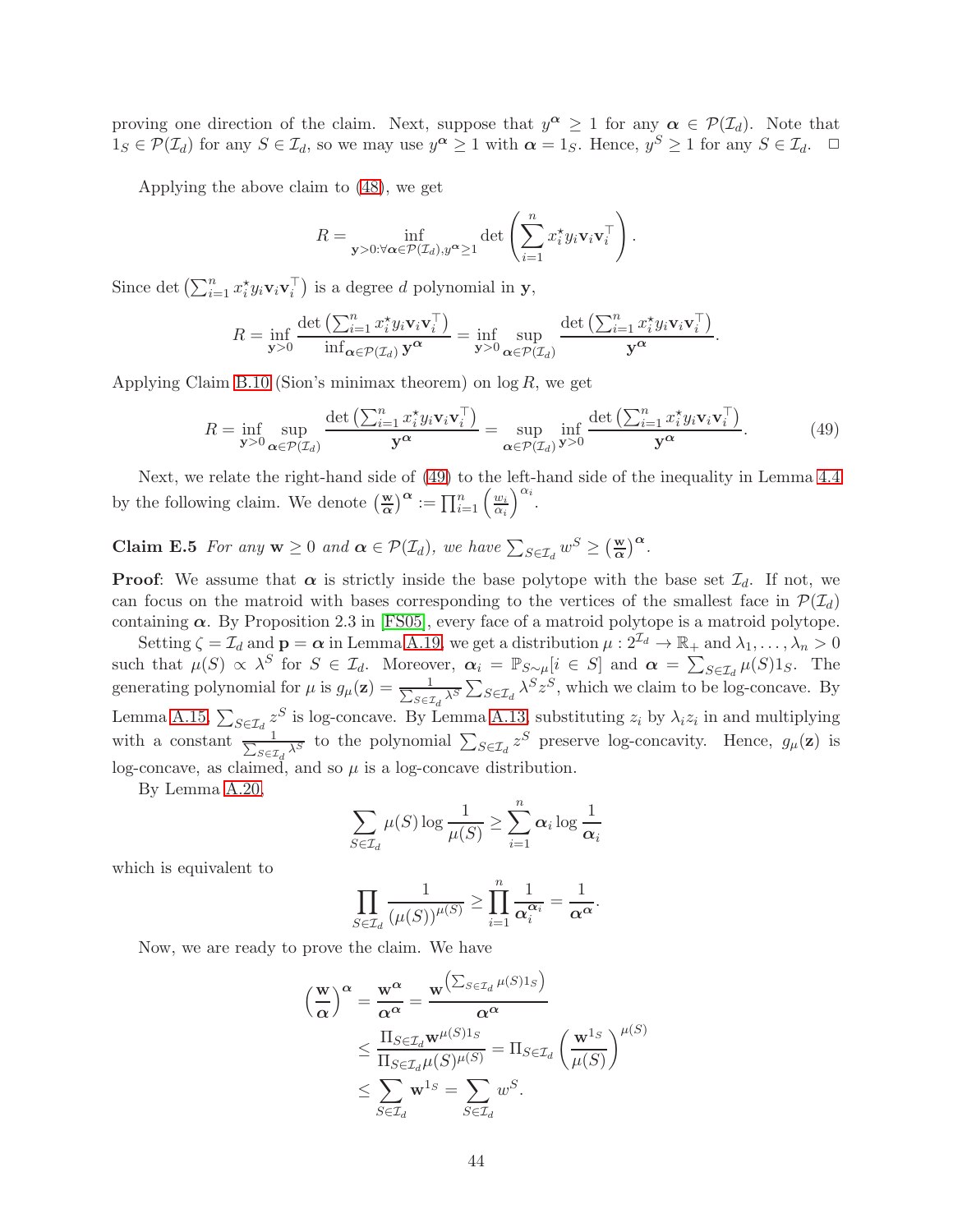where the last inequality follows from the weighted AM-GM inequality since  $\sum_{S\in\mathcal{I}_d}\mu(S) = 1$ .  $\Box$ 

We continue of the proof of the lemma. By [\(49\)](#page-44-0) and Claim [E.5,](#page-44-1) for any  $w \ge 0$ , we have

$$
R \leq \sup_{\alpha \in \mathcal{P}(\mathcal{I}_d)} \inf_{\mathbf{y} \geq 0} \frac{\det \left( \sum_{i=1}^n x_i^* y_i \mathbf{v}_i \mathbf{v}_i^\top \right)}{y^{\alpha}} \frac{\sum_{S \in \mathcal{I}_d} w^S}{\left( \frac{\mathbf{w}}{\alpha} \right)^{\alpha}}.
$$

Therefore,

$$
R = \inf_{\mathbf{z} \in \mathcal{Z}} \det \left( \sum_{i=1}^n x_i^{\star} e^{z_i} \mathbf{v}_i \mathbf{v}_i^{\top} \right) \le \sup_{\mathbf{\alpha} \in \mathcal{P}(\mathcal{I}_d)} \inf_{\mathbf{y}, \mathbf{w} > 0} \frac{\det \left( \sum_{i=1}^n x_i^{\star} y_i \mathbf{v}_i \mathbf{v}_i^{\top} \right) \left( \sum_{S \in \mathcal{I}_d} w^S \right)}{\left( \frac{yw}{\mathbf{\alpha}} \right)^{\mathbf{\alpha}}}
$$

finishing the proof of the lemma.  $\Box$ 

# <span id="page-45-0"></span>F Oblivious Rounding Scheme

In this section, we show that none of the previous approaches for DETERMINANT MAXIMIZATION yield an approximation factor independent of the size of the output solution  $k$  even if the dimension of the vectors  $d$  is 2. Formally, we show that any relaxation and rounding schemes satisfying the following properties cannot achieve an approximation factor independent of k.

- Let the relaxation be  $\sup_{\mathbf{x}\in\mathcal{P}(\mathcal{M})} g(\mathbf{x})$  for some function g. Then, for any  $\mathbf{x}\in\mathcal{P}(\mathcal{M})$  which we write as  $\mathbf{x} = \sum_{T \in \mathcal{B}} \lambda_T 1_T$  for  $\sum_{T \in \mathcal{B}} \lambda_T = 1$  and  $\lambda \geq 0$ , we have  $g(\mathbf{x}) \geq \max_{T \in \mathcal{B}} \det (\lambda_T \sum_{i \in T} \mathbf{v}_i \mathbf{v}_i^{\top}).$
- Given  $\mathbf{x} \in \mathcal{P}(\mathcal{M})$ , the rounding scheme outputs a solution  $T \in \mathcal{B}$  with probability dependent only on  $\mathbf x$  and  $\mathcal M$  (and so independent of  $\mathbf{v}_i$ 's).

We construct an instance as follow(s).

Matroid M and  $x \in \mathcal{P}(\mathcal{M})$ : Consider the graphic matroid with a graph G on  $n+2$  vertices  $V = \{a_1, \ldots, a_m\} \cup \{b, c\}$  and an edge set  $E = \{a_i, a_i c \mid i \in [m]\}.$  All spanning trees of G are bases of matroid M. Consider a fractional spanning tree  $\mathbf{x}^*$  such that  $x_e^* = \frac{m+1}{2m}$  for every edge  $e \in E$ .

Let the rounding scheme pick a subset of edges with distribution  $\mu : 2^E \to \mathbb{R}_+$ . Since the rounding scheme outputs a basis of the matroid, it must be that  $\mu(F) = 0$  if the graph  $(V, F)$  has a cycle. Suppose we sample a subgraph as per distribution  $\mu$ . We let

 $B_i :=$  the event that both  $a_i b$  and  $a_i c$  are picked.

We now prove some properties about these events.

**Claim F.1** For any  $i \neq j$ ,  $\mathbb{P}[B_i \cap B_j] = 0$ . Hence,  $\exists i \in [m]$  such that  $\mathbb{P}[B_i] \leq \frac{1}{m}$ .

**Proof:** If both  $B_i$  and  $B_j$  occur, then our sampled subgraph contains edges  $a_i b, a_i c, a_j b, a_j c$  which implies that there is a cycle in the subgraph. However, by the definition,  $\mu(F) = 0$  if the sampled subgraph  $(V, F)$  has a cycle. Hence,  $\mathbb{P}[B_i \cap B_j] = 0$ . Therefore,  $\sum_{i=1}^m \mathbb{P}[B_i] = \mathbb{P}[\cup_{i=1}^m B_i] \leq 1$ , so there exists  $i \in [m]$  such that  $\mathbb{P}[B_i] \leq \frac{1}{m}$ .

We continue constructing the instance with the description of input vectors.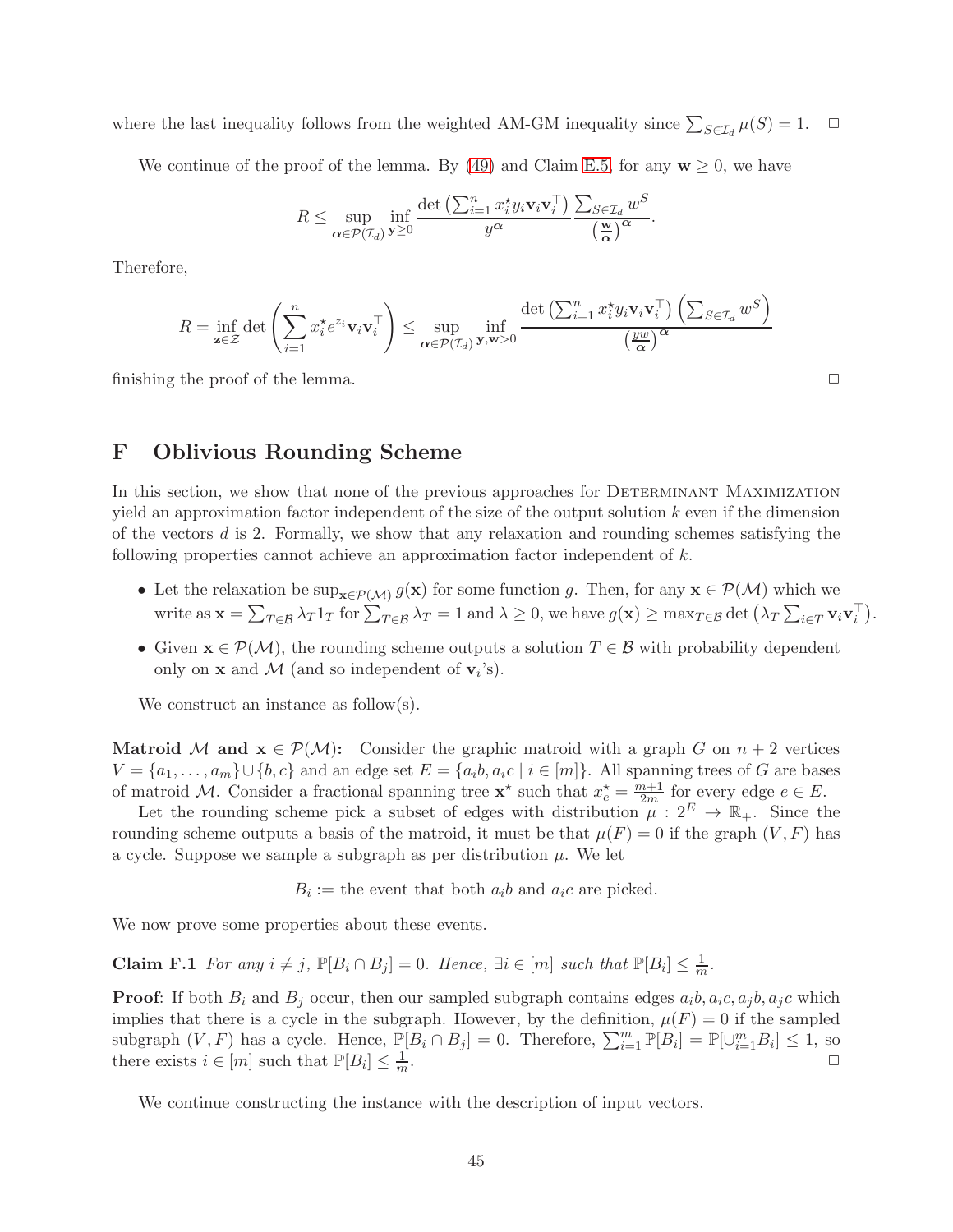Vector Set: Consider the vector set as follows:  $v_{a_i b}$  =  $\lceil 2$  $\theta$ 1  $, \mathbf{v}_{a_i c} =$  $\begin{bmatrix} 0 \\ 0 \end{bmatrix}$ 2 1 , and for  $j \neq i$ ,  ${\bf v}_{a_j b} = {\bf v}_{a_j c} =$  $\begin{bmatrix} 0 \\ 0 \end{bmatrix}$  $\theta$ 1 . Since the rounding scheme is oblivious to the set of vectors, we can make such a selection.

By the assumption on the relaxation, we have that  $g(\mathbf{x}^*) \geq \det \left( \frac{m+1}{2m} \mathbf{v}_{a_i b} \mathbf{v}_{a_i b}^\top + \frac{m+1}{2m} \right)$  $\frac{n+1}{2m}\mathbf{v}_{a_ic}\mathbf{v}_{a_ic}^\top\big) =$  $\frac{(m+1)^2}{m^2} > 1$ . The rounding scheme with distribution  $\mu$  outputs a solution with non-zero value only if both  $a_iu$  and  $a_iv$  are picked. Hence, the expected objective value of the solution returned is

<span id="page-46-0"></span>
$$
\mathbb{P}[B_i] \det \left(\mathbf{v}_{a_i b} \mathbf{v}_{a_i b}^{\top} + \mathbf{v}_{a_i c} \mathbf{v}_{a_i c}^{\top}\right) \le \frac{4}{m}
$$

and the approximation factor achieved is larger than  $\frac{1}{\frac{4}{m}} = \frac{m}{4}$  $\frac{m}{4}$ . As  $m \to \infty$ , the approximation factor tends to infinity even for  $d = 2$ .

To construct a similar instance for  $d > 2$ , we add vectors  $v_i =$  $\sqrt{ }$  $\overline{1}$  $0^{i-1}$ 1  $0^{d-i}$ 1 for each  $i \in \{3, \ldots, d\}$ 

<span id="page-46-1"></span>and include them in the bases of the matroid.

# G Improved Approximation for a Partition Matroid

In this section, we show an  $e^{3d}$ -estimation algorithm for DETERMINANT MAXIMIZATION under a partition matroid. Algorithm [2](#page-17-1) and the same analysis of the algorithm will imply an efficient derandomization with approximation factor  $\exp(O(d^3))$  for a partition matroid.

**Theorem G.1** There is an efficiently computable convex program whose objective value estimates the objective of DETERMINANT MAXIMIZATION problem under a partition matroid constraint within a multiplicative factor of  $e^{O(d)}$ .

We start by discussing the rounding scheme presented in Algorithm [3.](#page-46-2)

<span id="page-46-2"></span>

| <b>Algorithm 3</b> Rounding Scheme for a Partition Matroid |  |  |  |  |
|------------------------------------------------------------|--|--|--|--|
|                                                            |  |  |  |  |

- 1: **Input:** a partition matroid  $\mathcal{M} = ([n], \mathcal{I})$  with bases  $\overline{\mathcal{B}}$ , and  $\mathbf{x} \in \mathcal{P}(\mathcal{M})$
- 2: **Output:** a basis  $T \in \mathcal{B}$
- 3: Sample a set  $T \in \mathcal{B}$  with probability  $\frac{x^T}{\sum_{B \in \mathcal{B}}}$  $\sum_{R\in\mathcal{B}}x^R$
- 4: Return T

To see that Algorithm [3](#page-46-2) is polynomial time, observe that if we sample a set  $W$  of  $b_i$  elements from the partition  $P_i$  with probability proportional to  $x^W$  for each i, then our sample would be a set  $T \in \mathcal{B}$  with probability  $\frac{x^T}{\sum_{B \in \mathcal{B}}}$  $\frac{x^2}{\sum_{R\in B}x^R}$ . Such a sampling can be done efficiently as proved by Singh and Xie [\[SX18\]](#page-22-3). Next, we show that for every independent set  $S$  of size  $d$ , we sample a basis containing S with a large probability.

**Lemma G.2** Let T denote the random set returned by Algorithm [3.](#page-46-2) Then, for any set  $S \in \mathcal{I}_d$ , we have

<span id="page-46-4"></span>
$$
\mathbb{P}[S \subseteq T] \ge e^{-d}x^S.
$$

<span id="page-46-3"></span>The statement then implies a lower bound on the expected objective value of the solution returned.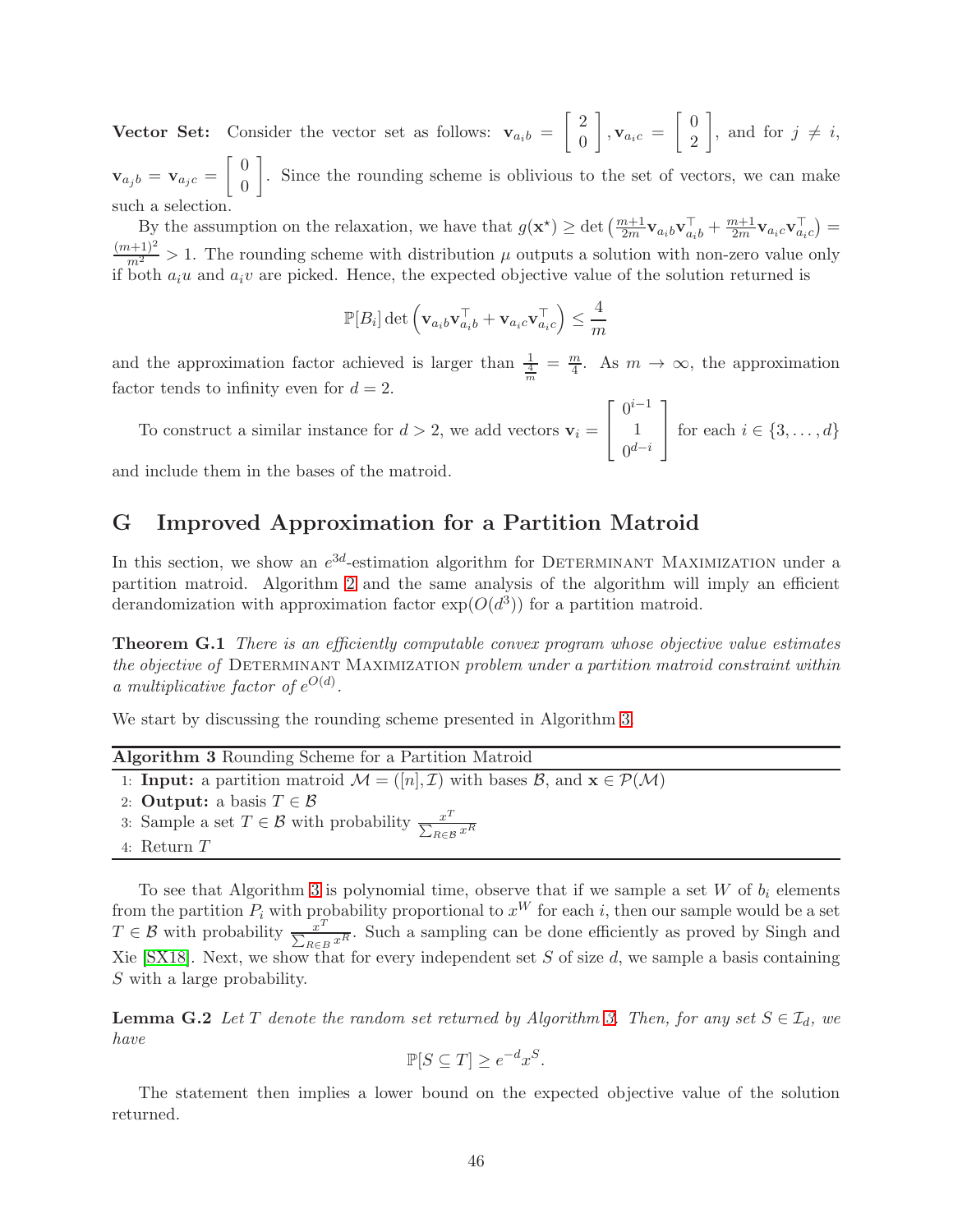**Lemma G.3** Algorithm [3](#page-46-2) returns a basis  $T \in \mathcal{B}$  with expected objective value

$$
\mathbb{E}\left[\det\left(\sum_{i\in T} \mathbf{v}_i \mathbf{v}_i^\top\right)\right] \ge e^{-d} \sum_{S\in\mathcal{I}_d} \det\left(\sum_{i\in S} x_i \mathbf{v}_i \mathbf{v}_i^\top\right)
$$

Next, we relate this lower bound of the objective of the convex relaxation CP by using Lemma [4.3](#page-13-0) and Lemma [4.4.](#page-13-2) Before we prove these lemmas, we prove Theorem [G.1.](#page-46-0)

**Proof of Theorem [G.1](#page-46-0):** We start by solving the convex relaxation CP (which can be done in polynomial time from Theorem [B.7\)](#page-33-0). Let  $\mathbf{x}^*$  be an optimal solution to CP (same argument works for a near optimal solution as well). Let  $T \in \mathcal{B}$  be the random solution returned by Algorithm [3](#page-46-2) with input  $\mathbf{x} = \mathbf{x}^*$ . By Lemma [G.3,](#page-46-3) the expected value of the solution returned is

$$
\mathbb{E}\left[\det\left(\sum_{i\in T} \mathbf{v}_i \mathbf{v}_i^\top\right)\right] \geq e^{-d} \sum_{S\in\mathcal{I}_d} \det\left(\sum_{i\in S} x_i \mathbf{v}_i \mathbf{v}_i^\top\right).
$$

By Lemmas [4.3](#page-13-0) and [4.4,](#page-13-2) the right-hand side of the above inequality is further bounded, and we get

$$
\mathbb{E}\left[\det\left(\sum_{i\in T} \mathbf{v}_i \mathbf{v}_i^\top\right)\right] \geq e^{-d}\cdot e^{-2d}\inf_{\mathbf{z}\in\mathcal{Z}}\det\left(\sum_{i=1}^n x_i^{\star} e^{z_i} \mathbf{v}_i \mathbf{v}_i^\top\right).
$$

Since  $\mathbf{x}^*$  is an optimal solution to CP, we have  $\inf_{\mathbf{z}\in\mathcal{Z}}\det\left(\sum_{i=1}^nx_i^*e^{z_i}\mathbf{v}_i\mathbf{v}_i^\top\right)=\text{OPT}_{\text{CP}}$  which is at least OPT. Hence, we get a random solution T in polynomial time with expected value

$$
\mathbb{E}\left[\det\left(\sum_{i\in T} \mathbf{v}_i \mathbf{v}_i^\top\right)\right] \geq e^{-3d} \cdot \text{OPT}
$$

which finishes the proof.  $\Box$ 

<span id="page-47-1"></span>To prove Lemma [G.2,](#page-46-4) we make use of a similar result proved by Singh and Xie [\[SX18\]](#page-22-3) in the context of a uniform matroid.

**Theorem G.4** (Proposition 2 in  $|SX18\rangle$ ) For a uniform matroid with rank at least d and a fractional solution **y** in the matroid polytope, if we sample a basis Q with probability  $y^{Q}$ , then for each set W of size d, all elements of W are selected with probability at least  $e^{-d}y^W$ .

More formally, let  $y \in \mathbb{R}^m_+$  be a vector such that  $\sum_{i=1}^m y_i = \ell$  where  $\ell$  is an integer. Then for any  $W \subseteq [m]$  such that  $|W| \leq \ell$ , we have

$$
\frac{\sum_{Q\in\binom{[m]}{\ell}:W\subseteq Q}y^Q}{\sum_{Q\in\binom{[m]}{\ell}}y^Q}\geq e^{-|W|}y^W.
$$

**Proof of Lemma [G.2](#page-46-4):** A set  $T \in \mathcal{B}$  is sampled with probability  $\frac{x^T}{\sum_{B \subseteq \mathcal{B}}}$  $\frac{x^2}{\sum_{R\in\mathcal{B}}x^R}$ . Hence, for any set  $S \in \mathcal{I}_d$ , we have

<span id="page-47-0"></span>
$$
\mathbb{P}[S \subseteq T] = \sum_{T \in \mathcal{B}: S \subseteq T} \frac{x^T}{\sum_{R \in \mathcal{B}} x^R} = \frac{\sum_{T \in \mathcal{B}: S \subseteq T} x^T}{\sum_{R \in \mathcal{B}} x^R}.
$$
(50)

Let the partition matroid be  $\mathcal{M} = ([n], \mathcal{I})$  with partitions  $P_1, \ldots, P_t$  such that  $\cup_{i=1}^t P_i = [n]$  and let the rank of  $P_i$  be  $b_i$ . For any  $i \in [t]$ , let  $S_i = S \cap P_i$ . Then, the numerator and denominator of